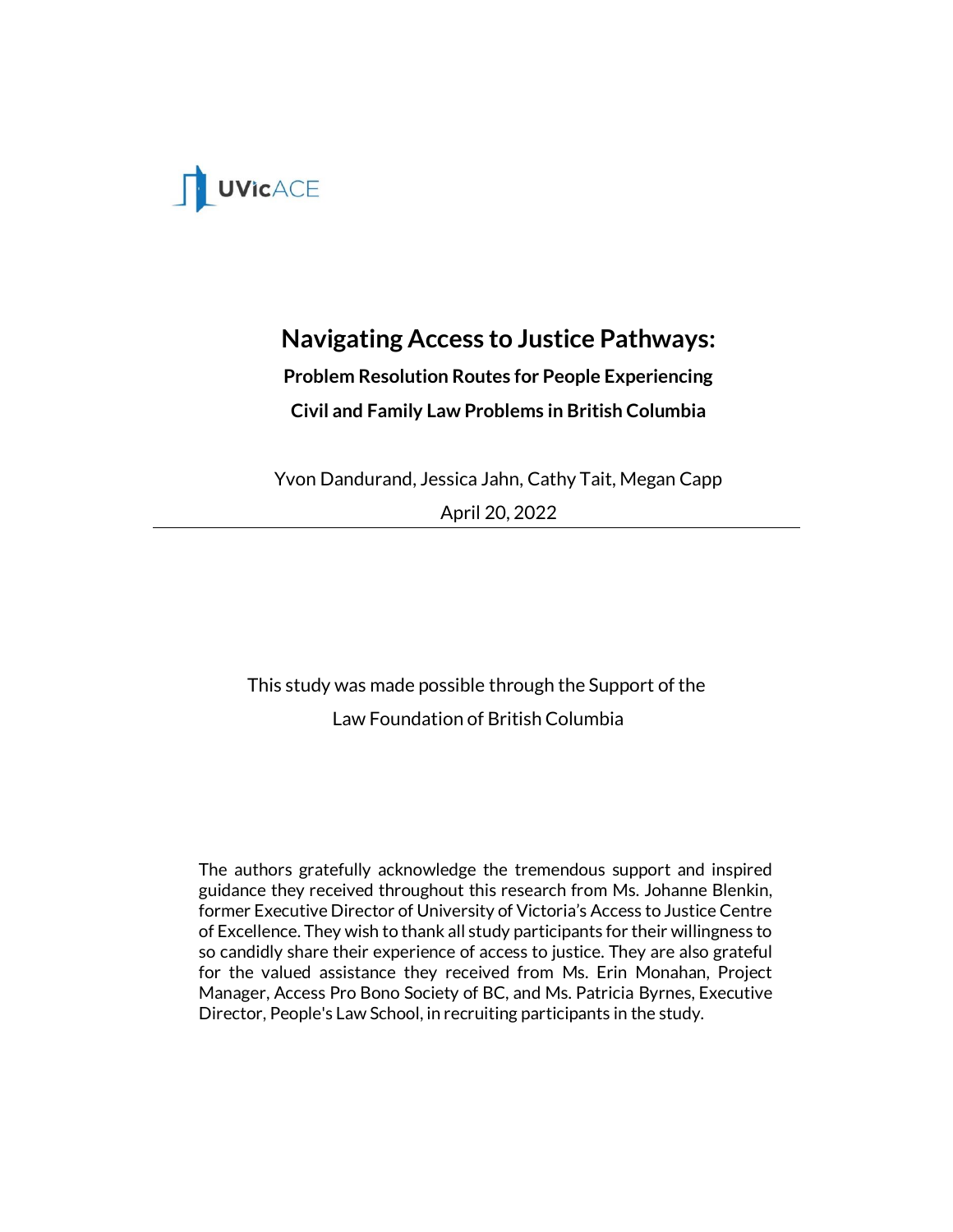# **Contents**

| The Needs Experienced and the Assistance Being Sought  25 |  |
|-----------------------------------------------------------|--|
|                                                           |  |
|                                                           |  |
|                                                           |  |
|                                                           |  |
|                                                           |  |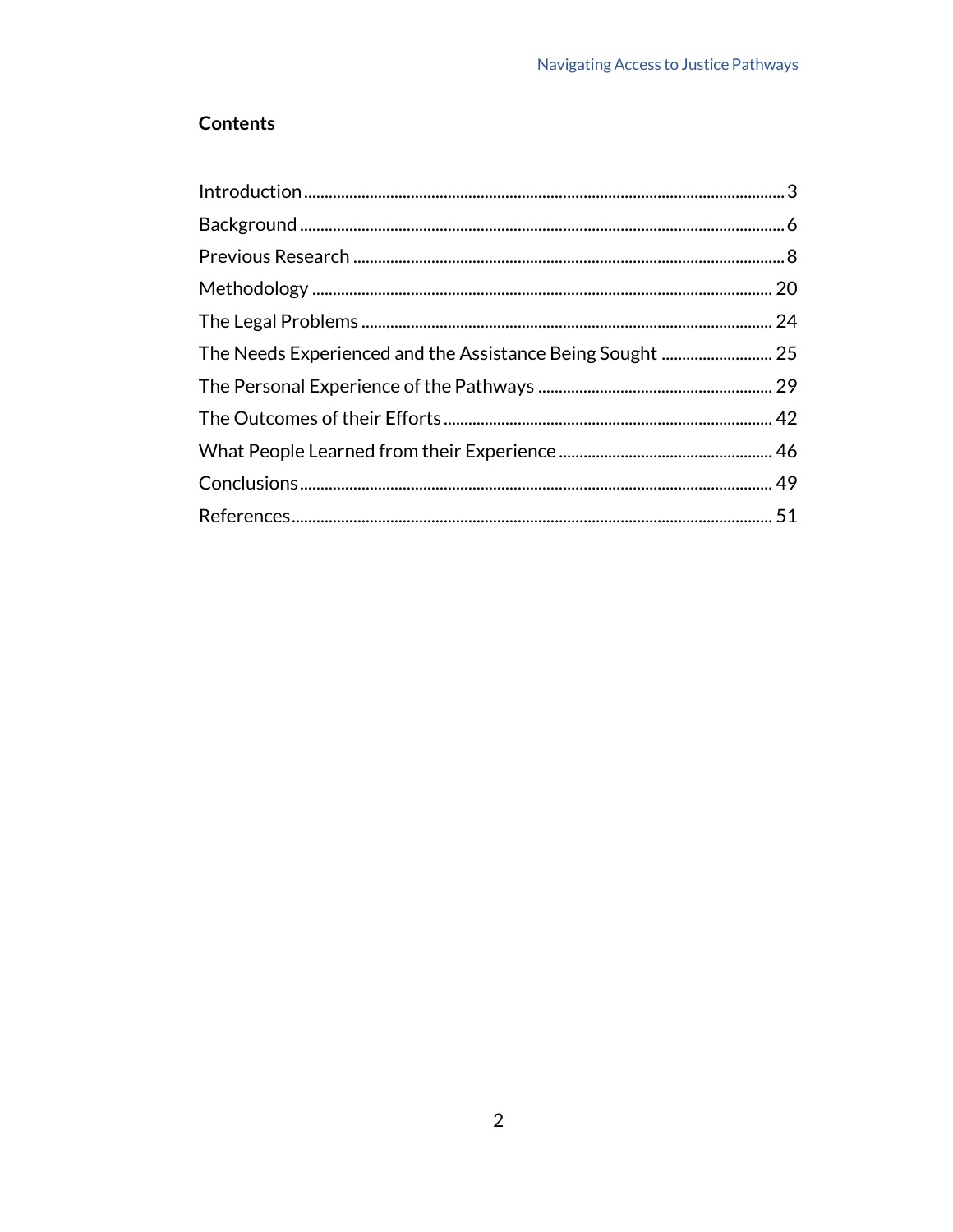## <span id="page-2-0"></span>**Introduction**

A 2018 ACE study conducted by Janet Currie identified some of the key research questions and priorities related to access to justice as identified by key respondents working in the British Columbia civil justice system (Currie, 2018). One set of high priority questions concerned the pathways people use to try to solve their legal problems. That set of questions is particularly important because, without a better understanding of these pathways, it is difficult to interpret most other data on access to justice and justice outcomes.

The A2JBC Access to Justice Measurement Framework<sup>1</sup> also recognizes that data on people's choice of problem resolution routes, or pathways to justice, together with data on legal needs, are essential to understand the extent to which the population's legal needs are met. An understanding of people's justice problem resolution strategies and the access to justice pathways open to them is necessary to make sense of data on people's legal awareness, on the impact of public legal information and education, and of their experience as users of the justice system. A need for understanding is particularly important as, with the introduction of new technologies, new pathways will become available and existing pathways will be transformed. For example, artificial intelligence and online dispute resolution have already begun to alter the delivery of legal services, including services to people with low income and marginalized communities.

Just as it is important to understand the legal needs and the everyday legal problems of the population and various segments of the population, it is important to understand the decisions made by people experiencing these problems, how they attempt to resolve these problems, whether and how they attempt to access the justice system, what services they access, and what outcomes they receive. These pathways can be quite tortuous, complex and are still poorly understood.

There are questions about whether people who experience different kinds of legal problems are aware of their rights, the potential legal recourses open to them, and how to access justice services, as well as the extent to which this is affected by public legal information and access services. There are also questions about: the kinds of justice services that exist and the extent to which they are accessed by people experiencing legal problems, in what sequence, and under

<sup>1</sup> Access to Justice BC, *Access to Justice Measurement Framework*. <https://drive.google.com/file/d/15gtf7TpqcTofY3XIyGR-BeK74CXIteLq/view>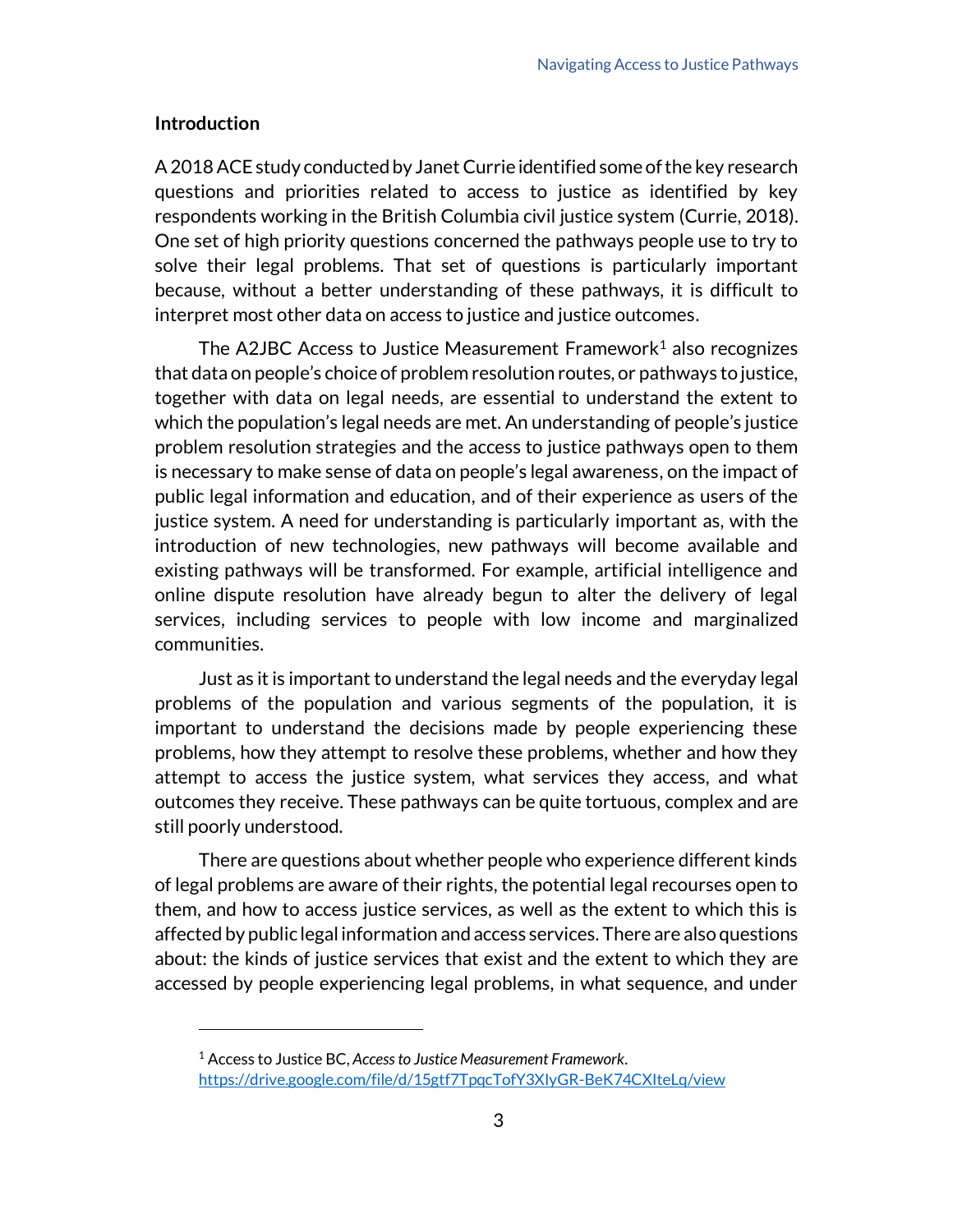what circumstances; the choice of pathways and differential access to varying pathways available to various sub-populations; the kinds of obstacles encountered by people in accessing different types of legal services; and, how people navigate through the justice system. Ultimately, this all leads to questions about the kind of pathways that lead to better outcomes for different kinds of legal problems and in varying contexts.

Understanding pathways to justice also requires an understanding of the legal awareness and the relative legal capability of people who experience legal problems. This refers to their ability to recognize and manage their legal problems (Collard & Deeming, 2011) and to identify and access the legal and other services they need. Knowledge, capacity, capability, and understanding are believed to be key prerequisites to access to justice. Legal capability is a key indicator for the effective use of available legal services, as surveys show that people with low levels of legal capability are more likely not to act, less likely to sort things out alone, and less able to successfully solve legal problems (Forell & McDonald, 2015; Wintersteiger, 2015).

There is a substantial body of evidence on the incidence of justice problems (Canadian Forum on Civil Justice, 2016), but there is much less information about how people try to resolve their problems (justice problem resolution patterns and strategies or pathways). In British Columbia, with the exception of the useful but limited data produced for Legal Aid BC (LABC) (2020), information on the problem resolution routes used by people experiencing civil or family law problems has not been collected.

According to the 2021 Statistics Canada's Canadian Legal Problems Survey (CLPS) (Savage & McDonald, 2022), just under one in five Canadians had experienced at least one dispute or problem that they considered serious or "not easy to fix" in the three years preceding the survey. Almost nine in ten of them (87%) reported taking some form of action to address it, with most seeking resolution outside of the formal justice system. A third of them had contacted a legal professional, and an additional 8% said that they contacted a court or tribunal. The most common actions taken to resolve serious problems were obtaining advice from friends or relatives (52%), searching the Internet (51%), and contacting the other party involved in the dispute (47%) (Savage & McDonald, 2022).

While the CLPS provided insight at a national level, the problem resolution routes for users and non-users of the civil and family justice systems in British Columbia have not yet been adequately mapped. This lack of data has ongoing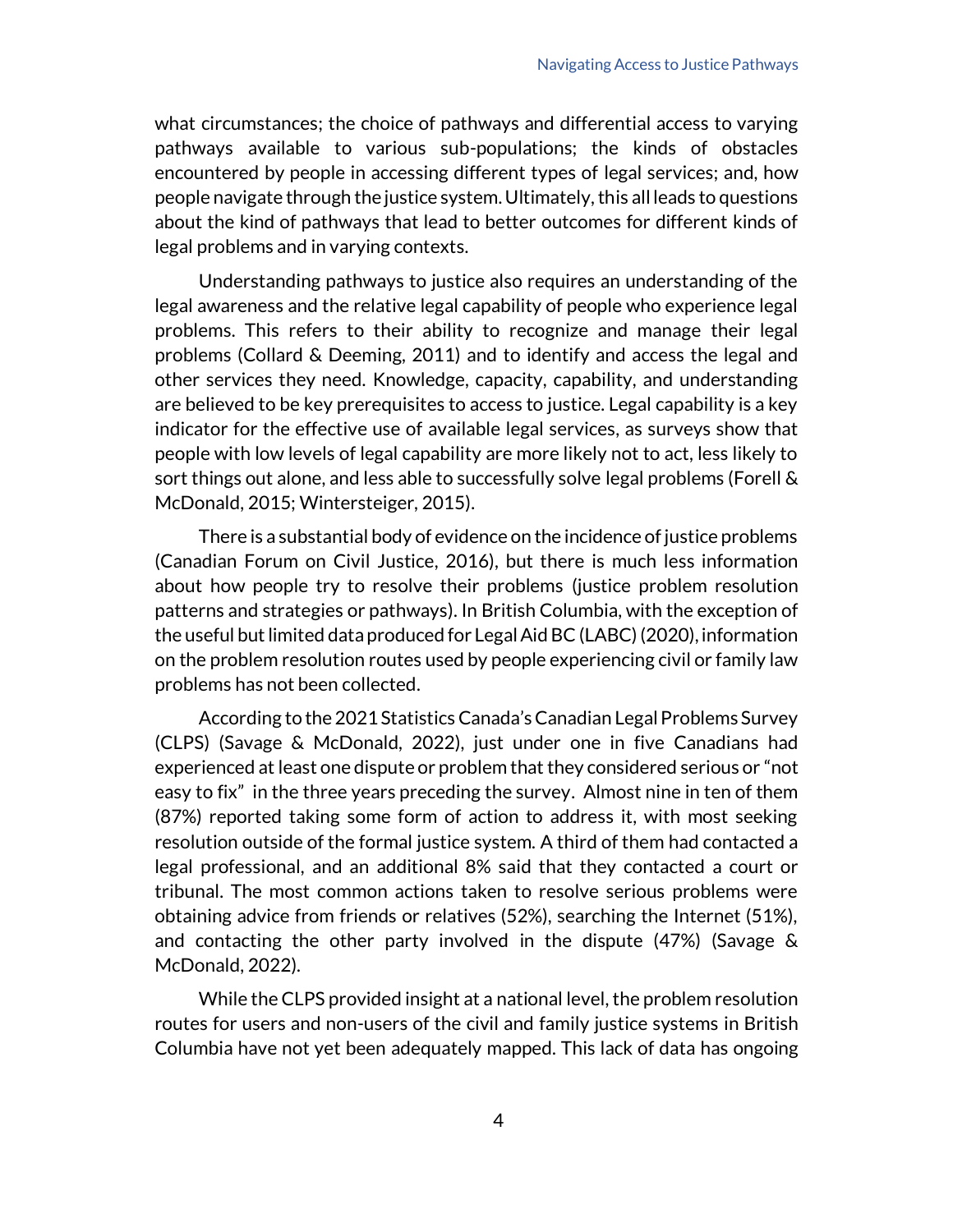consequences for service delivery, program development, and program evaluation.

The preliminary, qualitative study reported here aimed to improve our understanding of how people seek to resolve their problems, the pathways they take, and the influences that shape decision-making when faced with a civil, administrative or family justice problem, including those related to domestic abuse. The overall goal of the study was to explore how one may map out, from a people's perspective, the problem resolution routes available to and used by people experiencing civil and family law problems in British Columbia.

The objectives of this exploratory study included:

- Developing a fuller understanding of how people define the civil and family law justice problems they experience
- Mapping the main pathways used to resolve problems (including taking no action) by people experiencing civil and family justice problems
- Identifying the obstacles/barriers encountered by individuals in trying to access certain pathways and how these barriers may affect their decisions
- Understanding how people prioritize and manage multiple legal problems

The study attempted to broadly capture people's experiences in resolving justice problems by listening to their stories. This semi-structured approach allowed space for participants to share the breadth of their experiences and emotions, rather than focusing on a predefined list of topics. For the present study, this was found to be a beneficial methodology which yielded rich data. The study differs from another type of justice pathways mapping, sometimes referred to as 'journey mapping', which involves tracking people's journey through the pathways established by various services and agencies for this purpose (OECD 2019: 95). The 'journey mapping' approach focuses on people's access to existing major legal services and consists of tracking every time a survey respondent mentions a referral to major service providers.<sup>2</sup> This type of process mapping helps understand how people with legal needs intersect with and progress through a complex system involving both justice and other sectors

 $2$  One example of access to justice mapping in British Columbia involved mapping patterns in service referrals experienced by unrepresented litigants (Reid, Senniw, & Malcolmson, 2004).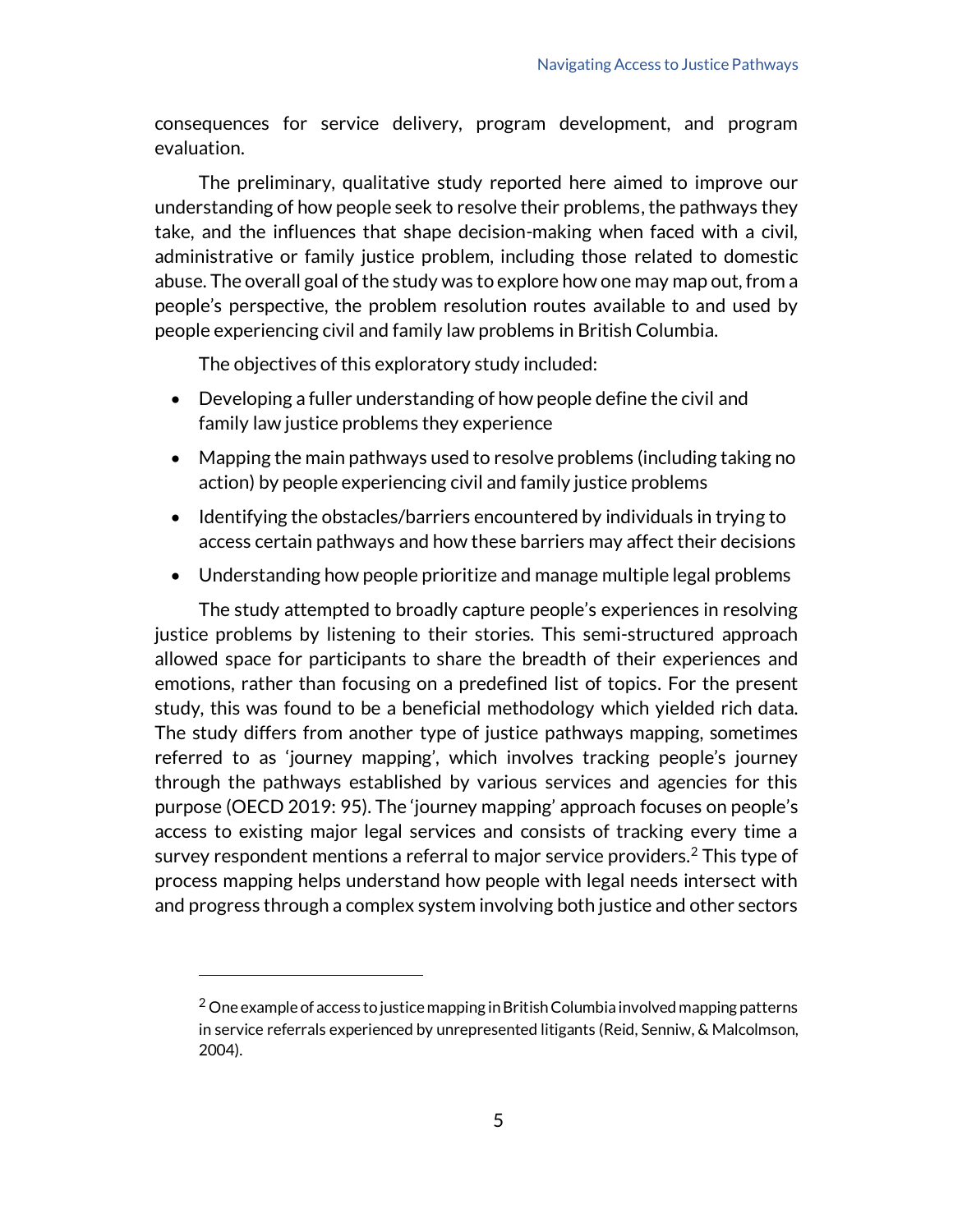and map their needs and possible points of intervention within the process from their perspective (OECD, 2019).

#### <span id="page-5-0"></span>**Background**

Pathways to justice research is an offshoot of the tradition of legal needs surveys. It aspires to observe the entire range of everyday legal problems (whether or not they are understood as legal), the paths used by individuals who experience them, the obstacles the encounter, the assistance they seek or receive, and the outcomes of their choices and actions.

Surveys examining the various paths to justice adopted by people who experience legal problems have helped build a substantial evidence base around people's experience of justiciable problems (Pleasence, Balmer, & Sandefur, 2013; Pleasence, Balmer, & Denvir, 2015; Jacobs, Kryszaitys, & McManus, 2015). By exploring the decisions made and the factors associated with different routes to justice problem resolution, these surveys have found that there are many and varied paths and that formal legal processes are often peripheral to the experience many people have of legal problems.

A central focus of legal needs surveys is the respondents' problem resolving behaviour. This can extend to a broad range of activities which are seldom captured adequately by legal needs surveys. The OECD's Guide on *Legal Needs Surveys and Access to Justice* emphasizes the need to draw a comprehensive picture of people's problem resolving behaviour, including three separate areas of activity: help seeking, use of processes, and other activities that support problem resolution (OECD & Open Society Foundations, 2019). It also identifies the need to go beyond help seeking behaviour to understand whether, once help is being sought and contact is being made with a service provider, assistance is actually provided or received and whether it is perceived as useful. Consequently, one can only interpret pathways to justice within the broader context of access to justice services delivery. $3$  Furthermore, there is a body of research which reveals that legal problems do not occur in isolation but in 'clusters' and that having experienced a legal problem increases the likelihood of experiencing a new problem (e.g., Pleasence et al., 2004; Currie, 2009).

Whenever people face a need for justice, they may embark on a path, or problem resolution route, to justice (Gramatikov, 2009). However, people do not

<sup>3</sup> For example: Montgomery, R. et al. (2020). *"E-Gladue": Using Technology to Increase Access to Justice for Remote Indigenous Communities.* Vancouver: ICCLR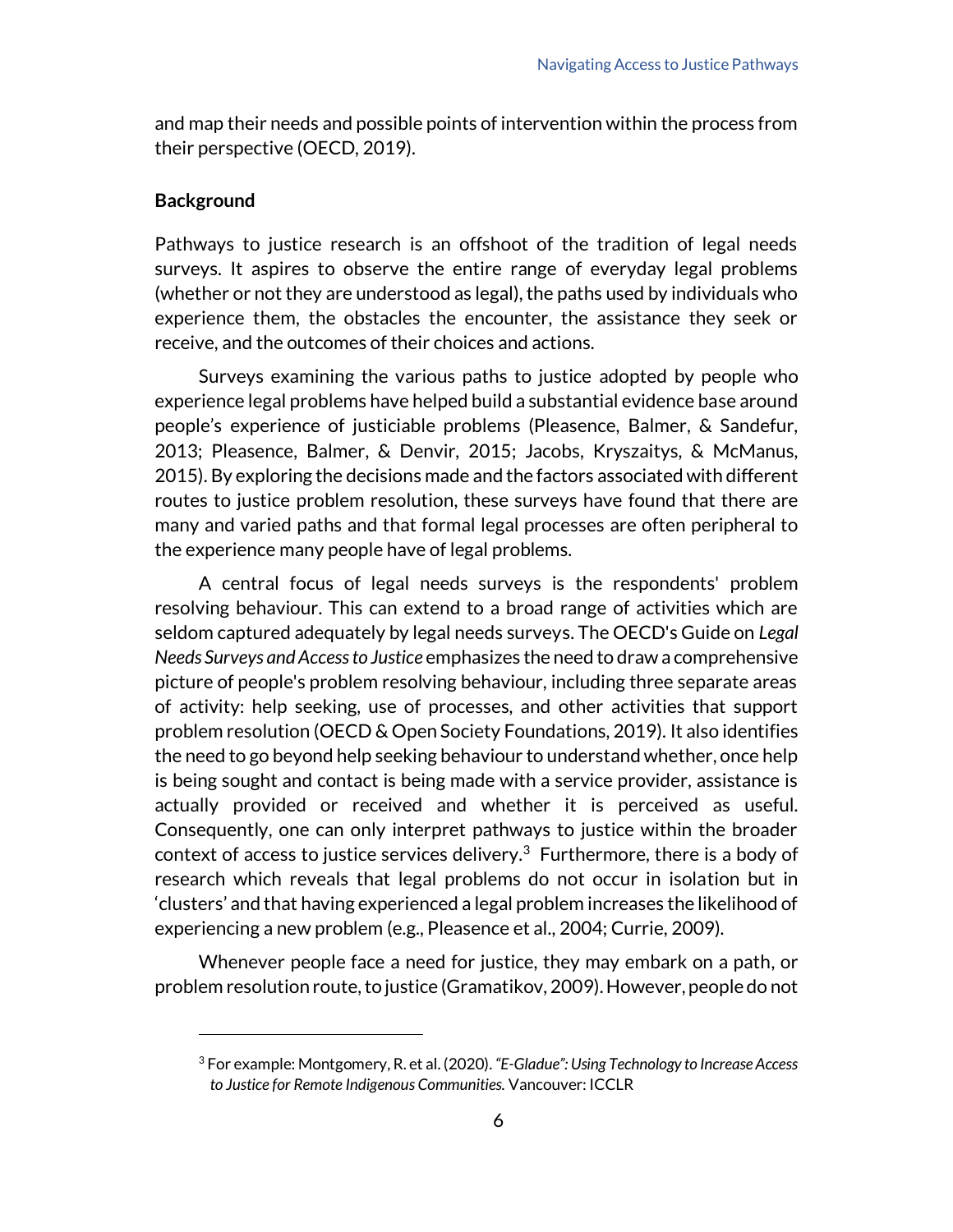necessarily seek help when they have a legal problem. When they do, they may seek legal assistance, but evidence shows that only some of the justice problems people experience actually benefit from legal assistance or other legal interventions. Others do not (Sandefur, 2019). People also approach non-legal services, which may include family and friends, a doctor, a support worker or others, which sometimes offer a path to legal assistance (Clark & Forell, 2007). Of those who are aware of their legal problem and choose a resolution route, many rely on some form of legal self-help resource or assistance service, although the availability of such pathways is influenced by the eligibility criteria applied by service providers, the effectiveness of referral systems, and initiatives designed to divert litigants to mediation and other consensual dispute resolution mechanisms. Disputants' pathway experiences are further affected by the possibility of cascading legal problems, whereby an initial legal problem can create a vulnerability to multiple legal problems, especially if that initial legal problem remains unaddressed (Pleasence et al., 2004; Coumarelos et al., 2012; People, 2012).

Pathways to justice are differentially accessible to individuals facing legal problems, depending on the nature of the legal problem, the private costs involved in pursuing a particular path (including uncertainty about these costs), and several other obstacles which, depending on the particular situation and various other factors, affect individuals differently. Among these numerous obstacles or barriers, studies have identified the following: information barriers; monetary outlays; delay of dispute resolution; uncertainty of the cost; uncertainty about the various process and what they may involve; geographical remoteness of justice service providers, complicated procedures; stress and emotions; potential secondary victimization; social costs and damage to relationships; language barriers and lack of understanding legal language; cultural barriers, and distrust in justice institutions (see: Gramatikov et al., 2011).

Access to justice pathways are also affected by the eligibility criteria applied by service providers, existing triage models and triage practices, and the nature and effectiveness of referrals systems (see Department of Justice and Regulation, 2016). Additionally, pathways are clearly affected, sometimes in complex ways, by court rules and various initiatives and practices intended to divert people away from unnecessary litigation and provide access to mediation and other services. In some instances, these pathways are enhanced by various initiatives to offer integrated and more holistic legal assistance to resolve a client's multiple legal problems. This includes initiatives to create integrated and collaborative modes of service delivery to respond coherently to clients' legal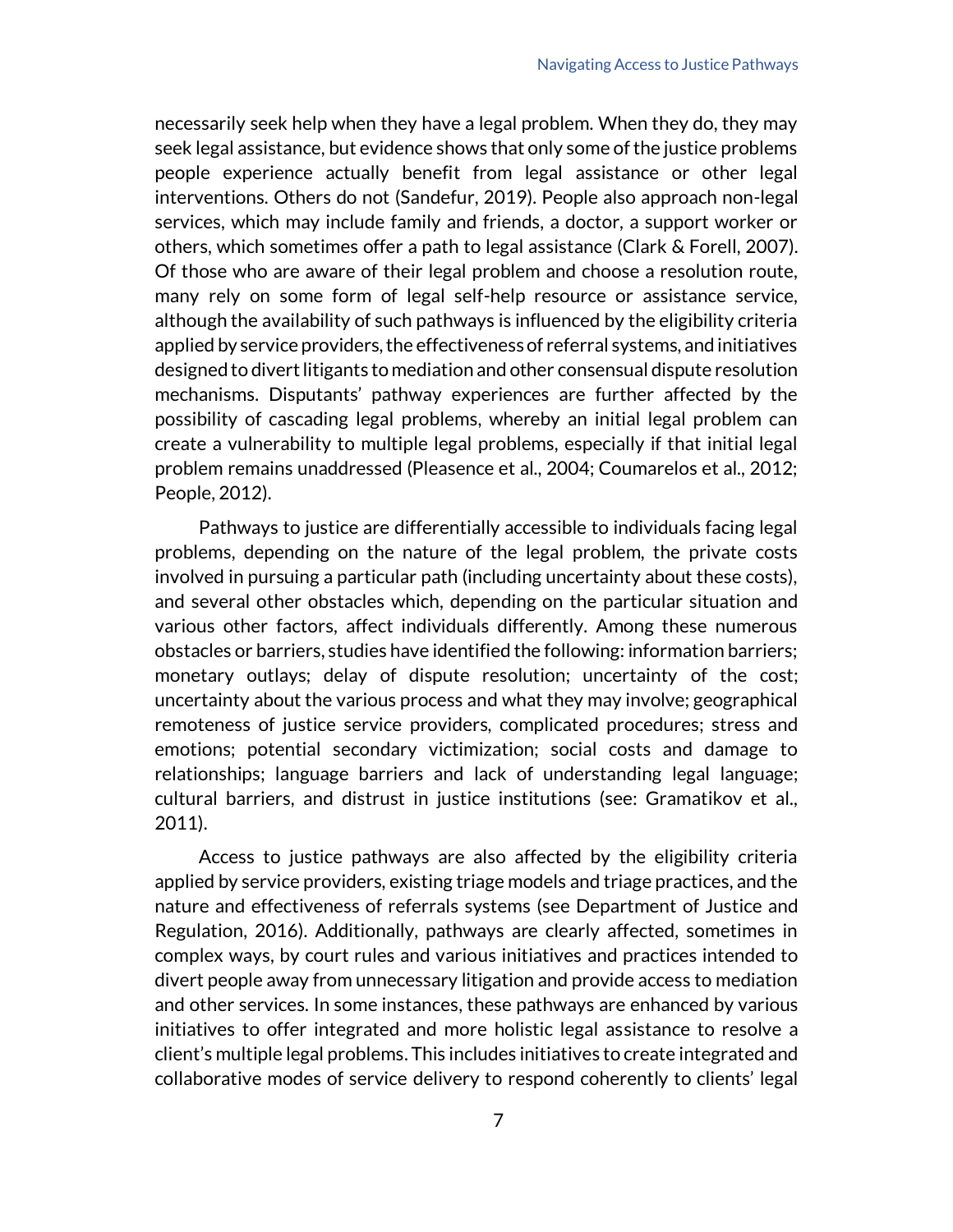and non-legal problems and to coordinate services for disadvantaged and vulnerable groups.

Finally, in a time of crisis or when significant disruptions occur in the justice system, existing pathways may be obstructed or changed in other ways that limit or restrict access to services. For example, the COVID-19 pandemic and associated restrictions have had a disruptive effect on the justice system, the legal services available, and access to justice. Courts have had to temporarily limit their activities to urgent matters, thus creating a potentially problematic backlog of cases and this might require diverting a greater number of cases to alternative resolution or adjudication processes. As some of the normal pathways to justice and conflict resolution were narrowed or obstructed, new pathways to justice opened even if only on a temporary basis. The full extent of the COVID-19 pandemic on justice pathways and access to justice has yet to be determined.

## <span id="page-7-0"></span>**Previous Research**

In British Columbia, 75% of low-income individuals experienced at least one everyday legal problem over a three-year period, 43% of whom dealt with a consumer problem (Sentis, 2018a). At the national level, nearly half of all adult individuals encountered a family or civil justice problem over that same reference period, meaning that almost all Canadians are expected to be confronted with an everyday legal problem during their lifetime (Farrow et al., 2016). Individuals with a legal problem may be categorized into three general groups (i) those who do not understand their problem as legal in nature; (ii) those who are aware of their legal problem but leave it unaddressed or unresolved; and (iii) those who are aware of their legal problem and seek to address it by choosing a pathway among those available to them (Dandurand & Jahn, 2018: 10).

For different reasons, the collection of comprehensive data on unaddressed and unresolved legal problems presents challenges, yet understanding why individuals decide to leave their legal problem unaddressed or unresolved and its costs and consequences would enrich our collective knowledge on access to justice. Few studies in British Columbia and Canada have examined the decisions and behaviours by people experiencing a legal problem, their choice of and differential access to various justice pathways, the relative effectiveness of these pathways, and the outcomes at which people arrive. Fewer studies still have applied longitudinal and experimental methods to explore the relationship between different resolution routes and the immediate and long-term impacts of a choice of pathway on people dealing with a legal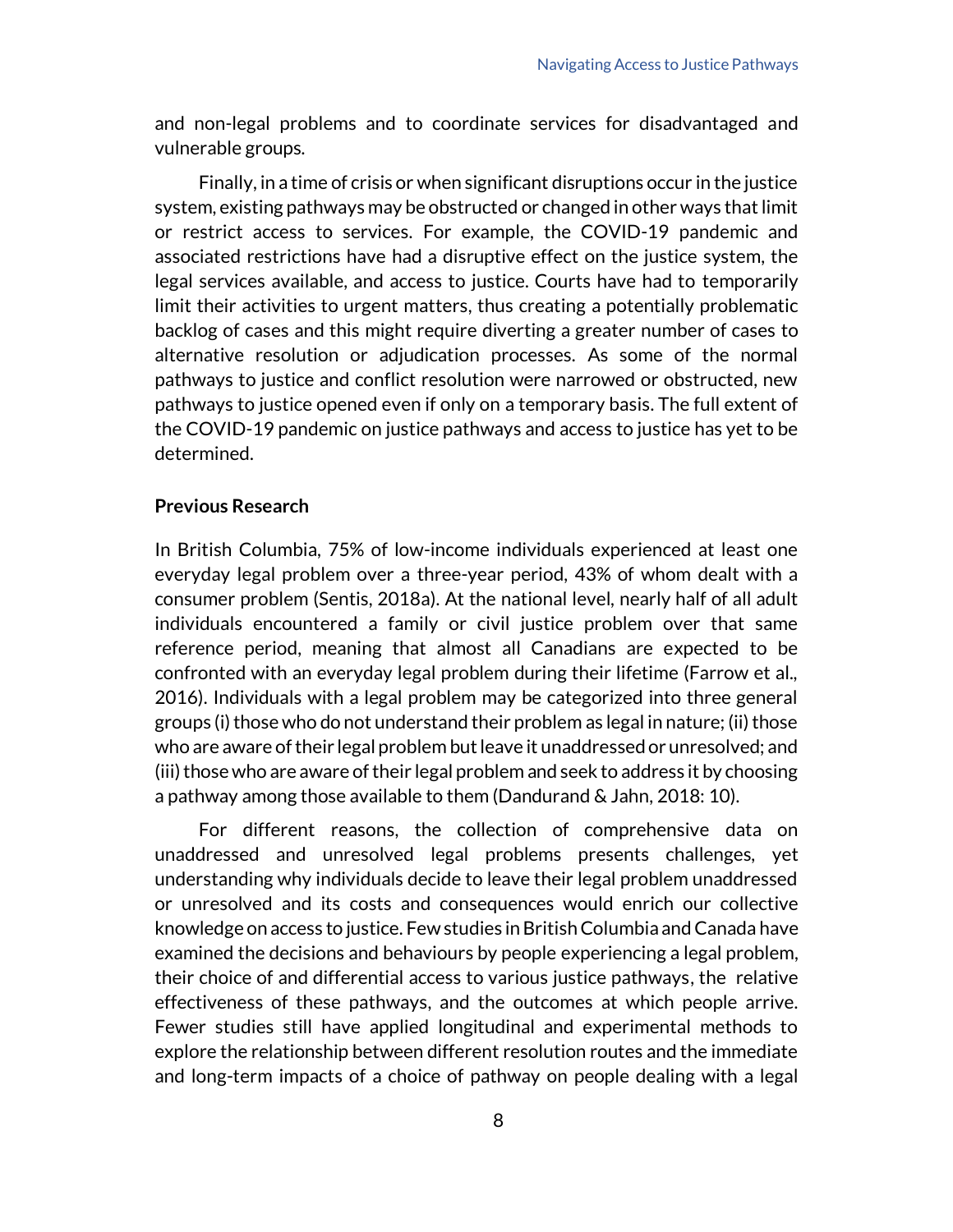problem. In fact, none of the key factors affecting people's pathways to justice and ultimately their access to fair outcomes have yet been fully analyzed in this province.

# **Pathways to legal help and laypeople's legal problem-solving behaviours**

As a point of departure, people must understand their problem as legal in nature, often requiring a level of legal capability, which has long been recognized as a pre-requisite to legal problem-solving behaviours and access to justice (Pleasence & Balmer, 2019; Pleasence & Balmer, 2014; Galanter, 1974).<sup>4</sup> In fact, research has consistently demonstrated that deficiencies in legal capability are more likely to result in unresolved legal problems (Forell & McDonald, 2015), especially because they create a "paralyzing effect" that leads to inaction (McDonald & People, 2014). In a report for LABC, Sentis (2018a) found that the main reason people did not take action to solve their legal problem (33%) was that they "did not know what to do" (43%), pointing to a lack of legal knowledge, skills, and capability.<sup>5</sup> Moreover, people with lower levels of legal capability report worse experiences with justice pathways and lower satisfaction with the outcome (Legal Services Board, 2020).

Among individuals with a medium to high level of legal capability, self-help resources, such as public legal information, can enhance legal problem outcome satisfaction and favourability. However, research shows that such resources are not widely used among certain sub-populations in Canada, namely non-English speakers, people with lower education levels, and those living in remote areas (McDonald, Forell, & Wei, 2019). In general, however, services that assist with diagnosing a legal problem, facilitating triage, and providing referrals can be particularly useful in the early stages of an individual's case, regardless of their legal capability levels. For instance, MyLawBC is an online platform that uses

<sup>4</sup> Despite definitional challenges, "legal capability"may be understood as "the abilities that a person needs to deal effectively with law-related issues. These abilities fall into three areas: knowledge, skills and attitudes, emphasising that capability needs to go beyond knowledge of the law to encompass skills like the ability to communicate plus attitudes like confidence and determination" (Jones, 2010: 1).

<sup>5</sup> Of particular note, several explanations for offered to explain why individuals did not seek legal assistance services as part of their resolution process, namely related to costs and affordability (27%), hopelessness about what could reasonably be expected to be achieved (24%), and insufficient knowledge on what to do (23%). Additionally, 12% of respondents indicated they left their problem unresolved.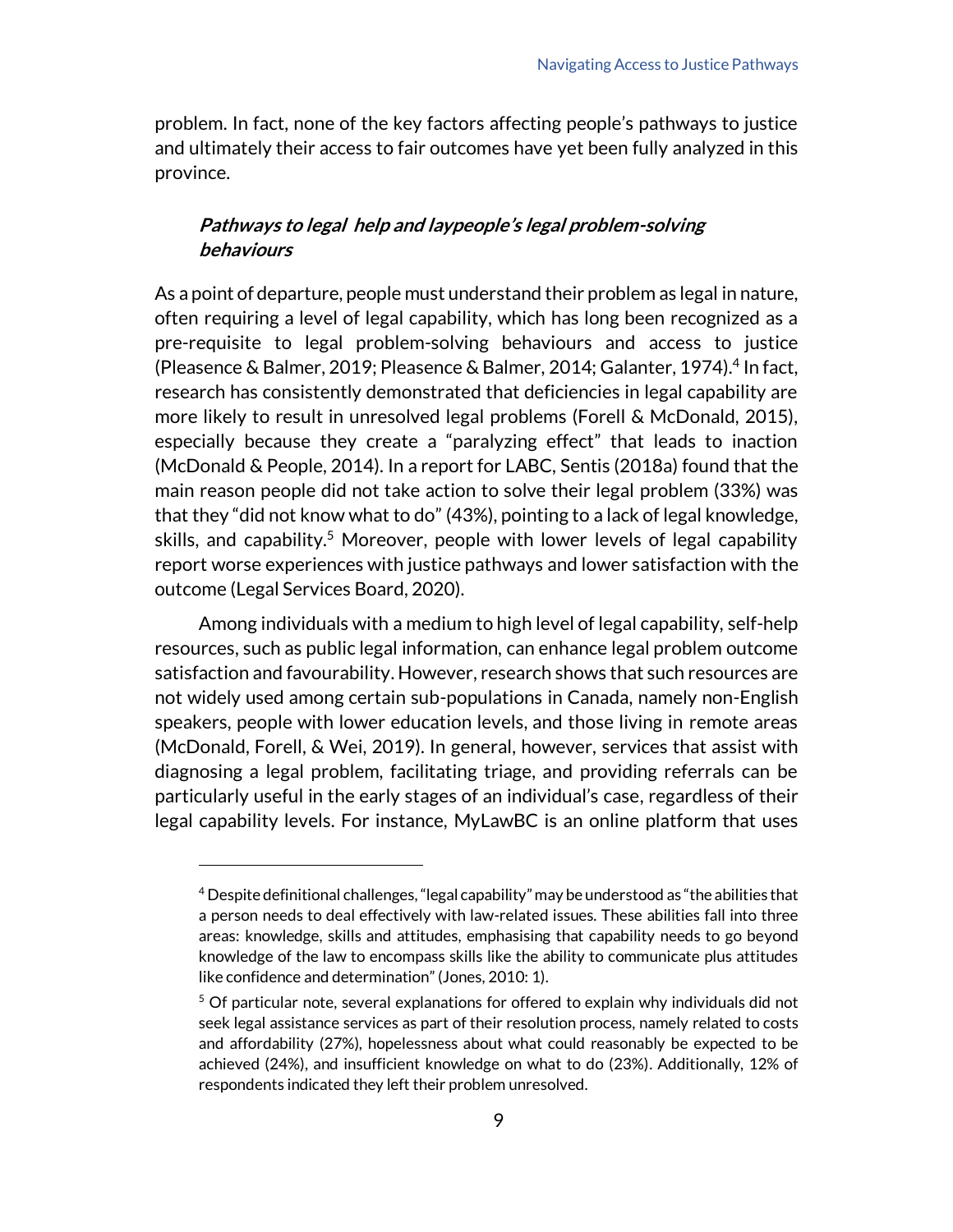'pathways' and asks simple questions about the user's legal situation and then offers an automated action plan. An evaluation of the MyLawBC website found that 'pathway' users were significantly more likely to report an increased level of understanding of their legal problem, compared to non-pathway users (Legal Services Society, 2019: ii). While many legal self-help and assistance services exist in British Columbia, more analysis is required to map them out and understand the role they play or aspire to play in signposting individuals to different pathways. There is a need to scrutinize the factors that may explain why different users decide to access different services. In addition, there is a need to consider whether legal assistance services lead to early or more effective resolutions, and whether certain combinations of legal self-help and legal assistance services are possibly more effective for achieving resolutions to specific types of legal problems.

Few studies have examined the variables that affect a person's propensity to take action in solving their legal problems, including by seeking legal services. When trying to explain advice seeking behaviour, the type of problem involved is consistently a key driver of advice seeking and, specifically, whether 'legal' advice is sought. Considerable variation is also observed in the extent to which different types of problem are characterized as being 'legal' (Pleasence, Balmer, & Reimers, 2011). As Sandefur concluded, the distinction between a 'justice problem' and a 'legal need' is crucial: "If the problem is people's unmet legal needs, the solution is more legal services. If the problem is unresolved justice problems, a wider range of options opens up. Rather than taking the position that unmet legal need is the crux of the issue, we have the option of formulating the access-to-justice crisis as being about, well, access to justice" (Sandefur, 2019a: 50).

As Lawler, Giddings, and Robertson (2012) explain, legal self-help behaviours are typically shaped by the circumstances around the particular problem, including the emotional investment, the complexity of the legal process, and the attributes of the self-helper, such as literacy level, socioeconomic background, and ability to make informed decisions. Furthermore, Griener, Jimenez, and Lupica (2017) observed that cognitive capacity and mental state affect legal self-help behaviours, recognizing that individuals who must navigate the legal system ordinarily exhibit elevated levels of anxiety, shame, and distress, which can shape decision-making. In further studies, such as those by Farrow et al. (2016), Dandurand and Jahn (2018), and Coumarelos et al.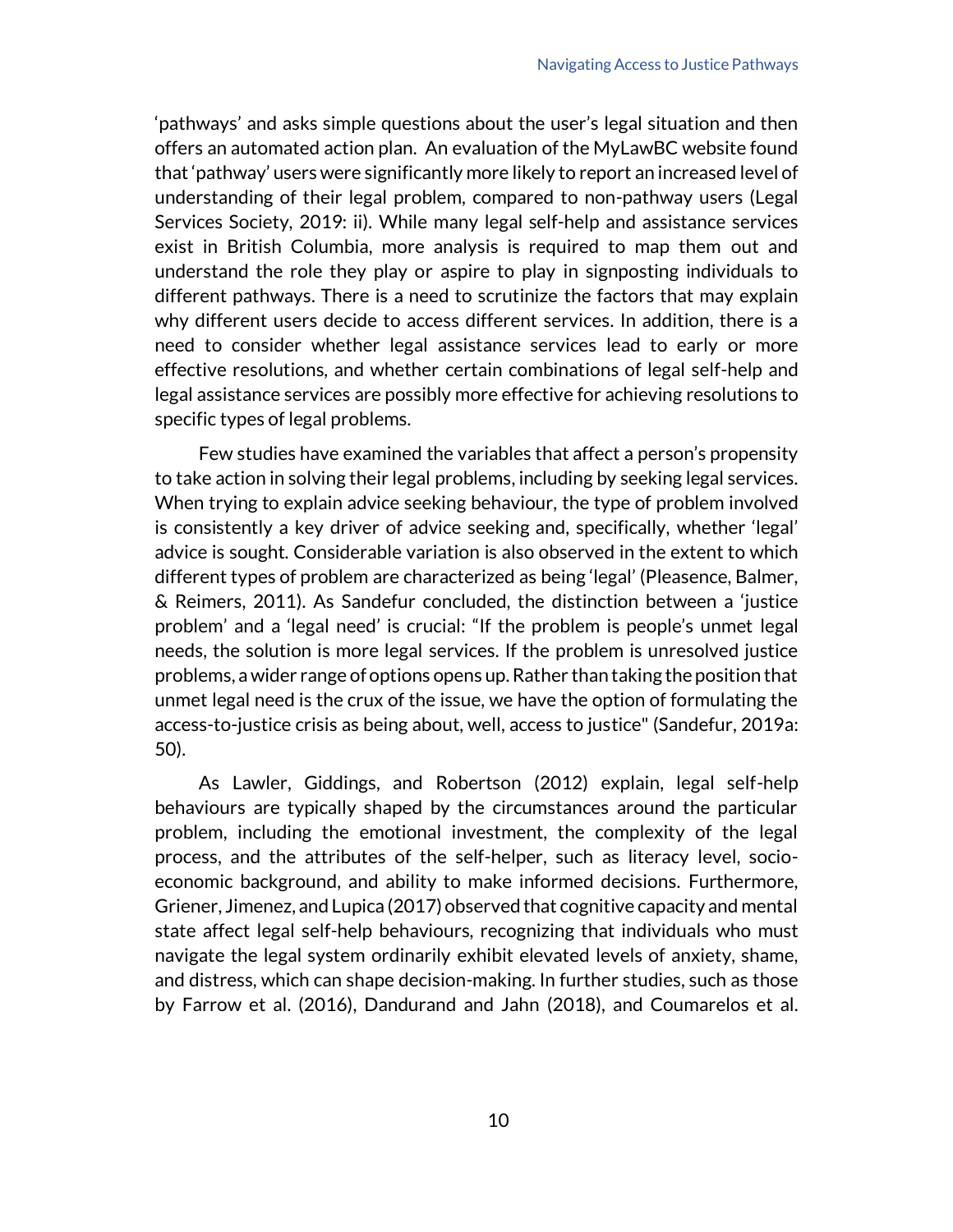(2012), the costs involved in order to resolve a case have been noted to influence behaviours.<sup>6</sup>

In their scenario-based study on help-seekers' journeys in resolving a legal problem using online tools, Szczepanska and Blomkamp (2020) found that the experience typically begins with a "gut response" that their situation is unfair, prompting the use of a search engine, such as Google, in which the problem is described in lay language (see also Hagan, 2016). So-called "super searchers" exhibited different behaviours in their search, including by broadly exploring the available resources and using multiple tabs to triangulate information, later exiting from websites they deemed irrelevant(p. 27). The researchers found that most participants diagnosed their legal problem within five minutes, although the speed of diagnosis was not disaggregated based on varying legal capability levels. Moreover, participants reported disinterest in receiving education on legal rights or processes, instead preferring interactive flow charts and decision tree tools to visualize varying steps and options for their situation, with most participants also indicating a desire to speak with a legal professional at some point.

Other studies have explored the ways in which the information provided on self-help tools is used, including by vulnerable groups. In particular, Denvir (2014) explored how youth acquire information on the law and their rights using the Internet, finding that online legal information does not immediately translate into improved legal capability among young people. Sandefur (2019) found that merely half of the 322 identified American-based online tools help users take steps to address their legal problems, owing in part to a lack of consultations with the end users in producing the platforms. Conversely, 89% of low-income British Columbians reported that they received the help they were seeking by using

<sup>&</sup>lt;sup>6</sup> Recognizing that every resolution route involves varying costs, researchers have attempted to estimate the benefits and costs of justice pathways. In particular, the Access to Justice Measurement Framework, developed for Access to Justice BC, distilled the costs as (i) those borne by the justice system or any of its components; (ii) those incurred by the user of justice services or by the providers/funders of the service; and (iii) the economic impact of access to justice (Dandurand & Jahn, 2017). In a study by Paetsch and her colleagues (2017), a social return on investment analysis was conducted based on data collected from Alberta, British Columbia, Ontario, and Nova Scotia, which revealed that mediation of low-conflict family disputes created the highest social value (an estimated CAD 2.78 for every dollar spent), whereas litigation for high-conflict family problems yielded the lowest social value (CAD 0.04 for every dollar spent). The authors cautioned that the financial proxies on which they relied were "somewhat arbitrary" (p. 3), but that the findings offer useful comparisons between different processes.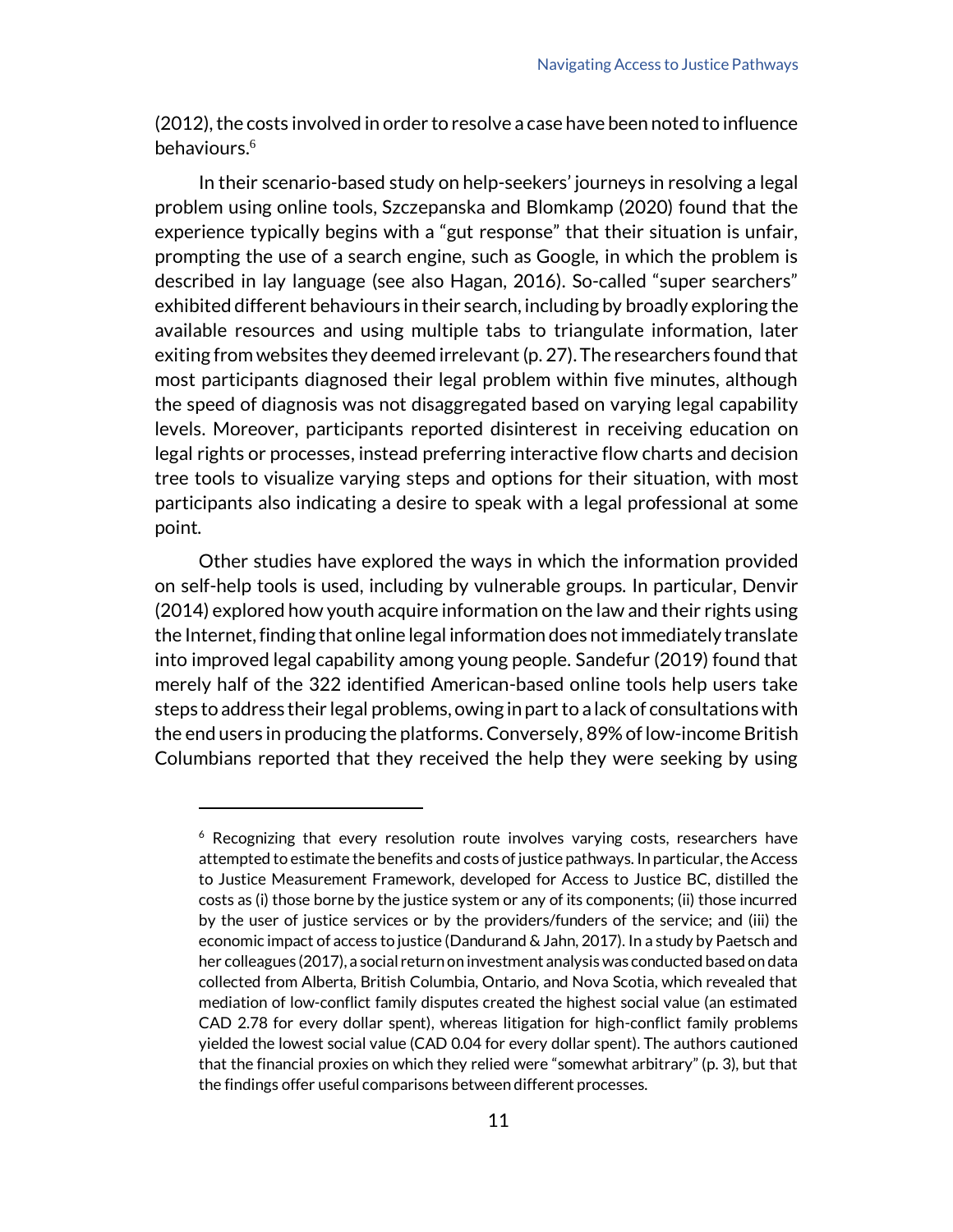online legal assistance (Sentis, 2018a). Conflicting findings on the utility of online legal self-help platforms may highlight the importance of designing such services in a manner that aligns with the preferences and needs of the intended users.

Beyond legal self-help resources, a range of legal aid services, including legal advice and representation, exist to further support individuals' pathways and access to justice. Even though some evaluations of LABC's services provide insight into program delivery (Prairie Research Associates, 2017), an independent review shows that legal aid reform in British Columbia is required (Maclaren, 2019). Similarly, national studies reveal the differential legal aid eligibility and delivery among provincial legal aid plans (Dandurand, 2017), although the available Canadian evidence on how qualified individuals with a legal problem use legal aid is surprisingly scant. In her literature review on measuring the impacts of legal services, Canadian researcher Lisa Moore (2020) argues that such knowledge gaps severely inhibit governments' ability to allocate resources, affect reform, and reduce adverse consequences of inaccessible justice. In response, she poses a series of helpful research questions, including the fundamental questions of "[h]ow does the experience of resolving civil justice problems differ from litigants who receive legal assistance and litigants who do not?" and "[a]re there demographic differences or similarities to be found among outcomes and experiences for populations who receive legal help to resolve their civil justice dispute and those who do not?" (Moore, 2020: 6). In British Columbia, a client satisfaction survey produced for LABCfound that 55% of clients reported that the organization met their needs, although important questions remain on how and why such needs were met (Sentis, 2018b).

Some research points to associations between the problem-solving strategies adopted by persons with a legal problem and their reported outcomes. More specifically and perhaps unsurprisingly, Pleasence and Balmer (2014) found that those who indicated reliance on informal advice were less likely to use courts or tribunals in solving their problem, whereas those who reported using law firms were more likely to engage in a court or tribunal process. Emotional stability was also found to influence problem outcomes, with higher stability levels leading to a greater likelihood of putting up with the problem. While their study was extensive, questions remain around whether the use of self-help resources and legal aid are associated with different outcomes, among others.

On a broader level, other studies still have examined the benefits and costs of certain legal aid services, including as they relate to families, communities, and the economy. On the whole, comparative research has found that represented litigants perceive receiving more favorable outcomes and report higher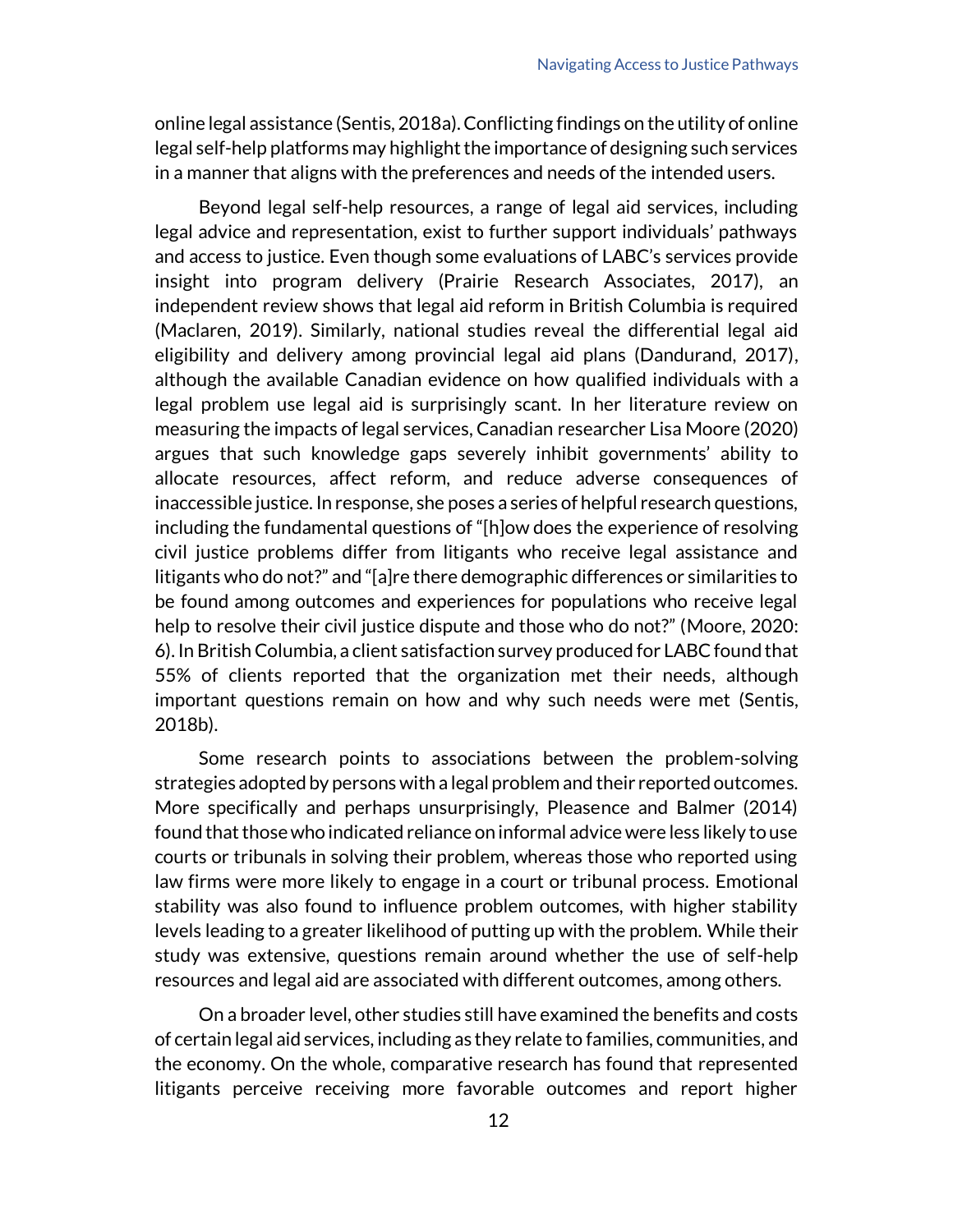satisfaction with the process. Some research has attempted to estimate the impact of legal aid, some of which have begun to link such services to the prevention of mental health concerns and prevention of family violence (Rosenberg & Grab, 2015; Byrnes, 2015; Cavallari, Devlin, & Tucci, 2014; Smith & Thayer, 2014; Irvine, 2014; Smith, Brewer, & Garwold, 2013; Abel, 2012; Kushner, 2012). With some exceptions, studies have shown that investments in legal aid services generate social and economic returns that exceed the initial financial injection (see Moore & Farrow, 2019; Dandurand & Jahn, 2018), yet more analysis is required to understand how those services are actually used.

Accessible legal assistance services, including self-help resources, are arguably beneficial to all those navigating the justice system, but may prove particularly useful for self-represented litigants, whose pathways to justice are often fraught with heightened levels of distress and anxiety. Despite the reported increased prevalence of individuals who are self-representing in Canada (Birnbaum, Bala, & Bertrand, 2012), there are very limited data on the experiences of such litigants. What comprehensive research has been produced in Canada is somewhat outdated, noting that the most rigorous study remains the seminal 2013 research report by Julie Mcfarlane. Among other things, Mcfarlane's study found that litigants' decision to self-represent was most commonly based on financial considerations or dissatisfaction with legal services. Justice system engagement by self-represented litigants was generally negative, with respondents reporting frustration in completing court forms, poor perceptions of lawyers, and incivility by judges. In terms of pathways to justice, the experiences of self-represented litigants are important to consider in part because they may reflect a culmination of various justice system failings, from inaccessibility to poor quality of existing services.

#### **Pathways to resolutions and disputants' procedural preferences**

It is indeed important to understand people's help seeking behaviours and legal needs, but it is also crucially important to understand why people decide to proceed through different resolution routes, how that process unfolds, and the outcomes at which they arrive. In many instances, disputants' ability to exercise a preference for a resolution route or to find a find a satisfactory pathway to address their particular needs may be limited or essentially inexistent. Nevertheless, in an effort to understand peoples' preferences for adjudicative or non-adjudicative pathways, several studies have sought to identify how individuals with a legal problem evaluate their situation and choose a suitable procedure by which to resolve their dispute. However, much of that empirical research was conducted in or before the 1990's, is generally inconclusive, and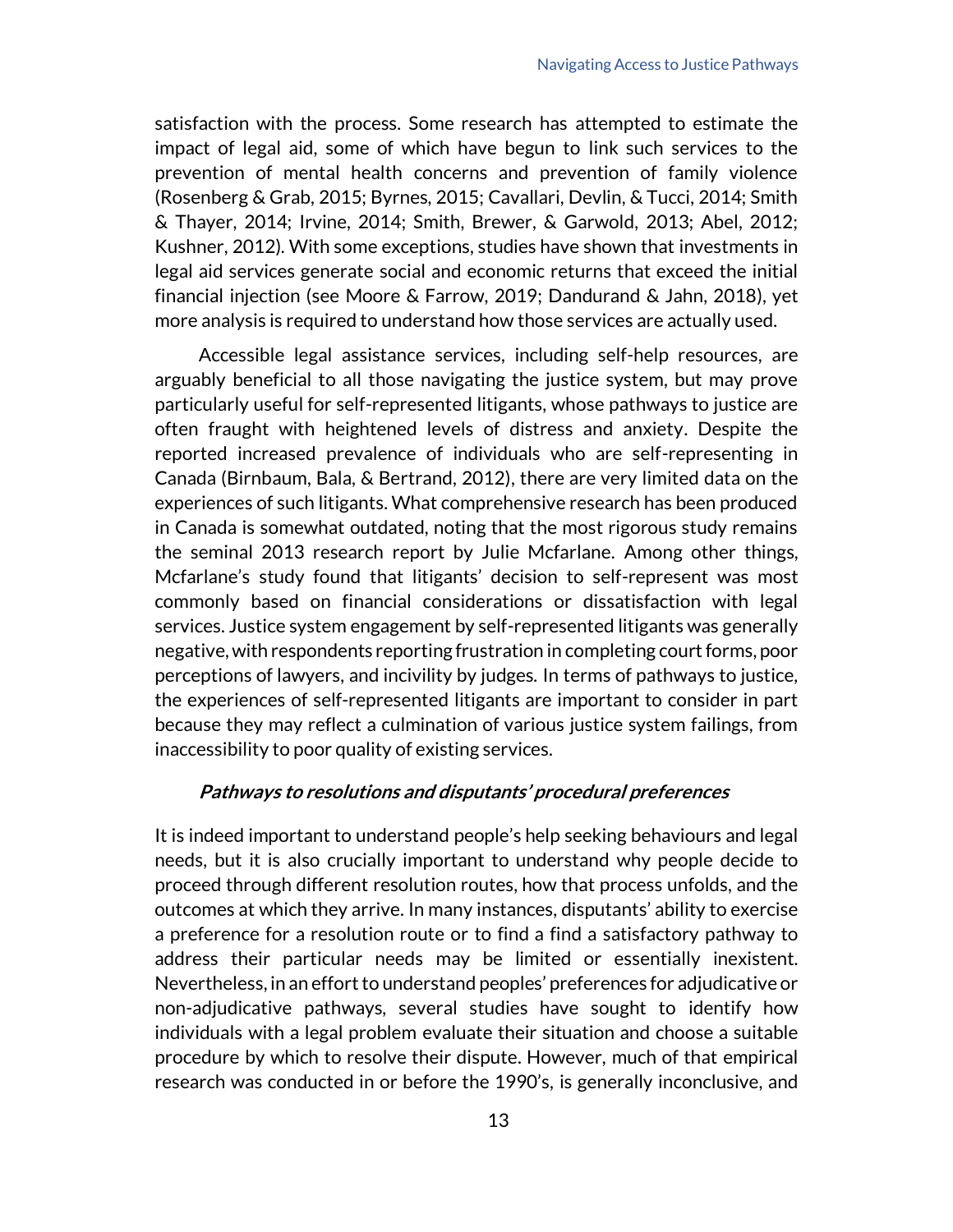suffers from methodological constrains, including a lack of participation by actual disputants (Schuller and Hastings, 1996; William et al., 1981; LaTour, 1978; Walker et al., 1974; Resnik et al., 1990; Shapiro & Brett, 1993; Houlden et al., 1978; Heuer & Penrod, 1986; Stallworth & Stroh, 1996).

As Shetowsky (2008) warns, the inconsistent methodologies and contradictory findings of existing research create challenges in drawing reliable inferences. She observes, however, that recent research tends to support the view that disputants typically favour non-adjudicative procedures (e.g., mediation) over adjudicative procedures (e.g., arbitration) (see also Welsh, 2004). In general, such results align with the realities in Canada, whereby everyday legal problems are most often addressed beyond the formal adjudicative court system. For instance, a study in Ontario found that the majority of family cases are resolved outside of trial, typically through negotiation (Saini et al., 2016). In the UK, Pleasence and Balmer (2014) found that merely one in 20 people would resolve their problem through courts or tribunals.

In a study that collected data from 413 litigants, Shestowsky (2014) examined how disputants evaluate procedural options and their preferences, finding that respondents who are at the early stages of their case reported a significant preference for mediation, judge trial, and negotiation with clients present, but that preference did not translate into a higher expected likelihood to use those favoured procedures (see also Peirce, Pruitt & Czaja, 1993). <sup>7</sup> Such a finding might signal disputants' awareness that factors beyond their preference determine their justice experience, although Shestowsky (2014) noted that further inquiry into their expected use of different procedures is needed. Analysis also showed that certain circumstances affected attraction to different procedures. In particular, disputants who valued the relationship with the other party were apt to prefer negotiation with litigants present. Binding arbitration was preferred by repeat disputants compared to their first-time counterparts. Women demonstrated a lower attraction to jury trial and binding arbitration, but gender did not affect desirability for judge trial, which is also an adversarial procedure.

A study by Tyler and his colleagues (1999) revealed that people indicated a prospective preference for resolution routes that were perceived to lead to a desirable outcome, but retrospectively evaluated the resolution based on the

 $7$  Respondents reported a higher expected use of negotiation without their involvement in the procedure, although that procedure did not receive the highest preference ratings.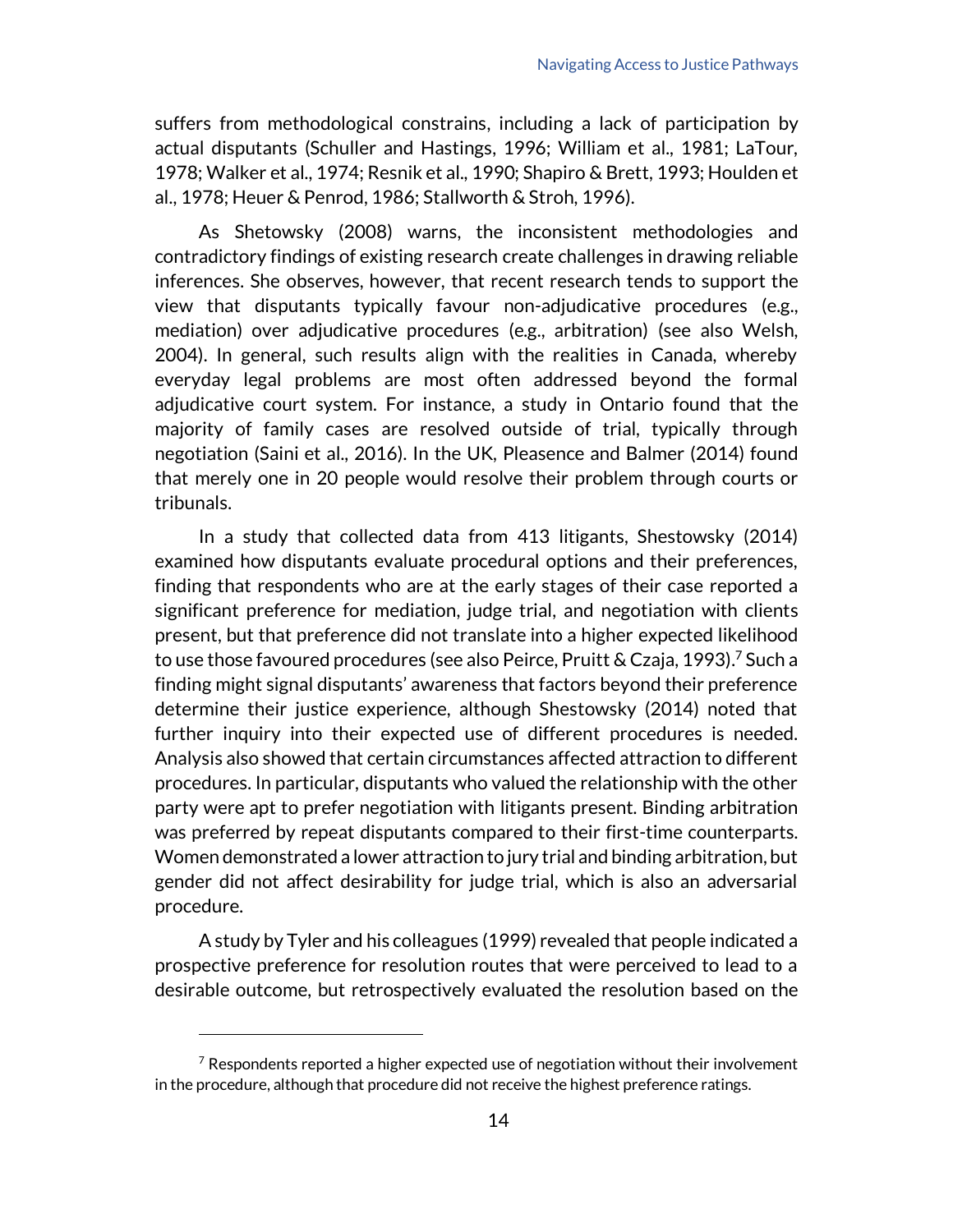treatment they received during the procedure. Similarly, Shestowsky and Brett (2008) argued that a litigants' stated pathway preference is dependent upon the point at which the litigants are asked about their dispute resolution journey (see also Schuller & Hastings, 1996). In particular, their longitudinal study of civil litigants revealed that respondents with an initial attraction to adjudicative procedures had high ex post satisfaction rates, while those who demonstrated an ex ante preference for non-adjudicative procedures did not share such high ex post satisfaction.

Another longitudinal study by Shestowsky (2018), who asked civil litigants about the factors they considered in their procedural selection decisions, found that the main three factors deemed important by litigants remained stable before and after their case, particularly their lawyers' advice, economic costs, and time efficiency.<sup>8</sup> Furthermore, the respondents who indicated lawyer's advice and cost as key factors in their initial decisions were more likely to report that those criteria motivated their ultimate use of a specific procedure. Conversely, time efficiency was not associated with pathway use. Such findings deviated from those of previous research, which tended to show that process control and the perceived likelihood of receiving a favorable outcome were the top factors shaping disputants' decisions (Thibaut & Walker, 1975). Similarly, more recent findings signal that lawyers' procedural preferences influence litigants' decision-making to a significant extent, which might be slightly problematic in part because there has been seemingly little empirical research on the factors considered by lawyers in advising their clients on procedures. What literature exists suggests that lawyers may be incentivized to advise clients based in part on their own self-interest (Macey, 1994) and past experience of different pathways (Wissler, 2002).

Subjective legal empowerment (SLE), or the "subjective self-belief that an individual can solve problems of a legal nature" (Gramatikov & Porter 2011), can also help explain an individual's choice of a problem resolution strategy. As the level of subjective legal empowerment increases, so too does the tendency to act to resolve legal problems (Pleasence, Balmer, & Denvir, 2015: 131).

High costs tend to explain the problem resolution decisions made by people facing justice problems. Using the path to justice paradigm, some studies have attempted to measure the relative costs and procedural quality of paths to

<sup>&</sup>lt;sup>8</sup> The least frequently referenced factors revolved around the bindingness of the decision, input from others, and the ability to appeal the decision.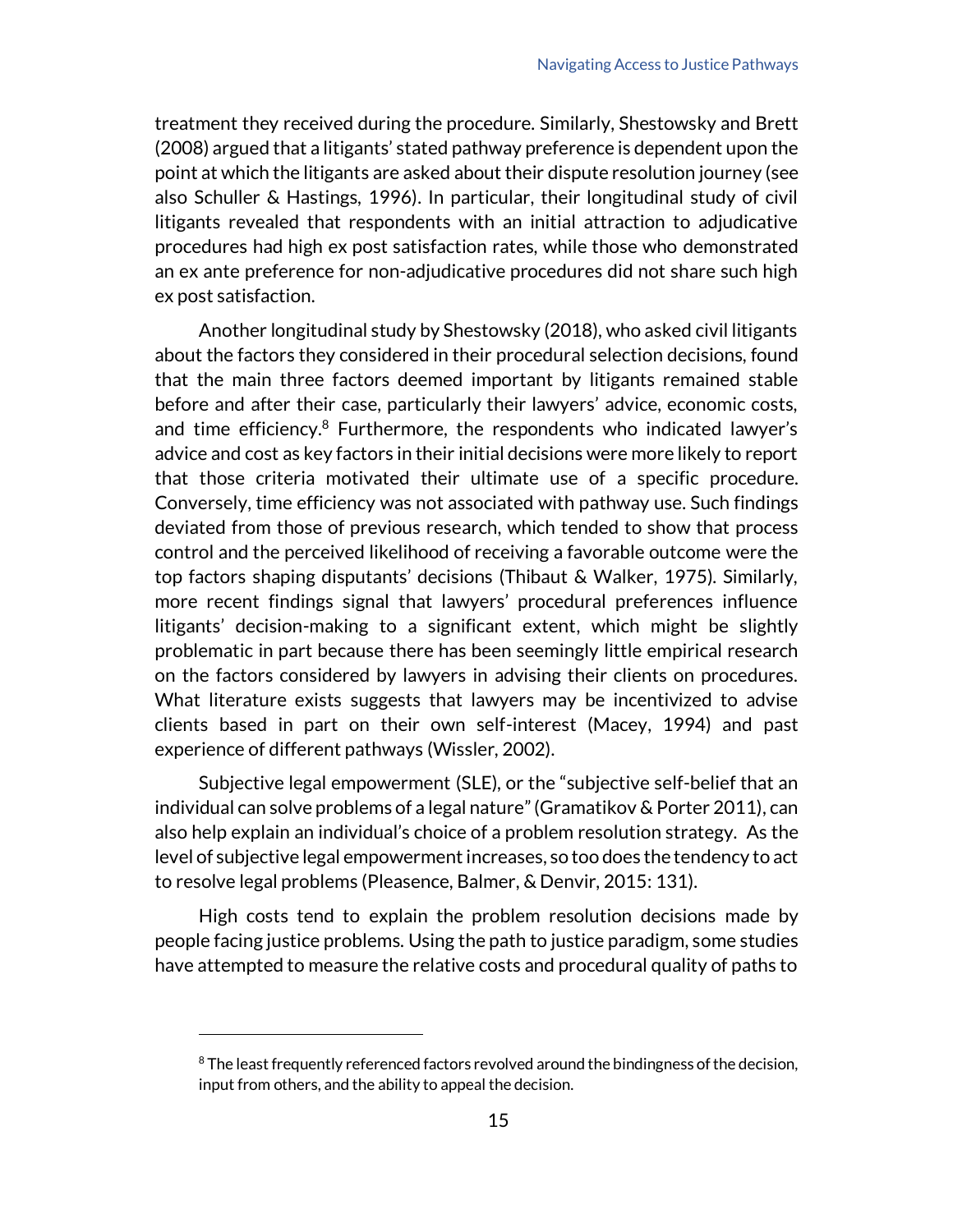justice, as well as their outcomes from the perspective of the justice system user (Gramatikov et al., 2011).<sup>9</sup>

Likewise, Pereira and her colleagues (2014) examined the extent to which court fees influenced individuals' decisions to seek a resolution in UK family and civil courts, revealing that emotional motivations were the main reason respondents sought resolutions in court, while court fees did not factor significantly in decision-making.<sup>10</sup> In particular, emotional motivations manifested in various ways, including concern over a child, desire to be heard, and need for recognition of the validity of their grievance. In some cases, however, emotional and financial factors coalesced, especially for civil cases in which a litigant may be emotionally invested in recovering money. In arriving at the decision to take their case to court, the respondents reported prior failed attempts in using other options, resulting in the feeling that they had no alternative but to resort to court.<sup>11</sup> Of note is that respondents reported varying levels of awareness and knowledge, often depending on whether and when they retained a lawyer, but self-represented litigants were able to successfully overcome a lack of awareness if they reported high levels of motivation.

Another qualitative study by Pereria and her colleagues (2015) explored why and how people address their civil and administrative legal problem, finding that legal knowledge and skills were a key factor that shaped participants' decisions on resolution routes across all problem types. Results further show that individuals exhibited different resolution seeking behaviours for different types of legal problems. For instance, in cases involving family justice problems, people generally sought to understand their options and were likely to retain a lawyer when the dispute revolved around financial issues, although their approaches to identify a lawyer were not systematic. In disputes involving child

<sup>9</sup> The costs of justice are defined as "the resources which the user needs in order to travel from the beginning to the end of a path to justice" (Gramatikov et al., 2011).

 $10$  Whereas Shestowsky (2018), who found that economic costs impacted decisions, adopted a broader definition of costs, Pereria et al.'s study is limited to court fees, excluding lawyer fees, transaction costs, and other costs that accrue as a result of proceeding with the formal justice system. Within the broader distribution of the costs of justice for individuals and governments, especially for those who can fund a private lawyer or qualify for legal aid, court fees are a small proportion, and the results of this research should be interpreted as such.

 $11$  The findings are further undermined by the fact that the researchers only sampled those who took their case to court. In other words, the views of people who were deterred, by cost or otherwise, from proceeding with court are not captured. Furthermore, those who were successful in resolving their case beyond court are not included in the sample.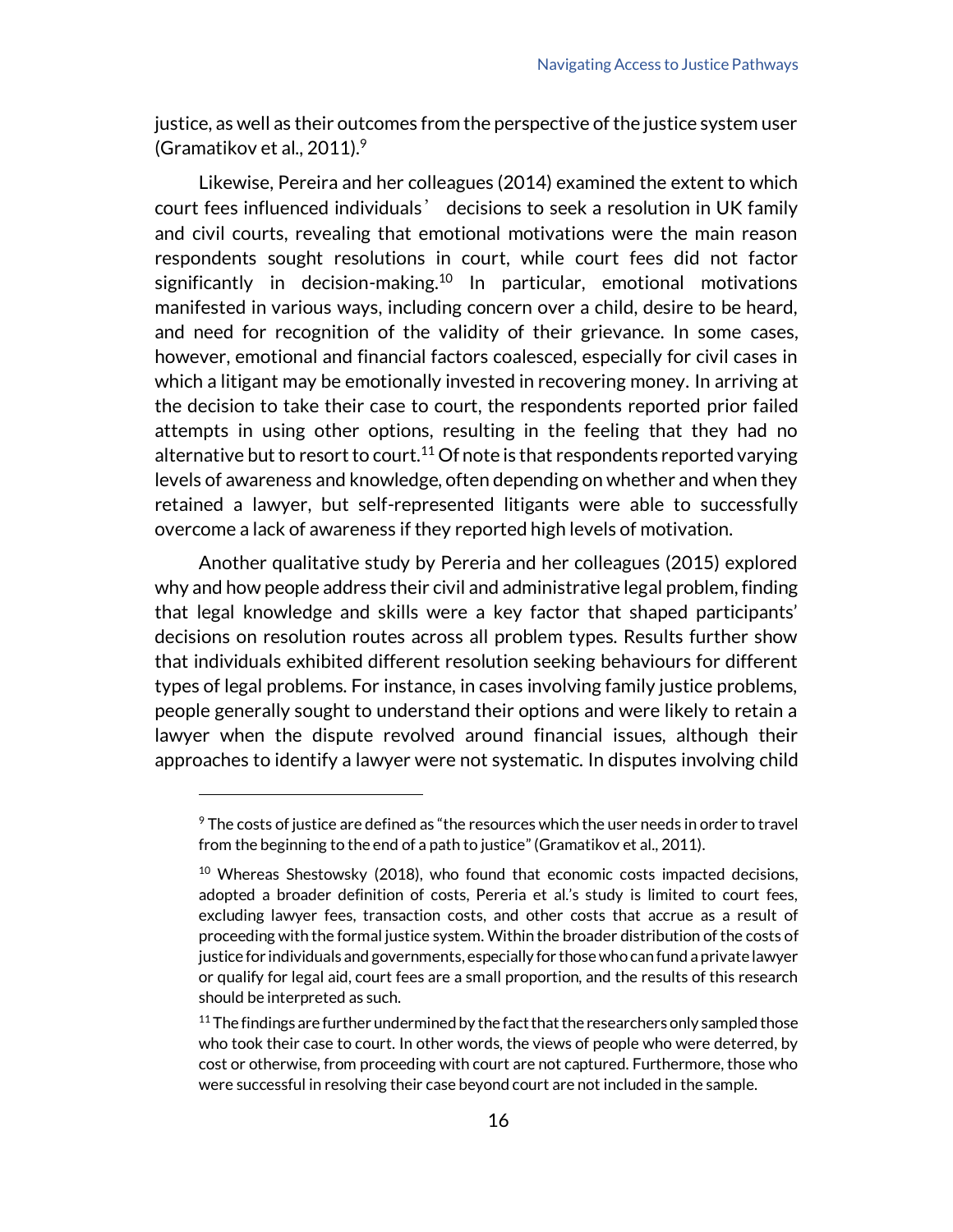related matters, people often sought to avoid court, noting that parental power dynamics likely influence the type of pathway chosen. With domestic abuse cases, individuals were found to delay resolutions, partly because it was not perceived as a legal issue, with friends and family often seeking redress on behalf of the participant.

Such findings are generally consistent with past research, which has found that the nature of the legal problem in question influences whether a person is likely to take at least the initial steps towards a resolution. In particular, Balmer and others (2010) noted that individuals are less likely to seek redress for situations involving discrimination, police misconduct, and clinical negligence, whereas people are more likely to seek legal assistance for divorce, mental health, and separation cases. In a different study, Sandefur (2014) found that people are least likely to take action in cases relating to employment, government benefits, and insurance, while more likely to address relationship breakdowns and issues concerning a child's education.

Absent from most of the above literature are disaggregated data of disputants' preferences by different sub-groups, including those who selfrepresent, are deemed ineligible for public legal aid, and present factors that heighten their level of vulnerability. Remaining questions also revolve around whether disputants' preferences would vary if they were presented with other dispute resolution options, such as online dispute resolution and restorative justice; if and how disputants' preferences have changed in view of the restricted legal pathways created by the global COVID-19 pandemic; and how technology and virtual proceedings fare in the preferential equation. Within the contemporary and shifting legal landscape, such questions are increasingly important in informing policy decisions.

Taken together, this literature review highlights the prevailing paucity of knowledge on the experiences of individuals with a legal problem, including some of the implications of such data gaps on policy and practice. What is perhaps noteworthy is that much of the available empirical evidence has been produced on an expectedly small percentage of the population of individuals with a legal problem: those who pursue a resolution through the formal justice system. Much less is known about the experiences of people who solve their legal problem through other pathways or (un)knowingly leave their problem unaddressed or unresolved. This accentuates the need to examine more broadly the decision-making process through which people with a legal problem evaluate their options, and the factors that affect that process.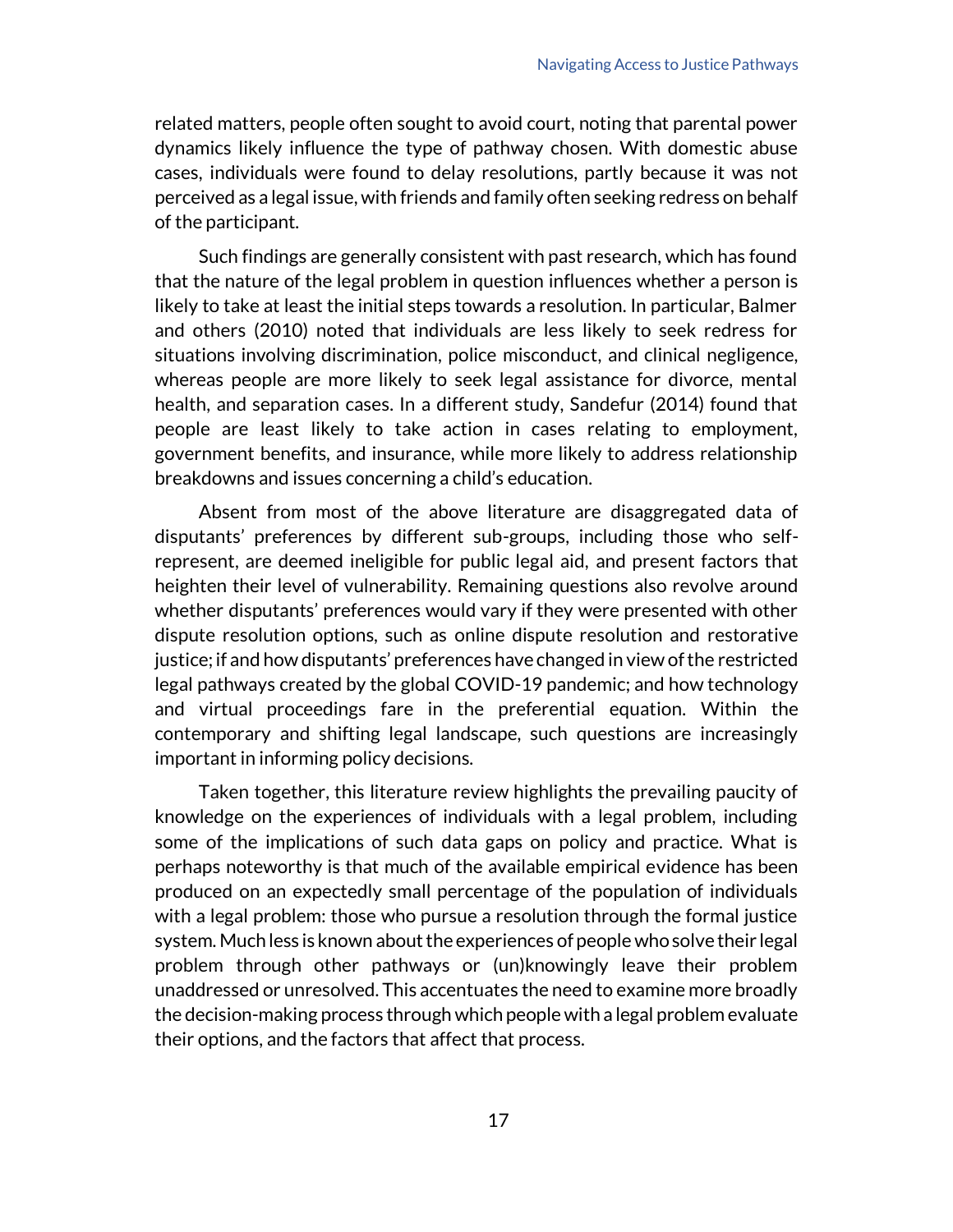## **Impact of COVID-19 pandemic and associated restrictions**

A nascent but growing body of literature is exploring the ways in which the global COVID-19 pandemic has and continues to affect pathways to justice (Capp, 2021). In Canada, many courts have delayed hearings, pushed dockets forward, and limited in-person proceedings (Haigh & Preston, 2021), adding further backlogs to a system that was already burdened and exposing its many flaws more clearly (Action Committee, 2020). <sup>12</sup> In a paper on court responses to the COVID-19 pandemic, Puddister and Small (2020) show that Canadian courts have cautiously adopted technology for emergency cases, but the uptake has been conservative and inconsistent, especially compared to the United States (US) and despite a pre-pandemic international movement towards technology. In British Columbia, mediation for early resolution has been encouraged with an increased use of online mediation for family matters (Sixta, 2020). At the same time, most court jurisdictions have migrated to online processes, particularly through virtual applications, document submission, and registration, while also facilitating remote witness testimonies and legal consultations (Helmer, 2020). Even though the pandemic has temporarily reduced the availability of some problem resolution routes and altered the populations' legal needs, a study for LABC (2020) found that 50% of its users reported that COVID-19 had nothing to do with why their problem remained unresolved. There remain significant gaps in knowledge. $13$ 

In its *Life through Lockdown* report, Citizens Advice (2021) monitored user data of its website to show trends in the legal problems with which people faced during the initial period of the pandemic. At the start of the lockdown measures implemented in England and Wales, it observed greater rates of people seeking advice for divorce cases and those involving contact with their children. At the

 $12$  For information on how other legal jurisdictions have responded to the COVID-19 pandemic, see International Bar Association. (2020). COVID-19 Pandemic: Impact of COVID-19 on Court Operations & Litigation Practices. Retrieved from: [https://www.lalive.law/wp](https://www.lalive.law/wp-content/uploads/2020/05/2020-SGI-IBA_Impact_of_COVID-19_on_court_operations_and_litigation_practice.pdf)[content/uploads/2020/05/2020-SGI-IBA\\_Impact\\_of\\_COVID-](https://www.lalive.law/wp-content/uploads/2020/05/2020-SGI-IBA_Impact_of_COVID-19_on_court_operations_and_litigation_practice.pdf)

<sup>19</sup> on court operations and litigation practice.pdf. For a review on the strategies adopted by courts in the United Kingdom and Australia in response to the pandemic, see Rossner, Tait, and McCurdy (2021). Justice reimagined: Challenges and opportunities with implementing virtual courts. *Current Issues in Criminal Justice.* 

 $13$  At the time of writing, several studies are underway to fill various gaps in knowledge. In particular, Western University is undertaking empirical research on the impacts of the pandemic on Ontario's family justice system, including on the disproportionate effects on vulnerable groups (Western News, 2021). Other ongoing research, such as Farrow and his colleagues' study on measuring the impact of legal service interventions (2021), will also be relevant in this regard.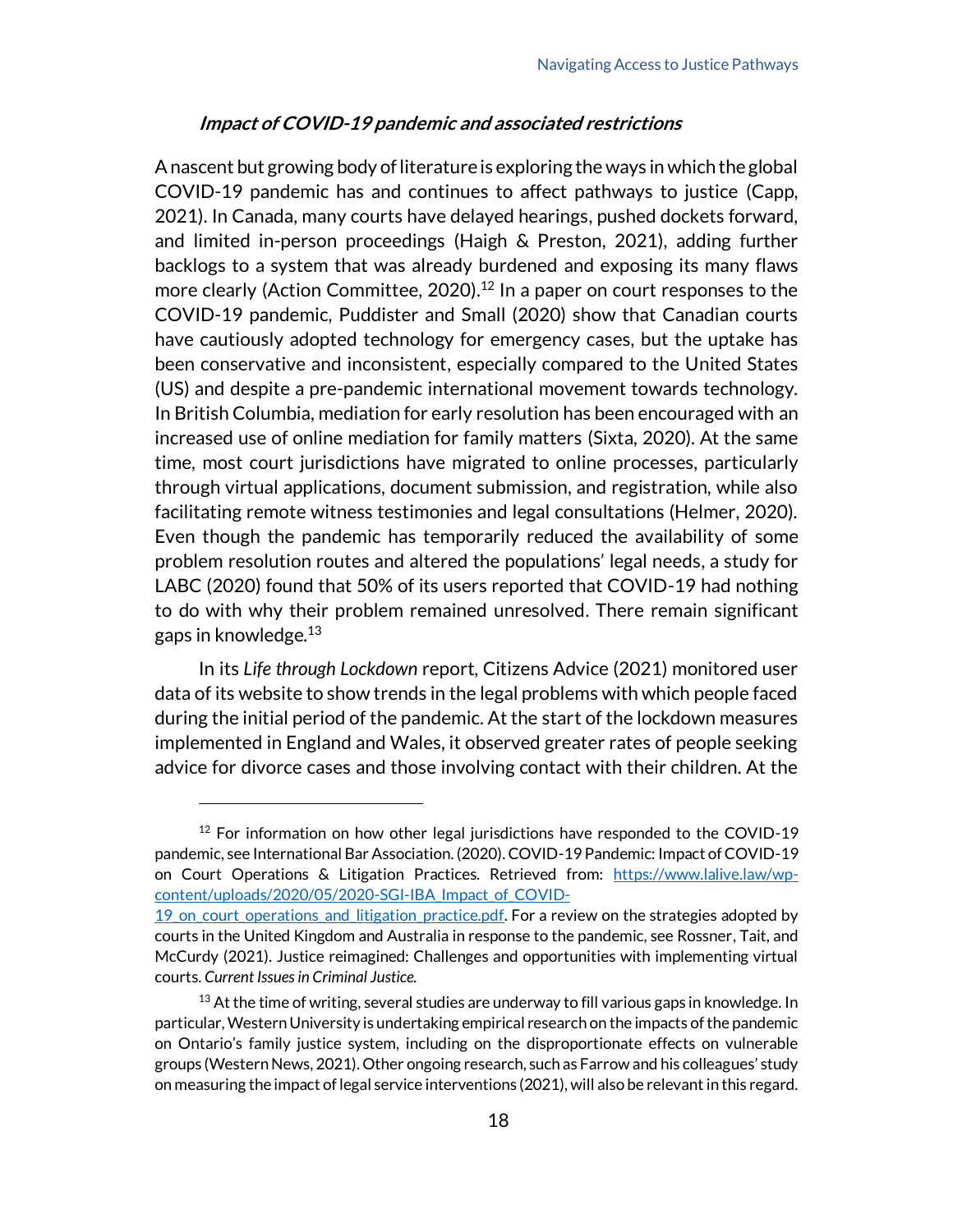same time, lower numbers of debt-related requests for advice were documented, although those numbers increased in June 2020. During the first and second wave of the pandemic, the website experienced significantly higher numbers of users seeking help to draft wills and deal with deaths. While such findings do not offer insight into the various stages of people's resolution processes, they point to the legal problems with which many individuals will likely encounter in the future, namely personal debt and housing and homelessness, which may influence individual's decision-making.

In the United Kingdom, a rapid review was conducted by Byrom and her colleagues (2020) to assess the changes and their impacts on the civil justice system as a result of the pandemic, observing that remote hearings temporarily substituted in-person hearings. Respondents of that study generally agreed that remote hearings are most suitable for civil money claims and personal injury cases, especially those in which both parties are represented and live evidence is not presented. However, compared to face-to-face hearings, participants reported that audio and video hearings were less effective, in part because they often involved reduced opportunities for interaction and were not necessarily more affordable. Similarly, a study on remote hearings of judicial review processes in administrative court during the pandemic found that lawyers generally preferred in-person hearings compared to those conducted remotely, owing to technological difficulties, availability of hardware, and a perceived likelihood of confidentiality breaches (Tomlinson et al., 2020). Conversely, an evaluation of the video hearing process in England revealed high satisfaction rates among respondents, even though technical issues prevented the researchers from observing six of the 23 hearings (Rossner & McCurdy, 2020).

#### **Remote hearings**

While there are many other justice pathways beyond remote hearings, it may be a particularly important area of study in the future, especially since the 2021 report of the Canadian Bar Association recommends that "all resolution bodies should permanently implement" capabilities for remote proceedings, electronic filing, and the ability to remotely view hearings (CBA, 2021, p. 25). Prior to the pandemic, studies explored the ways in which online legal proceedings affect the role and perception of judges (Rowden & Wallace, 2018); the principle of open justice (Lane, 1999); the formality, legitimacy, and authority of the court (Wallace, Anleu & Mack, 2018; Rowden, 2018; Mulcahy, 2008); and the ways in which videoconferencing negates standard court rituals (Licoppe & Dumoulin, 2010). Importantly, some studies examined the extent to which remote hearings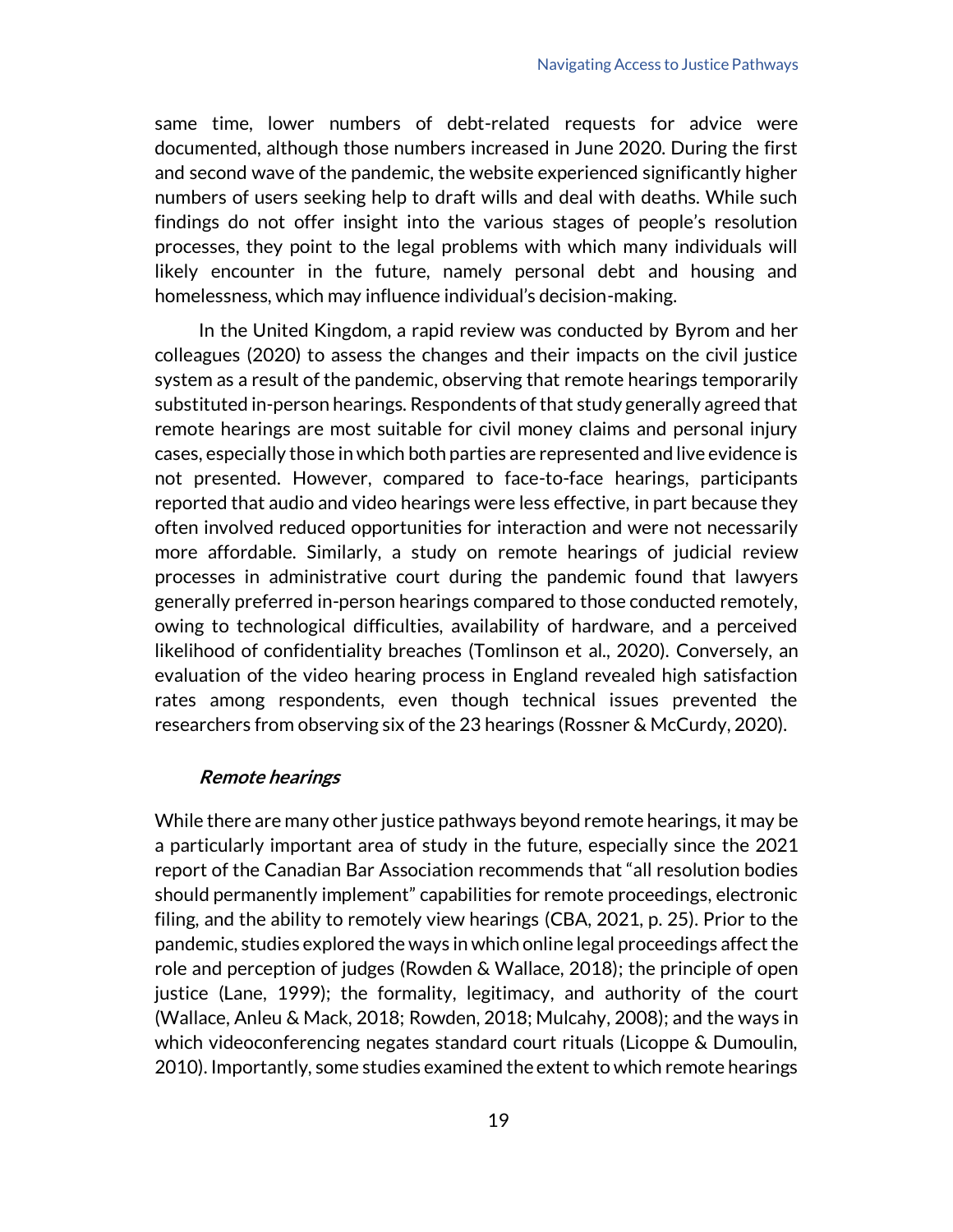influence litigant's perceptions of fairness, experiences of procedural justice, and differential case outcomes.

For instance, an evaluation of a pilot virtual criminal court programme in England revealed that the use of video court led to a 3% increase in the rate at which defendants pled guilty, a 3% increase in the frequency defendants received a prison sentence, and a 3% decrease in community-based sentences compared to the in-person comparator group. However, the evaluators noted that several factors, such as legal representation and defendants' virtual participation from police stations, may have contributed to the overall findings (Terry, Johnson & Thompson, 2010: 42).

In relation to televideo immigration hearings for detained litigants in the US, Eagly (2015) found an "outcome paradox" (p. 933), whereby individuals who appeared via televideo were more likely to be deported compared to those who appeared face-to-face, yet the rate at which judges denied televideo litigants' claims did not increase. Eagly explained that televideo litigants were less likely to retain a lawyer, apply to legally remain in the US, or seek other benefits. Such findings suggest that remote justice proceedings, in and of themselves, might be linked to litigants' perceptions of fairness, limited participation in the process, and technical difficulties, all of which influence the substantive outcome.

Evidence further demonstrates the differential procedural experiences of remote hearings among segments of the population. In particular, an inquiry into the pre-trial experiences of criminally accused individuals and defendants with a neuro-diverse condition, cognitive impairment, or mental health disorder in the United Kingdom found that video hearings impede such individuals' ability to effectively participate and fully comprehend the proceedings (Equality and Human Rights Commission, 2020).

#### <span id="page-19-0"></span>**Methodology**

Empirical research related to individuals' choice of pathways to justice has generally relied on different methods, sample sources, and analytical tools.<sup>14</sup> With some exceptions (see Shestowsky 2018; Pleasence & Balmer, 2014; Terry, Johnson & Thompson, 2010), much of the empirical research reviewed for this study relied on qualitative methods, particularly gathering data through

<sup>&</sup>lt;sup>14</sup> For an excellent review of the various methodological considerations in designing randomized controlled trials and longitudinal studies to measure the impacts of legal services and access to justice more broadly, see Moore, 2020.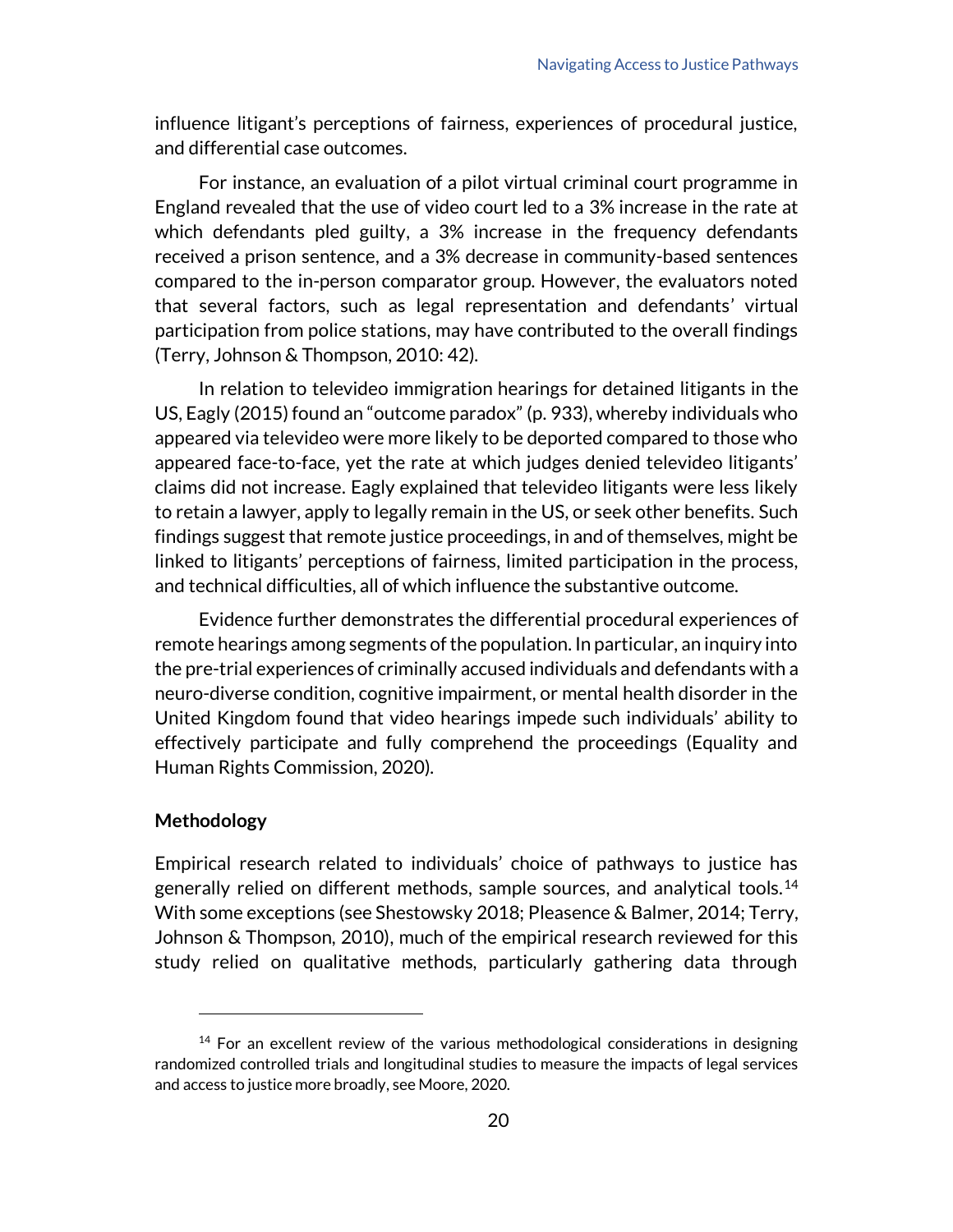interviews, online surveys, and observations. Given that many studies were exploratory in nature, the reliance on qualitative methods is perhaps not surprising, yet the lack of statistically significant findings should be noted. Even though few past studies captured the perspectives of real people with a legal problem, there is increased awareness of the severe limitations of laboratory studies with hypothetical litigants, resulting in a growing body of research with samples of people with legal problems. Even so, limited consistency in methodological and analytical approach negatively affects the reliability of existing findings.

Among the identified pertinent literature, Pereria and her colleagues' (2015) research, titled *The Varying Paths to Justice,* is arguably the study that bares the greatest resemblance to the present research. In its design, the researchers used qualitative methods, namely in-person and telephone interviews with a sample recruited from charities, courts, and existing networks. Implicit in their sampling technique is a potential bias of people for whom mediation or other alternative dispute resolution mechanisms had been unsuccessful. Recruitment for future studies could consider sources beyond courts. To deal with the complexity created by cascading and clustering legal problems, Pereria et al. (2015) assigned relevant respondents a primary problem around which most of the discussion revolved. In part, this was done to ensure sufficient coverage of different types of problems.

Also noteworthy is the fact that Pereira and others (2014; 2015) employed a so-called behavioural-research approach relying on the "COM-B Model," which considers how capability, opportunity, and motivation each coalesce to shape decisions and behaviours. In proposing that particular approach, Michie et al. (2011) had noted that "[f]or example, with one behavioural target the only barrier might be capability, while for another it may be enough to provide or restrict opportunities, while for yet another changes to capability, motivation, and opportunity may be required" (p. 4). In the justice context, in which the resolution routes are comparatively restricted at present, legal capability is recognized as central to overcome what others called the "paralyzing effect" (McDonald & People, 2014), and motivation is shaped by several factors, sometimes related to capability, opportunity, and others. The COM-B Model may continue to demonstrate its utility in this regard.

Another methodological lesson that can be drawn from past studies is the need to account for the fact that disputants' ex ante and ex post procedural preferences may change depending on the point at which disputants are asked about their experience (Tyler, 1999; Shestowsky & Brett, 2008). Failing to do so will likely influence a study's overall findings. To incorporate this lesson, studies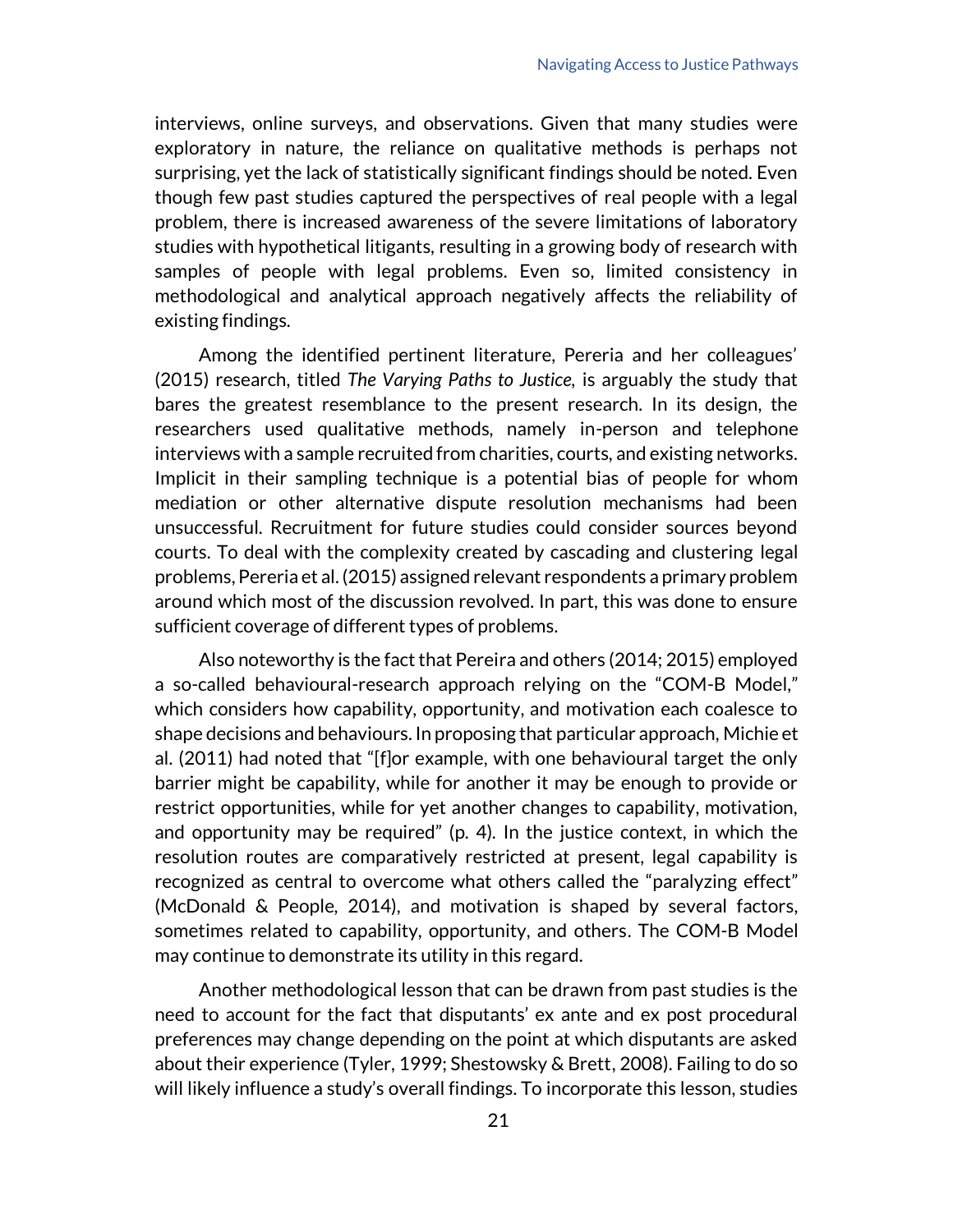may be designed with pre- and post- data collection to determine possible deviations over time in factors that are deemed significant in decisions-making.

Quantitative studies on pathways to justice usually asked respondents to identify the main path they selected (e.g., no action, mediation, court, etc.) and sometimes also the main reason behind that decision. They pay less attention to the often circuitous and winding paths which people must often navigate, the multiple decisions they make along the way, the circumstances under which they do so, and the frustrations and successes they encounter. A qualitative study was needed to gain a better understanding how people experience legal problems and seek to resolve them, what influences their decisions along that path, what support they receive, and whether they are able to resolve these problems to their satisfaction.

Seeking a more granular understanding of people's experience of dealing with civil and family law problems in British Columbia, the present study relied on very lightly structured interviews with individuals who were willing to share their experience and tell their story. Initially, the plan was to contact people wherever they went to seek help with their problem, a method successfully used recently in a UK study on access to justice (Robins & Newman, 2021). However, this proved more difficult than expected at a time where physical access to services and to justice institutions was limited by the COVID-19 pandemic. The main difficulty lay in identifying potential participants for the study and a sample of participants with varied problems and experiences. Later on, with the collaboration of two organizations which offer online legal information and assistance, Access Pro Bono and the People's Law School, we were able to recruit potential participants by creating a dedicated e-mail address through which people could volunteer to participate after receiving an invitation to do so from one of those two agencies. The invitation that was sent out included a brief description of the purpose of the study and a promise of a \$50.00 gift certificate for participating in a confidential interview.

The response to that invitation to participate was almost overwhelming. Whereas our objective had been to conduct 20 to 25 interviews, we received over a two-week period a little over 200 requests to participate. Some of the people who volunteered for the interview had heard about the study through their friends. All volunteers were contacted by e-mail. A few of them were eliminated from the sample, because they lived outside of British Columbia. Interview appointments often had to be rescheduled because people forgot, were too busy, could not find a quiet time or space to participate in the interview, were busy dealing with the legal problem being discussed, or changed their minds. In the end, a total of 35 interviews were conducted during the months of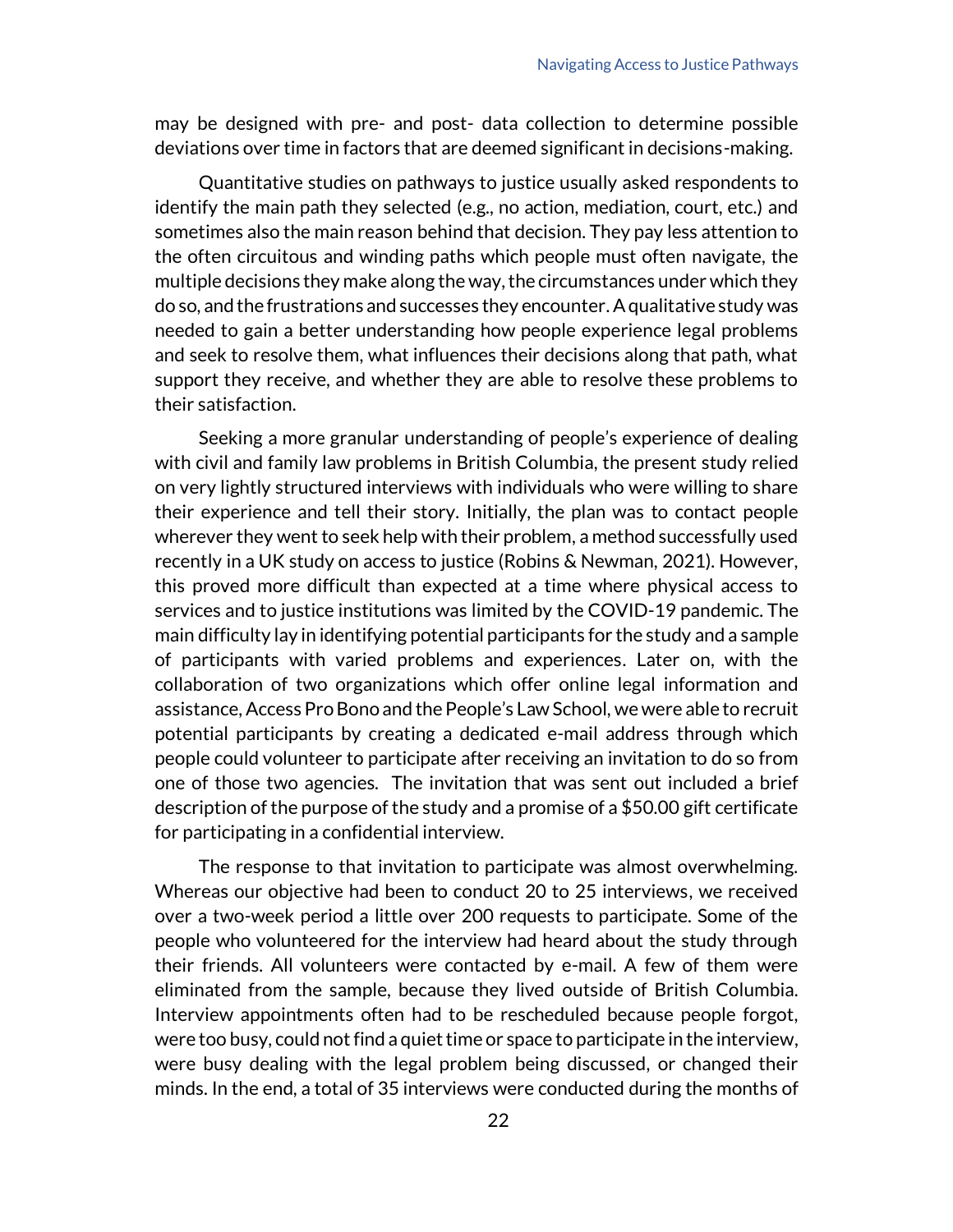October 2021 to March 2022 (12 in person interviews; 6 telephone interviews; and 17 by video-call). All of the other volunteers were informed by personal email that the study had been completed and that they would not be requested to participate; several of them expressed their disappointment as they felt that they had a unique experience to share with the researchers.

There was no attempt to construct a particular sample. Volunteers were included in the study more or less on a first come first included basis, bearing in mind that attempts to conduct a scheduled interview were sometimes unsuccessful. Participants were art various stages of attempting to deal with the legal problem they encountered. Out the 35 participants, 16 were male (ages ranging from 30 to 80 years of age), 15 were female (ages ranging from 23 to 65 years), and 2 transgender individuals. The age was only recorded when the information was volunteered by the participants. One of the interviews was actually with a married couple with both individuals taking turns telling their story about a problem they experienced around a large purchase gone wrong.

The sources of initial contacts or referrals for the 35 participants were as follows: Access Pro-Bono (15); supportive housing residences (7); People's Law School (3); Access to Justice Centre (2); a drop-in centre for women (1); a treatment facility (1); other/friend (3); unknown (2).

The participants were mostly from the British Columbia's Greater Vancouver, Lower Mainland, and Vancouver Island areas, with a few from the British Columbia Interior: Abbotsford (8); Burnaby (1); Delta (2); Duncan (1); Hope (1); Kelowna (1); Langley (1); New Westminster (1); Peachland (1); Rossland (1); Sechelt (1); Surrey (3); Vancouver (5); Victoria (5); White Rock (1); unknown (2).

Although they were not asked about it during the interview, participants sometimes volunteered as part of telling their story that they were Indigenous (1); a refugee (1); recent immigrants (4); individuals living with a physical or mental disability (3).

The contents of the interviews were analyzed thematically. Six major themes emerged from the stories participants shared with the researchers. They were: the nature of the legal problem encountered by participants and how they affected them; the needs they experienced or the assistance they were looking for; the problem resolution routes they chose and the decisions they made along the way; the personal experience of the pathways; the outcomes of their efforts; and the lessons people learned from their experience. The report is also organized thematically.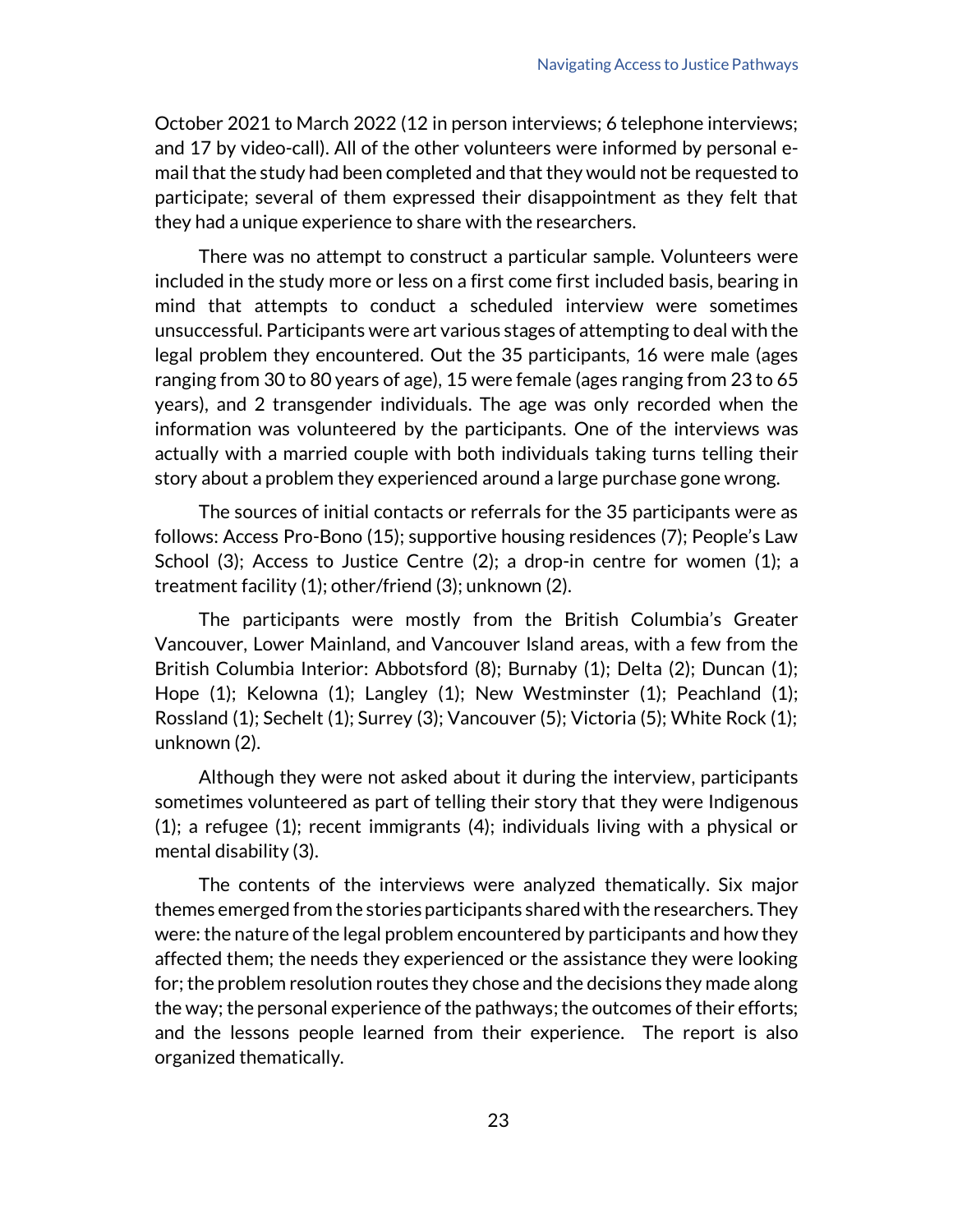Given our approach, which was resolutely one of exploration, there is no suggestion here that what was learned of the participants' experience of access to justice can be generalized to that of all British Columbians. Our goal was to begin to map pathways and explore how a future research project could be designed that would help us to grasp the complexity of the problem-solving process people go through when faced with a civil and family law problem.

## <span id="page-23-0"></span>**The Legal Problems**

The range of legal problems 'recently' encountered by the participants is described in Table One. The term 'recently' was not precisely defined for the participants, but they seem to have generally understood it to be referring to a problem they had encountered during the last year or two. A few participants had experienced more than one unrelated problem and were invited to share their experience with each one of these problems. Many of the problems had a historical component to it, particularly when the problem related to family law and child care, access and custody issues. When they felt they could during the interview, participants would often insist on tracing the roots of current legal problem back to previous events, such as previously litigated or deemed to have been resolved legal problems, previous divorce or separation agreements, a history of domestic violence, past problematic interventions of child protection authorities over the years, or failure of the other party to comply with a past court decision or mediated agreement. Some of the legal problems were recent but not exactly new, since they were a manifestation of lingering and not fully resolved past issues.

As can be seen in Table One, participants had faced or were still facing a fairly wide range of civil and family law problems. In almost two thirds of the cases, they were the ones who had initiated some kind of action to resolve the problem. In some cases, the problem was an old one which was resurfacing either because of new behaviour/provocation or because of a failure of one of the parties to comply with the terms of a previous agreement or court decision. Because of the way participants were recruited, all of them were already aware that they were facing a situation for which there might be a legal recourse (i.e., a legal problem).

#### **Table One: Recent Legal Problems Encountered by Study Participants**

- $\cdot \cdot$  Family issues (4 of which were linked with domestic violence)
	- Issue around a separation divorce: 7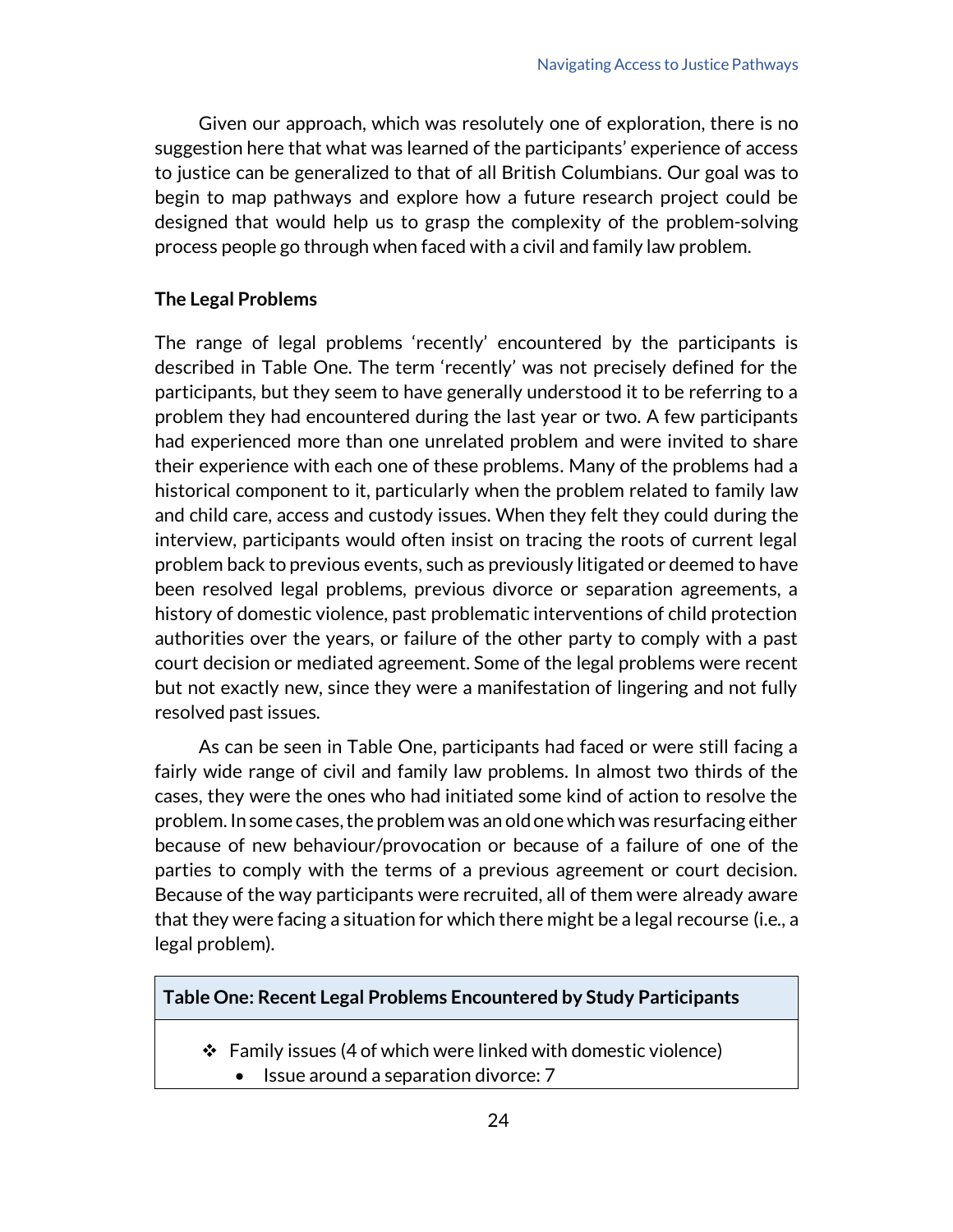- A problem related to child access or custody: 5
- Family maintenance enforcement: 1
- ❖ Residential tenancy issue:
	- Unlawful eviction: 7
	- Peaceful enjoyment of premises: 2
- ❖ Sales contract land title/ownership): 3
- ❖ Child protection/custody issues involving MCFD: 2
- ❖ A problem with an employer or a job
	- Employment Standards: 2
	- Unlawful termination of employment: 2
	- Discrimination in the workplace (human rights): 1
- ❖ A letter threatening legal action: 2
- ❖ Harassment: 2
- ❖ Discrimination: 2
- ❖ A personal injury issue/ victimization: 1
- ❖ Legal guardianship issue (adult with mental health problem): 1
- ❖ A problem with a house, rent, mortgage or rent owed: 1
- ❖ Estate and inheritance: 1
- ❖ A problem with immigration: 1
- ❖ Contact with the police: 1
- ❖ Civil action against municipal government: 1
- ❖ Problem with a large purchase: 1
- ❖ Recovering debt or money owed: 1

# <span id="page-24-0"></span>**The Needs Experienced and the Assistance Being Sought**

Part of the interviews focused on how participants had experienced the legal problem they recently encountered and the need they felt for assistance or access to services, something which is sometimes referred to as the demand for services.

Participants described in their own words the assistance they felt they required. This included the need for information and legal information, including information about their own rights. Many of them made comments to the effect that 'there is a lot of information out there'. The challenge for them consisted of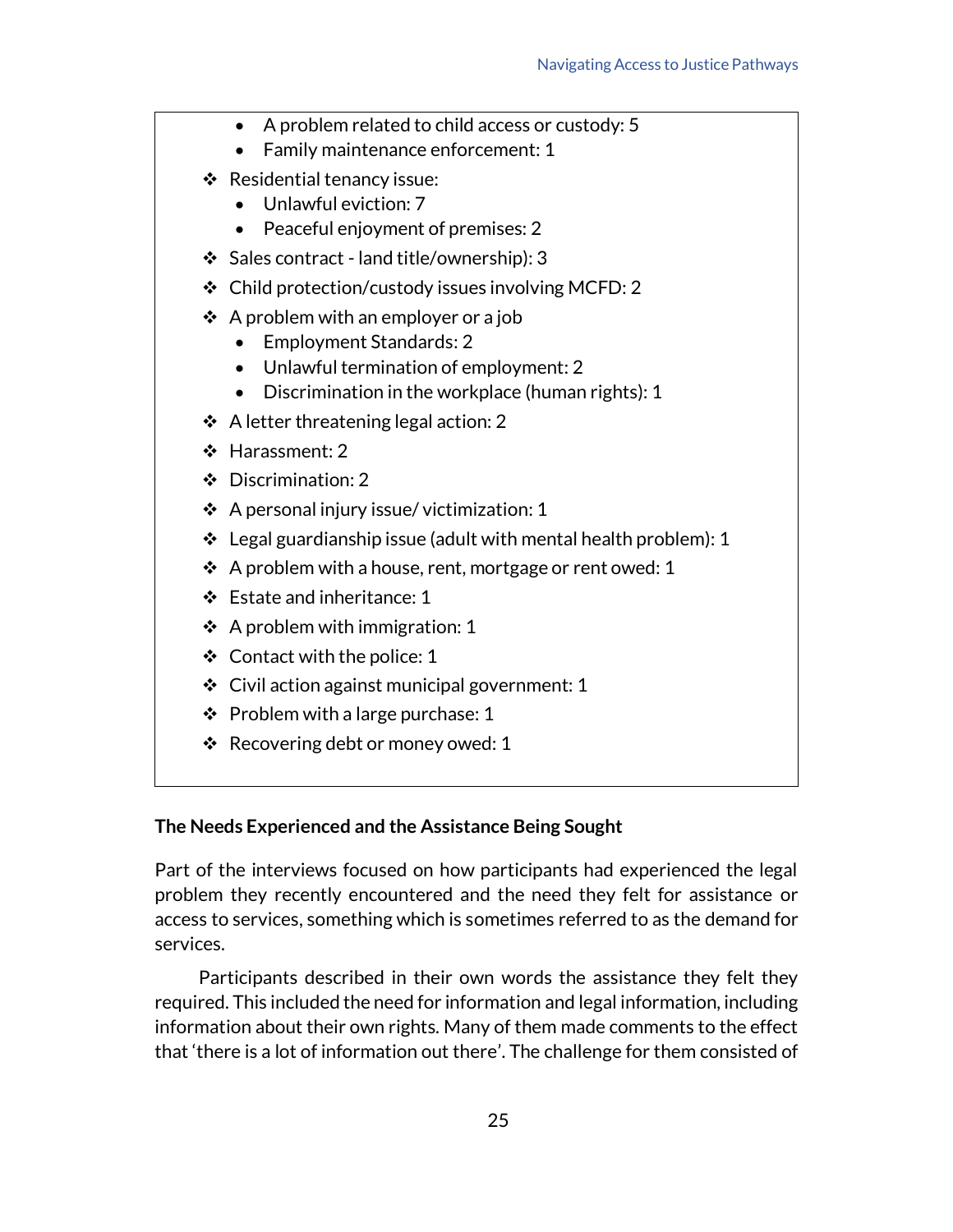choosing and interpreting that information and understanding how it applies to their own situation. Learning about one's rights, it was suggested, was a process:

*"Did I know my rights? Not originally, but then I spoke to someone who had faced a similar situation. She told me that I did not have to accept what these people were telling me. She encouraged me to inform myself and find out what I was entitled to. I took her advice."* 

In some family law matters, a few participants mentioned that they had to learn about the rights of the child. One of them related to her experience of trying to understand the rights of the child as they applied in a case involving the British Columbia Ministry of Children and Family Development and the care of a child with a developmental disability:

*"I thought I could trust the social worker to tell me about the rights of my grandchild and what I could do to help. She kept changing her story and telling me different interpretations of the law. I did not think that she was honest with me. I tried to find out about the law, but I could not get a straight answer from anyone."*

In one instance, a participant explained that he was acting on behalf of a non-profit organization and that there were different rights and legal obligations to be considered.

A few participants mentioned that it is sometimes 'difficult to know whom to trust'. One of them said: 'The websites give me different information. They say the law has changed. It is difficult to know what to trust'. One person added: 'I wanted to do the right thing. No one seems to be able to tell me what was what'.

Very often, participants explained that what they had needed at some crucial point in a path to a potential resolution, was a confirmation of their own

I thought I knew the law, but I needed confirmation. I am not a lawyer.

understanding of the law. They were seeking a confirmation that they had understood their right and obligations under the law. They feared that making a mistake, by misunderstanding the law or the conflict resolution routes open to them, could have serious consequences and potentially affect their legal rights. One participant explained:

*"We wanted to do the right thing. We thought that we knew ourrights. We checked the law for ourselves and we asked some friends, but needed reassurance that we were right. We did not want to take any action that we would regret later. My husband was confident that he understood the law, but I wasn't sure. We did not argue, but it was tense. We contacted*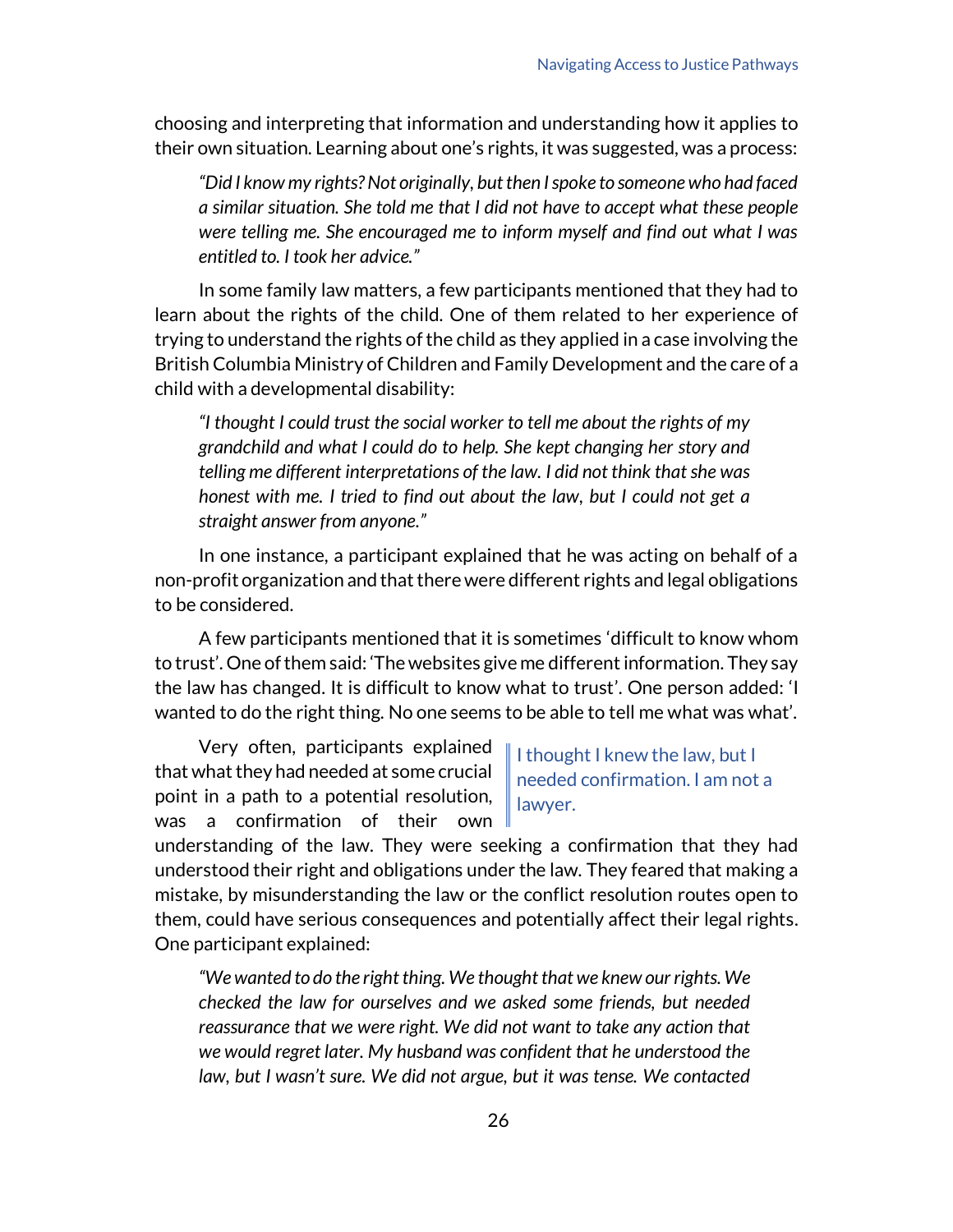*Access Pro Bono to check our understanding and the lawyer confirmed that we were right. That was a relief."*

One recurring theme was the notion that legal information is in itself not enough; people also need concrete

I knew the law but I did not know how to proceed.

guidance. 'The information you get', one participant explained, 'does not really tell you where you stand, what you can do about the problem, what's the next step'. One person involved in divorce proceedings and the sharing of assets explained: 'I knew the law, but I did not know how to proceed. I would need guidance, even though I know the law a little.' That need for credible guidance was expressed differently by different participants.

*"When I contacted the justice centre I was asking for guidance. I had*  looked at websites and all kinds of legal information, but it was not *answering my specific questions. When you research these legal questions, it is because you are going to do it right away. That was not my case. I was trying to plan ahead, just know what my options were."*

*"Eventually I got a lot of legal information about my rights and the law, but what I really needed help with was the procedures, the forms, the applications. I struggled the most with the procedures. I was never sure whether I was using the right forms, Duty Counsel advised me to use Court Services Online but its not possible if you are not a lawyer."*

An interesting point made by some of the participants was about something one might call an 'indirect need' – the need for help in making sure that the other

Before she and I talk again, somebody else needs to tell her about the law.

party understands the law and their own rights and obligations. The participants often felt that progress in resolving the legal problem they faced was hindered by the other party's poor knowledge or awareness of the law.

*"I am dealing with someone who does not understand the law and who thinks that he is justified acting the way he is, which is illegally. I wish he would get some help."*

*"I have moved on and I have tried to explain things to him (former husband) as much as I could, but he needs to hear it from someone else. I understand that."*

*"He is very controlling. He thinks that 'he is the law'. When I learned the law and about my rights because I searched for that information, he does not believe me. I am like a 'shoo fly, he is shooing me off."*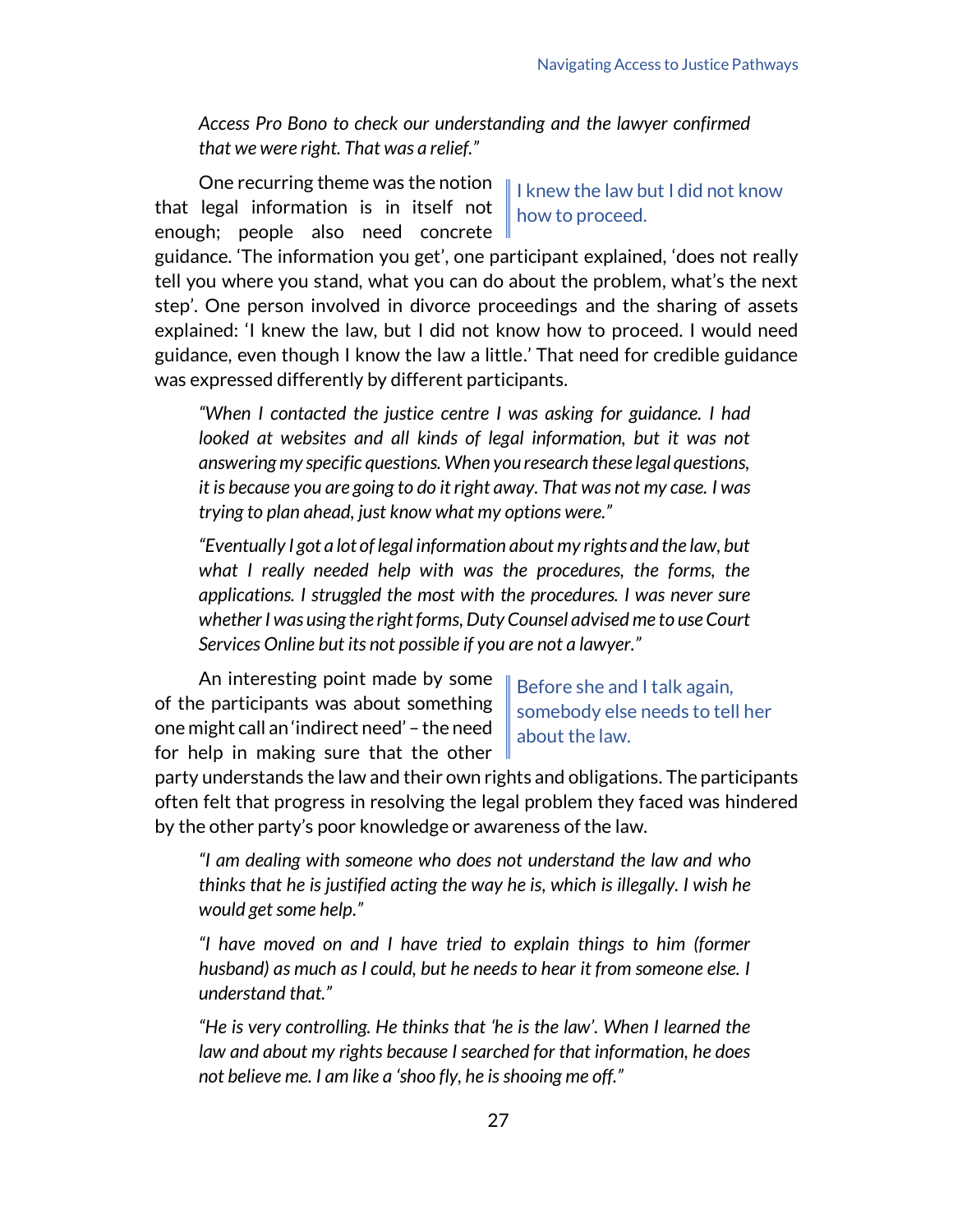It was clear in some of the stories participants shared with us that they did not always adopt an adversarial stance and that they were genuinely looking for a resolution that was fair to all. One story that stood out was that of a man whose spouse was not able to get independent legal advice and also suffered from a mental health disorder. For financial reasons and for the benefit of both parties and their children, he felt he needed to gently press his spouse to participate in the divorce proceedings but did not want to take advantage of her vulnerable situation:

*"I do not have a lot of tools to resolve the situation, other than starting a legal process, but I would prefer not to. However, my wife is still living in a bubble and is refusing to face reality. Also the legal process could be very long and our financial situation is getting worse by the day. I want to be fair. I tried to find her some legal assistance. I shared some legal information with her. She needs help."*

As might have been expected, several participants talked about their need for legal assistance and legal representation and how hard it was for them to obtain legal assistance at a reasonable cost or no cost. They also complained about the unfairness of situations where they are unrepresented but the other party is. No one claimed that they did not need legal assistance, but everyone tried to deal with the problem they faced with the assistance they got or without any assistance as was often the case. Many of the participants expressed a wish that someone, preferably a competent lawyer, could deal with the whole problem on their behalf. The ideal scenario for many would be for someone else to resolve the problem or make it go away.

One of the reasons participants sometimes cited for wishing that someone would act on their behalf and contact the other party was their fear of the other party. They also expressed fear that unmediated contacts with them may lead to an escalation of the conflict. In family situations where the legal problem was linked to a domestic violence situation, participants often expressed a fear of reprisal, including bringing the children into the conflict.

In one case of non-payment of family support, the participant was worried about the reaction of her ex-spouse's family, or being ostracized by them, something which would have had immediate consequences for herself and her children. In another situation, the participant avoided direct contact with the other party for fear of putting a child in danger by directly alerting child protection authorities. In a divorce case, one participant feared her husband's reaction to any action she may take; there had been repeated threats against her and there had been incidents of loud confrontations that got the attention of the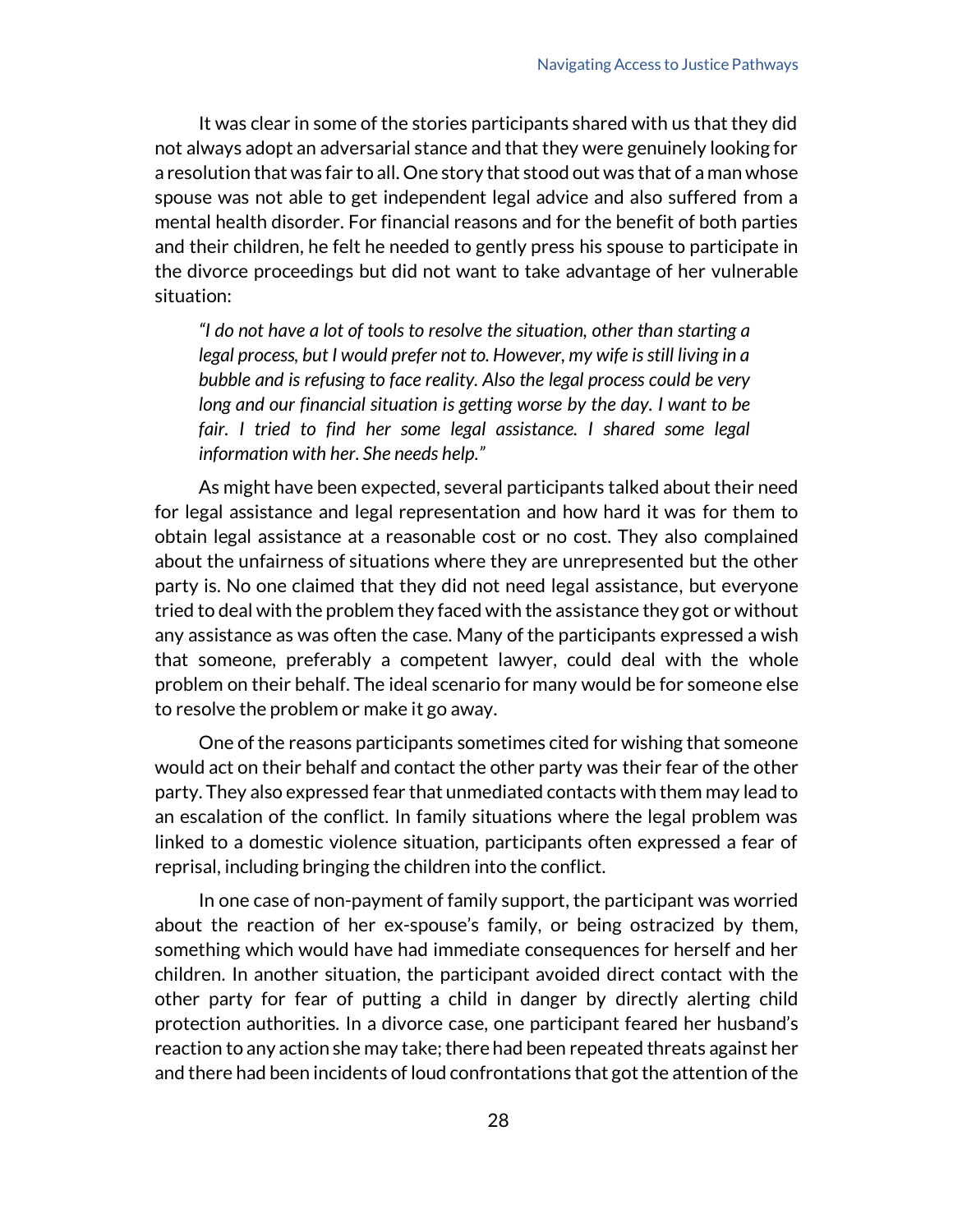police: 'There are lots of emotions. If I do anything, it might trigger a bad reaction and then, what do I do? I need someone else to approach him and discuss things calmly.'

Similar fears were also expressed in relation to civil law types of problems. In tenancy disputes, where the parties often live close to each other, people try to

We needed a buffer, someone who could deal with these awful people for us.

calculate the risks associated with any direct contact with the other party.

*"We did not know how to deal with these people (tenants). We thought that we had our evidence ready for the hearing, but we did not want to deal directly with these people. They were aggressive, loud, uncooperative, and we thought that they could be violent. (…) We needed a buffer, someone who could deal with them for us. (…) We needed assistance, mostly for dealing with these awful people. Our problem had more to do with the fact that these people were difficult to deal with, unreasonable, threatening."* 

*"Well, I would not do things differently (in a land title dispute following a sale). I tried to avoid conflict. I did not want any violence. The problem was that I was dealing with a dishonest person. This has a lasting ripple effect on the community. I really needed help."*

*"I was worried about personal safety. I thought that the former tenants would engage in various reprisals. I was completely stressed out. I did not know what to expect from these people. I could never understand what the issue was from their point of view (…) I think that they were vindictive and just wanted the money."*

# <span id="page-28-0"></span>**The Personal Experience of the Pathways**

Another important topic explored with participants was how they viewed their own experience of various access to justice pathways. Since the problem situations occurred during the pandemic, the latter was part of the participants' experience as well. Bearing in mind that participants were not specifically asked about any of these pathways, but that they volunteered those thoughts as part of telling their story, the following are some of the observations that were captured during the interviews.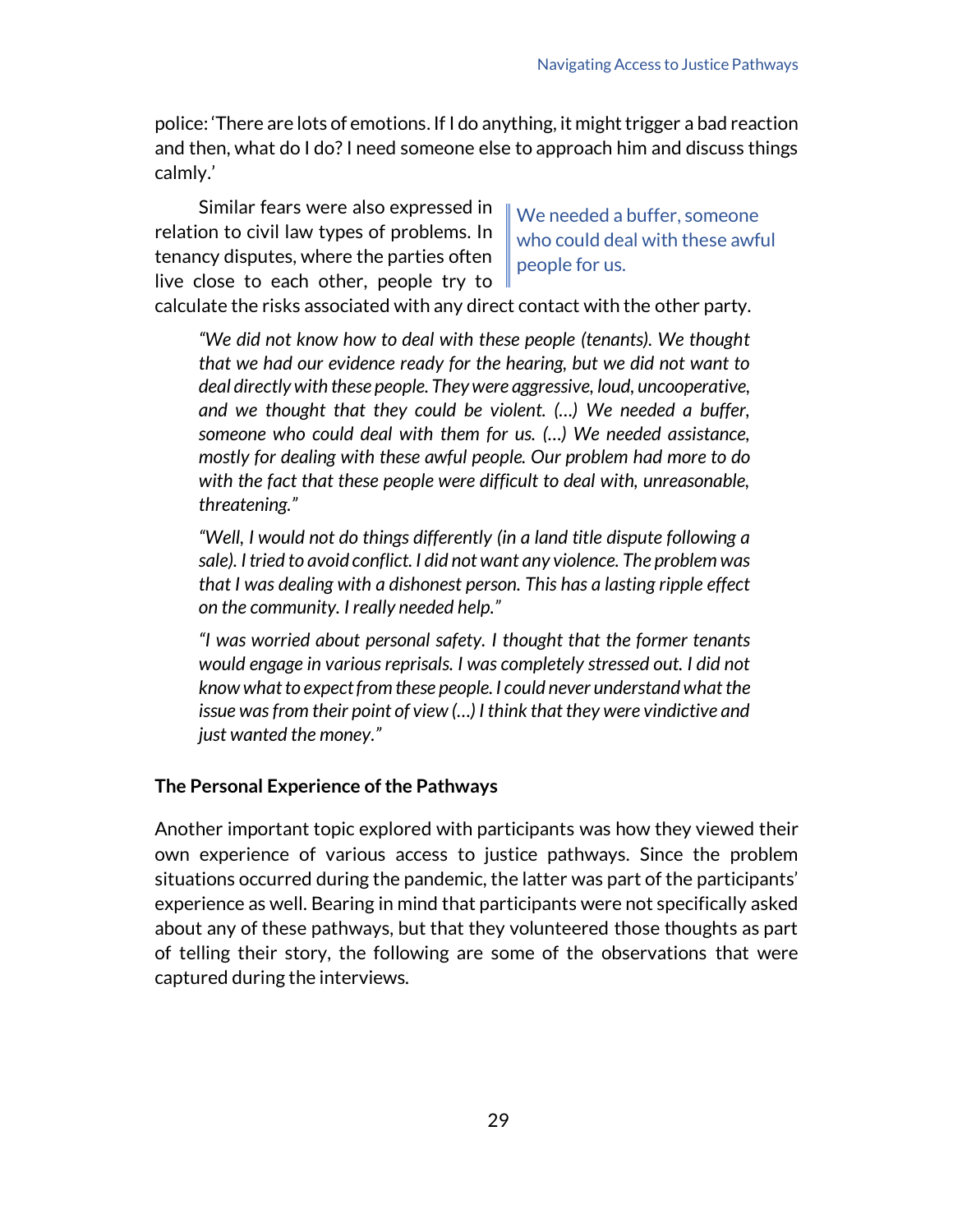## **Experience of accessing legal information and knowledge of one's rights**

With very few exceptions, participants reported that they had been very proactive in seeking legal information once they encountered a legal problem. Although many of them had started by

There is a lot of legal information out there, but I did not know where to look. It can be a little confusing.

asking friends and relatives for information and advice, the vast majority of them had made fairly extensive use of the Internet to seek information about the relevant laws, their rights and legal obligations, potential recourses, resolution and redress mechanisms, and available support and assistance. Most of them were probably familiar already with the use of technology for various business transactions such as banking, online purchases, and even online courses. What participants sometimes complained about was the fact that the websites they consulted, especially government websites, were not very user friendly. Among the issues mentioned by participants were the fact that the legal information they consulted was often repetitive ('I thought I was going in circles') or sometimes contradictory ('hard to tell which one is the right information'). It was also suggested that the web resources consulted did not always make it clear whether the information applied to British Columbia or to other provinces, or whether it had been updated recently.

Technological knowhow and access to technology were rarely cited as a problem, but this observation needs to be qualified by the fact that three quarters of the participants had been recruited online after they had sought legal information or assistance online from a service provider. Our findings therefore do not offer much on the question of the technological divide that still constitutes an obstacle for several segments of the population. However, we should note that participants often revealed how creative they could be in seeking information, e.g., asking for help from a friend, borrowing someone's computer, asking for assistance from a librarian, a social worker, or another service provider. One participant who until recently had been unsheltered explained how, for himself and for other unsheltered people facing various problems, he would use his tablet, go near a coffee shop or store, find out the password, and surf the Internet for information and resources.

*"I googled anything and everything, also many government websites. The internet searches often pointed to the same articles. These were helpful to a certain point because they told me at least that it was possible to take action."*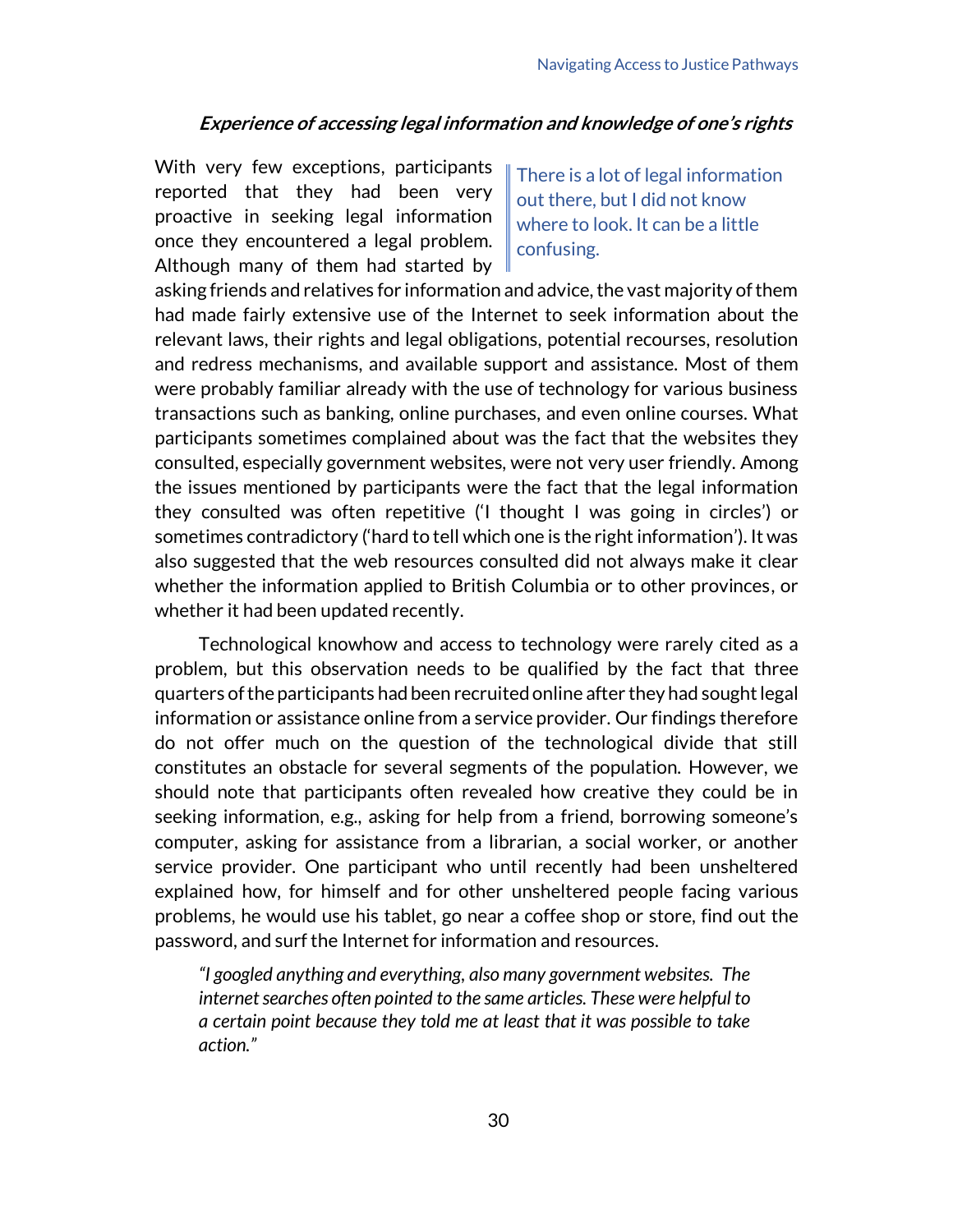*"There is a lot of legal information out there, but I did not know where to*  look. It can be a little confusing. What I needed was a step-by-step *process."*

With respect to seeking information about the judicial process and court procedures, one participant said 'This is a supreme court action and I had a hard time figuring out the procedures. I think the

Court staff were helpful. I accessed the library at the courthouse. I did not realize people had access to the library.

procedures are simpler in provincial court. But the judge was trying to be helpful.' Other participants offered the following observations.

*"Court staff were helpful. I accessed the library at the courthouse. I did not realize people had access to the library. I got a great education."*

*"The Provincial Court had a great guide for people who represent themselves, but for me the biggest obstacle was the financial cost of moving forward (taking action)."*

*"Court staff are helpful, but they are very busy. More help with procedures and forms would be great."*

# **Experience of doing things on one's own**

Several participants had to find their own path to a resolution of the legal problem they faced, without legal assistance or with minimal assistance, e.g. with one half-hour legal consultation. At the time of interview, some of them were still trying to find a suitable pathway. For some, the experience was empowering, for others it led to disappointment and feelings of helplessness and injustice. The outcome of the process had a lot to do with these feelings, but it was not the only factor at play. For a few participants, the mere fact that they managed to go through the process without much help was itself a self-affirming victory, irrespective of the outcome of the process.

*"I brought the matter before the Supreme Court on my own. I had to learn to be lawyer really quickly. I managed to come through two hearings and I have another one at the end of next month to decide whether my dismissal from the co-op was justified. The judge is helpful. It is like learning to be a lawyer. It takes a long time to study. (…) It becomes difficult to do things properly and as the court expects. I am hoping that the matter will be resolved in my favour next week."*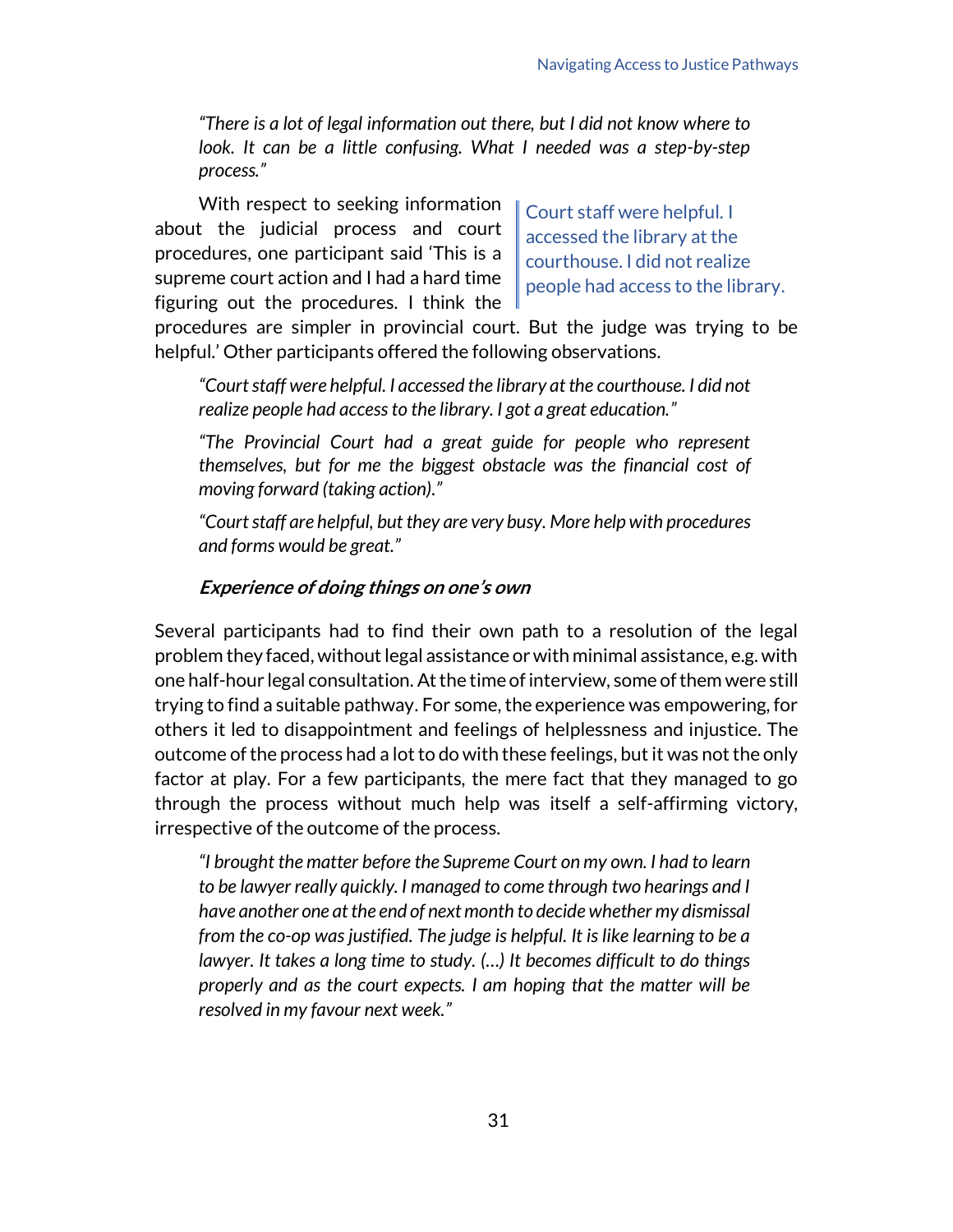Other participants felt discouraged. One participant, a recent refugee trying to apply for asylum for his wife and children felt that he was treated differently because he was not represented:

*"I felt I was unable to get any response from the Board (Immigration and Refugee Board of Canada) on my wife's refugee application because I was not represented. I could not get their attention. They ignored me because I did not have a lawyer."*

Some participants found it hard to find the time and energy to deal with the situation on their own: 'I am not a lawyer

# I am not a lawyer and I got my own job to do.

and I got my own job to do. It is so hard to find the time to fill up the forms or find the documents'.

For most participants, dealing with a legal problem without legal assistance was seen as a costly and most unwelcome burden, something which affected their

# When you try to apply online, there are so many things that can trip you up.

quality of life and sometimes also their mental health. For all participants, and for some more than others, the experience was stressful. For many of them, it continued to be stressful since they did not yet see a clear pathway to resolution ahead of them. Not knowing what the next steps are, not knowing how long it will take to resolve a problem, or whether it will be resolved at all, and not knowing what the outcome will be were persistent sources of stress for many. All these sources of stress were of course heightened by various delays encountered in proceeding with various potential solutions. In family cases, participants sometimes referred to how they were 'held back' and 'could not move on' with their life as long as they were unable to resolve the problem they were facing.

One participant, after exhausting every possible avenue for getting legal assistance, decided to proceed on her own in a family law matter. The process was a struggle and was not yet completed. She shared the following:

*"I now represent myself which is very difficult. Ifiled a first application that was rejected because the wording was wrong. I filed a second one 10 days later (…) and this time it was accepted. There was one ex-parte appearance in January (Family Case Management Conference) and the judge gave me permission for alternate service on the other party (who was in jail at that time). He had 30 days to respond and now I am waiting for the next court appearance."*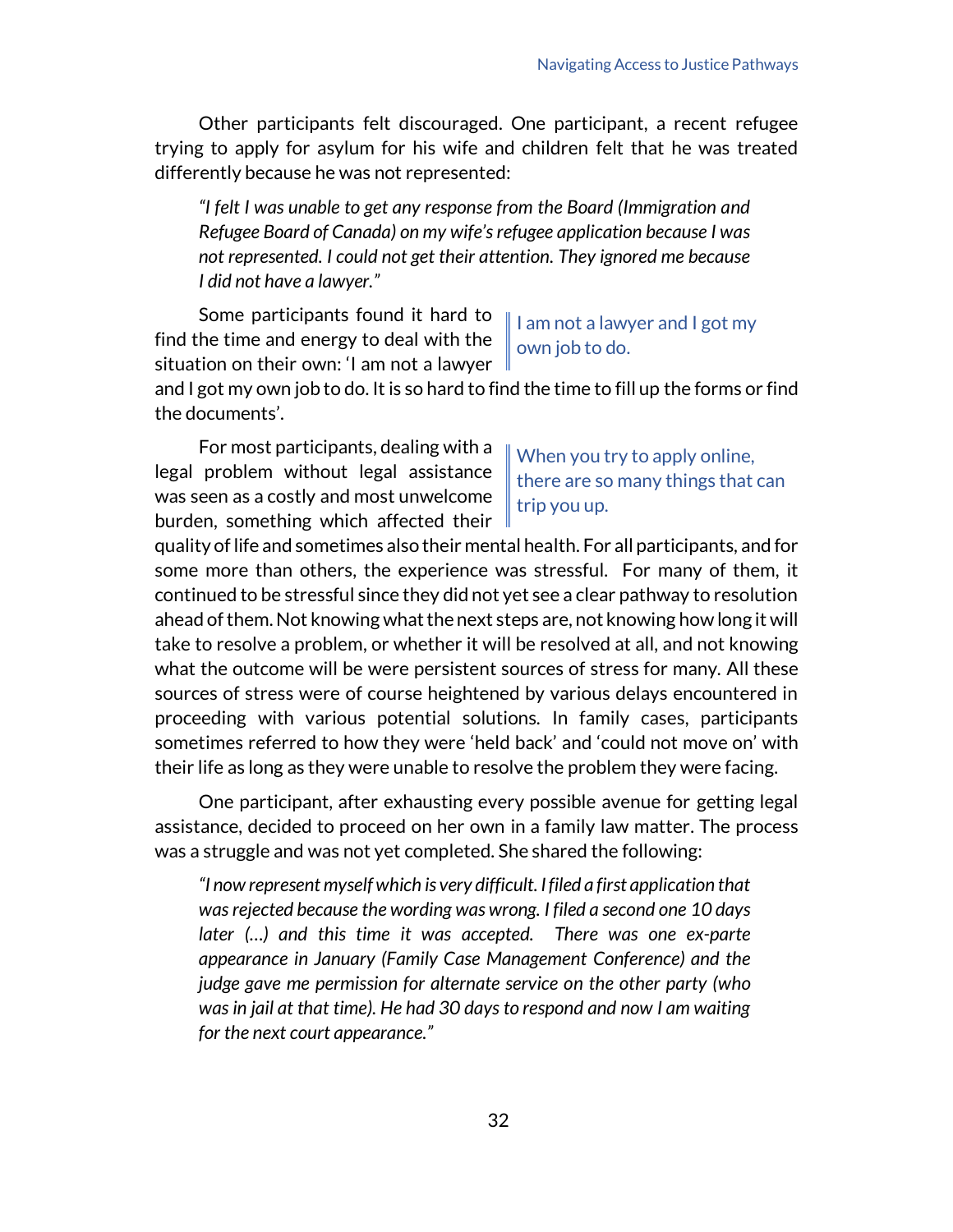Several participants mentioned their fear of making a mistake. Some of them had learned about the consequences of making a mistake in dealing with various procedures on their own. That can be a real

You make one small mistake and you have to start all over again. You don't even know you made a mistake until its too late.

setback: 'you feel like you have to start all over again; it's discouraging'.

*"You get a name wrong or the wrong date and your application is rejected."*

*"When you file a tenancy complaint, the online system is awful. The process is too long and complicated. When you try to apply online, there are so many things that can trip you up. If you make a mistake, you are rejected on a technicality and you loose your \$100.00 fee. That's a lot of money for me."*

*"There are so many mistakes you can make when applying and loading up the information and the evidence, and that may cause your case to be dismissed. I am pretty good at this, but I keep thinking about people who do not have the same means or knowledge."*

*"I should have said that I had had a stroke a few days before all this started. I was recovering and my ex-husband was perhaps exploiting that. I had to have someone with me all the time to explain things. (…) I do not know why I thought I could do this by myself. Because of my stroke, I had trouble with words." He (the ex-spouse) was unwilling to make any concession. He was adamant that he was in the right. He refused to comply with the mediation agreement. For him, it was all about winning. (…) This was all so exhausting" .*

## **Experience of seeking guidance and legal assistance**

The participants' experience of seeking guidance or legal assistance was extremely varied, and so was the kind of assistance they were able to obtain. Several of them had applied to LABC but found out that they did not qualify for the service (usually because of financial ineligibility). Three participants had received legal assistance from LABC. Those who had applied thought that the people at LABC were polite and helpful, but that the process took too long. As one person commented: 'I feel that I was left hanging. Meanwhile the clock was ticking'. A few people had received help in applying for legal aid, as was the case for one woman who had recently escaped from a domestic violence situation and was supported during the application process: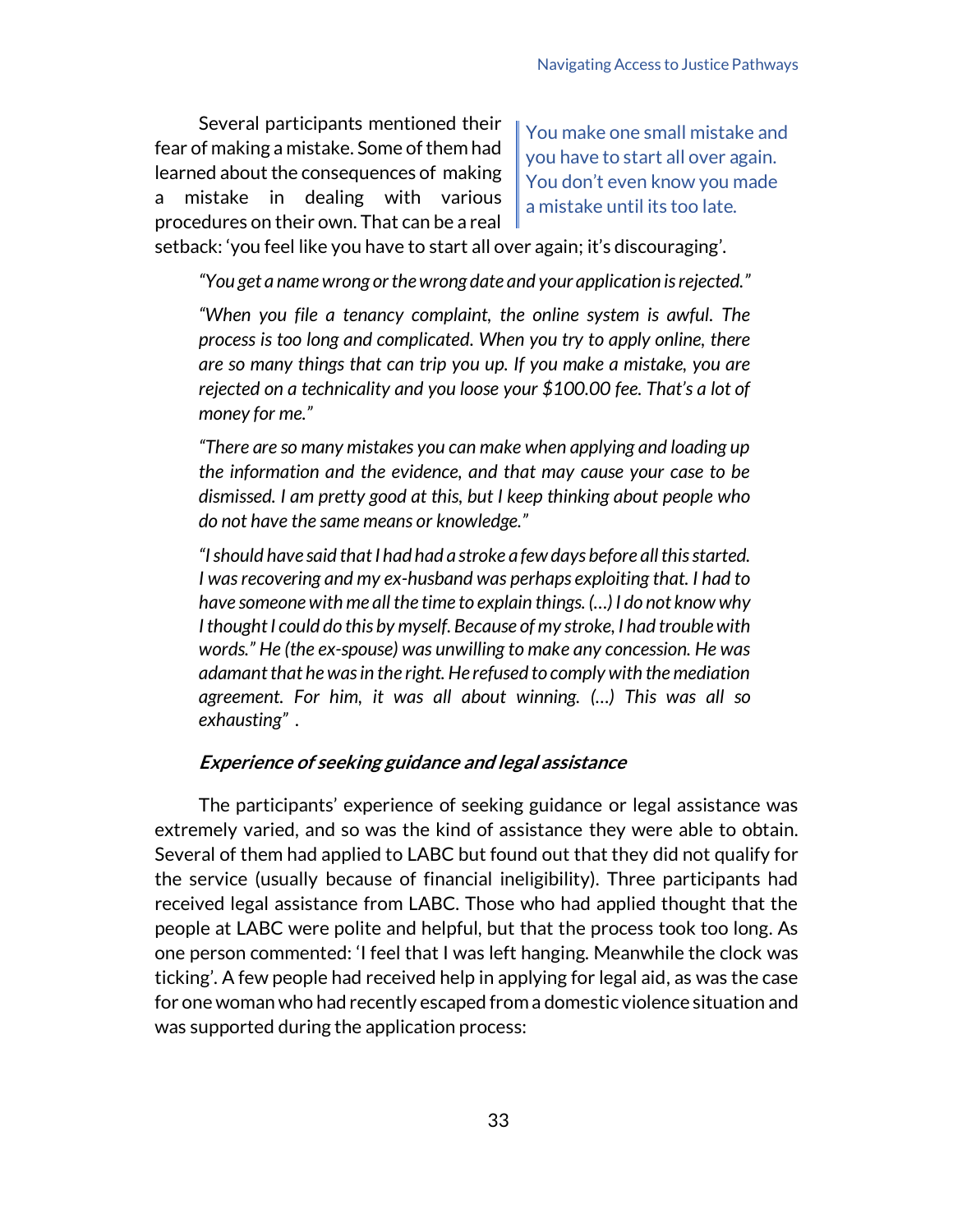*"I had no other option than legal aid. I did not know about legal aid but my worker (a transition home staff) told me about it and helped me apply. They agreed to help me. Now, I can hope".*

One person, reflecting on his own experience and that of other vulnerable people, shared the much less hopeful perception:

*"People on the street are sometimes hesitant to ask for help. Many of them suffer for mental health issues; they don't want to be negatively labelled. Some of them are in trouble with the law. Some of them act like frightened animals, but others act as animals towards them. The police are not doing much to help homeless people. There is not much point in asking them for help. When you seek help, like welfare, you walk in and they always ask 'how can we help you?' and then they do nothing to help you. (…) What's the point in asking for help? It seems that many of these people have been trained to say no, no matter what".* 

*"I went to the Salvation Army and I explained my problem. They were nice and they listened, but that did not help me with my problem."*

Others shared similar stories of frustration and isolation:

*"I went to different organizations that offer services to new immigrants and asked for assistance with my wife's immigration problem. They could only provide information. I was still left on my own."* 

*"I did not ask for help from anywhere else, just legal aid and my friends. I don't want to do something that will affect my permanent resident application."*

*"I contacted a law firm to see how they could help me. They wanted a lot of money up front. The legal assistant gave me the wrong information. Anyway, I could not afford them. She said I could not qualify for pro bono assistance. I think she was wrong."* 

*"All I needed was a little advice. With advice from the lawyer (short consultation with Access Pro Bono lawyer), I initiated a complaint before the Online Civil Resolution Tribunal. Eventually I removed the complaint when the matter resolved itself."* 

*"I am complaining to the Residential Tenancy Board for the second time. The first time, it was very complicated. I would have won my first tribunal if I had had a lawyer. They make out to say that you don't need one, but it is not true. Too complicated. This time, at least, I am getting some support from the Access Pro Bono lawyer. It makes a difference."*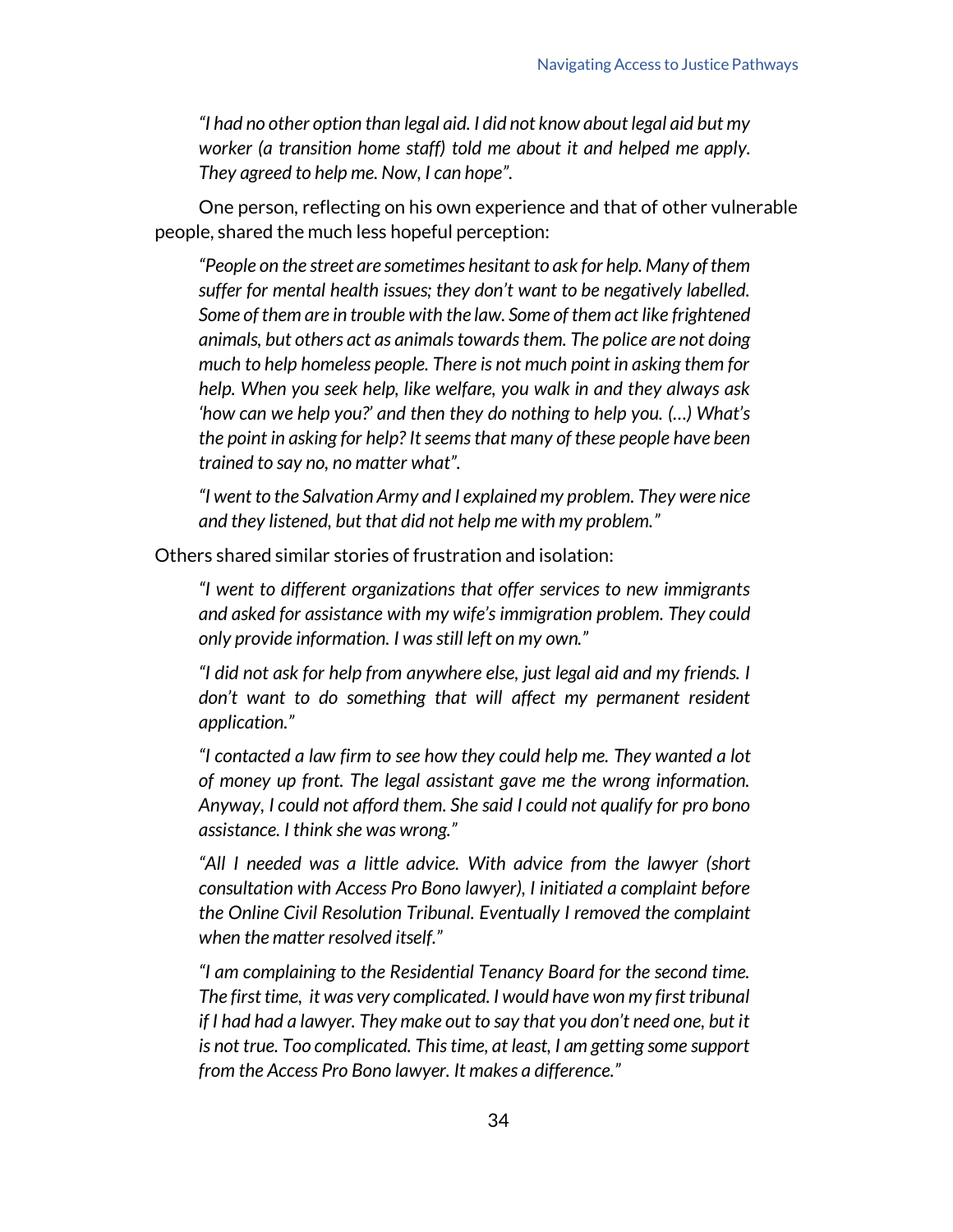*"Through the Access to Justice Centre, we were referred to Access Pro Bono and both my wife and I were provided an ILA (Independent Legal Advisor). It is my spouse ILA that persuaded her to apply for spousal support. Not what I was expecting."*

*"I tried many avenues to get legal assistance. My daughter applied for Legal Aid for me but then I got a job and so no longer qualified for assistance. I tried googling for local lawyers but the two that I contacted declined. I also tried to find a lawyer through Lawyer Referral and I got two declines and one no response. The lawyers who declined to take my case said that the matter was beyond their expertise."* 

*"Unless I am a criminal, I am unable to use legal aid. This is incredibly frustrating. (…). It's a half-assed system."* 

One participant who had been judged not legally competent to make decisions about his own affairs, complained: "No one is willing to listen to me. I cannot get help".

One participant who happens to work for a community-based agency which helps people deal with employment issues mentioned that he frequently has to refer clients to lawyers because his clients do not know their rights. Unfortunately, he added 'the locally available legal services are little bit overwhelmed'.

#### **Experience of mediation and arbitration**

Many participants had the experience of participating in a mediation process, usually for a family law related issues, but not always successfully. Participants dealing

I am very grateful. The arbitrator was extremely helpful and fair.

with a residential tenancy issue were often familiar with the arbitration process involved in such matters. Most participants who had experienced these processes had a very positive experience of both the mediation and arbitration processes. They were generally satisfied with the process per se, but sometimes complained about the delays encountered before proceeding, delays which they attributed to the case backlog created by the pandemic. One participants confided: 'I have already recommended that process to others in the same situation many times already'. Another participants stated: 'I felt very well supported . (…) I am very grateful. The arbitrator was extremely helpful and fair'.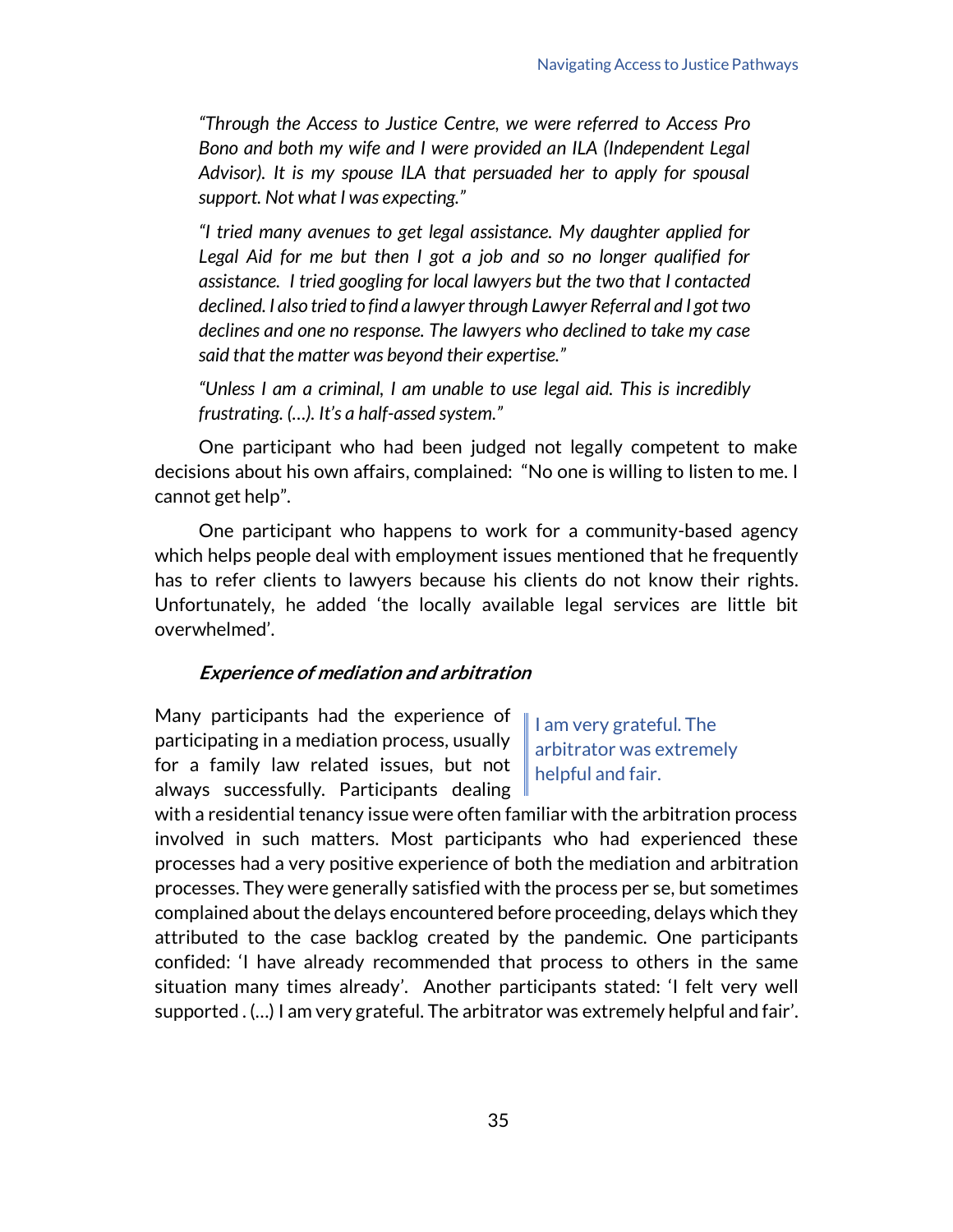The concerns expressed by participants were not so much with the processes themselves or their outcomes, but with the lack of mechanism for

I wish I could go through another mediation since the first agreement did not hold.

ensuring compliance with these outcomes by both parties.

*"I wish I could go through another (family) mediation since the first agreement did not hold, but apparently that's not an option."*

*"I would probably have hired a private mediator, rather than waiting to get one and going back and forth. I was grateful that it was free. I already had the lawyers fees that I eventually paid."* 

In family law cases, the parties were advised by mediators to seek independent legal advice before signing the agreement reached as a result of the mediation. For several participants, this second part of the process did not go as smoothly as they had hoped. In some cases, the independent legal advisor (ILA) for one of the two parties recommended against signing the mediated agreement. This was a very discouraging development for the individuals who thought that they had participated in the process in good faith, and that the signing of the agreement was a mere technicality. In such cases, the individuals felt like they had reached a dead-end and were still very much puzzled about what to do next, especially if they could not afford retaining the services of private counsel.

*"Now I don't know what to do."*

*"I don't know how much he (the lawyer) understands."*

*"I met with my independent legal advice lawyer yesterday and he is questioning the child support arrangement that I had agreed to (no support payment in exchange for his abandoning claims against her pension benefits and assets). Now that I have talked to the lawyer, I am questioning my decision. He got into my head."*

*"Mediation gives full transparency to what is being said. Lawyers, no I don't trust them. There are good and bad people in every occupation, but in my experience they want to encourage bickering between the sides (…); but with mediators, everyone is on the same page, working together, in the same meetings. Lawyers keep parties separate."*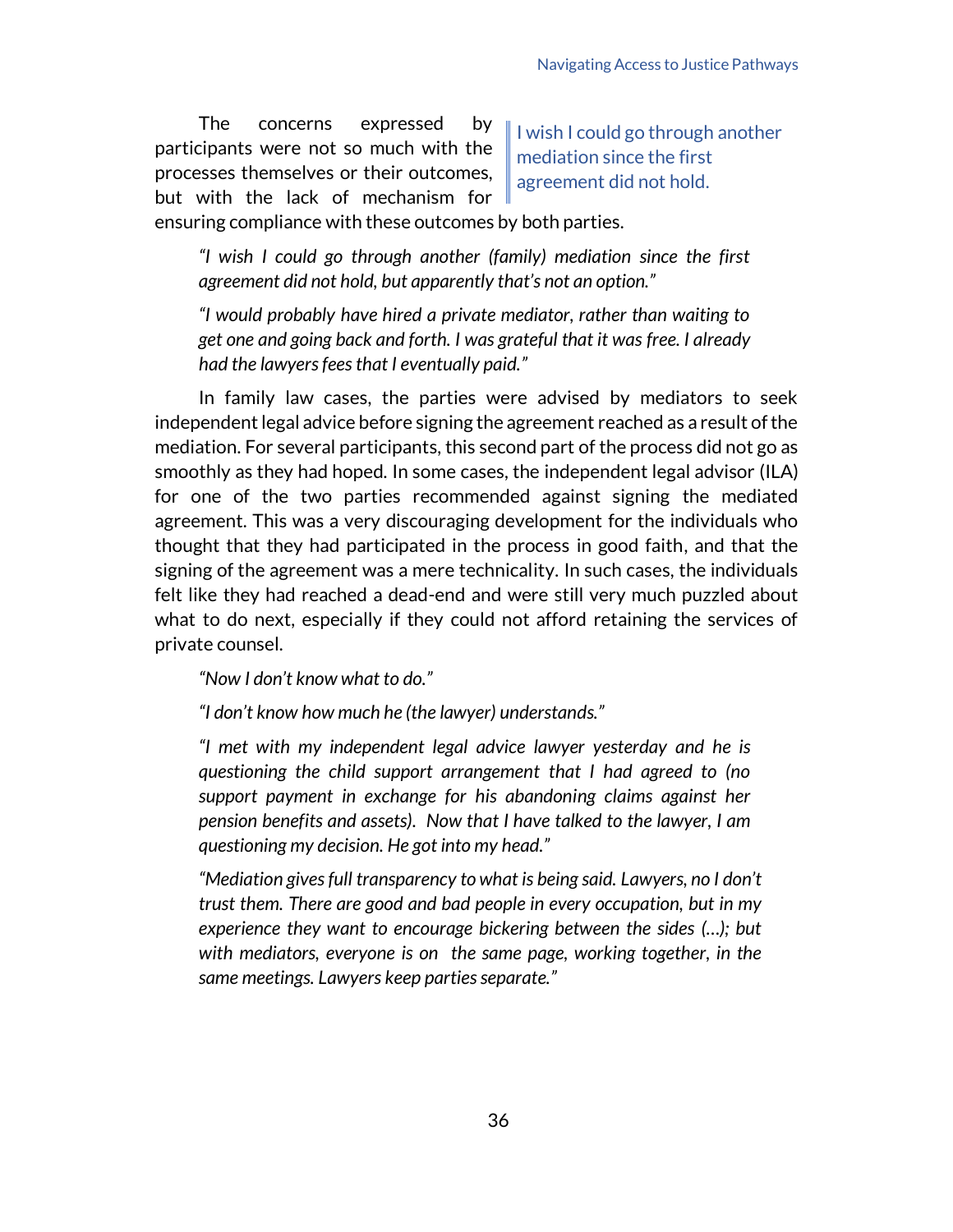# **Experience of legal representation**

Bearing in mind that the majority of participants did not receive much legal assistance and were not represented by a lawyer, their limited experiences of legal

I relied on a duty counsel. They were so great, I was in awe of what they could do.

representation also varied, oscillating between distrust, confidence, and gratitude for the legal support received. Affordability and costs of legal services were always at the centre of people's considerations, unless they could access free legal support. A few people complained about not getting enough attention from the lawyer who represented them. Several participants expressed satisfaction with the legal assistance they had received.

"*I was fortunate to meet a lawyer who was reasonable and so helpful."*

*"The lawyer I found was very understanding. I was so lucky. He offered unbundled services and allowed me to do some of the work myself, like photocopying, putting together binders, and other things, to limit the costs. The costs were very reasonable. I don't like owing money. I made sure that I could make full payments for the retainer and other payments. I got a little break for that, a 15% discount on the lawyer's bill."*

*"Before I could retain my own lawyer, I went to my first hearing and I relied on a duty counsel. They were so great, I was in awe of what they could do."*

*"I consulted a private lawyer a couple of times, but then I found out from my ex-wife that mediation was a possibility. I guess that's better and cheaper. I guess I can always go back to the lawyer if the other thing doesn't work".*

"*Both of my lawyers were great. They did their job. I could not have asked for better."*

However, not all participants had had a positive experience with the kind of legal assistance they had access to and their relationship with their lawyer. One participant felt that his legal aid lawyer did not represent his interests and had perhaps 'sided up with the child protection people'. Other participants shared the following during their interview.

*"I have no reason not to trust lawyers, but sometimes I don't know."* 

*"You have to understand that when you deal with a pro-bono lawyer, you have a very limited amount of time to explain your problem. Prior to my last visit, I only had a few minutes to explain the situation."*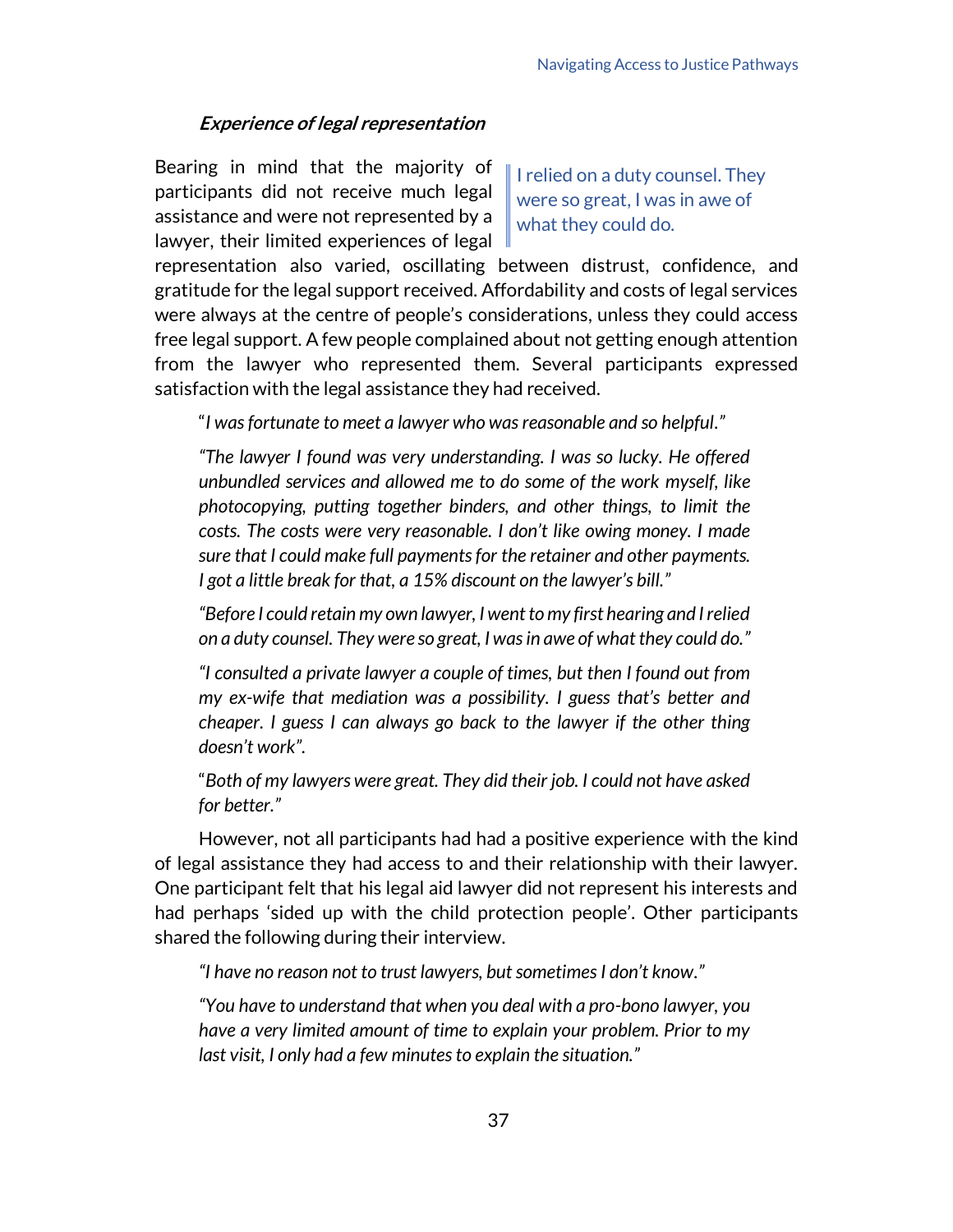*"I do not trust duty counsel available in court; they don't do much for you. When I have a problem I deal with it on my own; I don't know whether it is a legal problem."*

*"At first, I trusted the advice of my legal aid lawyer. I had to. I did not know anyone else to turn to. But I did not agree with his advice about the property. I trusted my family and friends more than the lawyer. He did not support me. I still don't trust him, but I don't have a choice."*

*"The legal aid application was slow and I was all by myself, waiting. The lawyer didn't help at all. I am not sure she was very interested".* 

*"The lawyer I first talked to told me to abandon the whole thing (a discrimination and unlawful dismissal matter). That felt dismissive and disappointing. I ignored his advice and proceeded anyway and got support from other sources. He was dead wrong."*

Since several participants had been referred to our study by Access Pro Bono, many of them shared their views about their own experience with that particular service. Most of the comments were positive, in particular about the half-hour consultation which was very much appreciated and in some cases offered just enough guidance for the person to take action confidently.

Participants often referred to the fact that Access Pro Bono was able to confirm their own interpretation of the law and the process to be followed, something that was a determining factor in their approach to

The people I dealt with when I applied were efficient and supportive. They took the time to listen and to explain.

the legal problem with which they were dealing. The 15 participants who had contacts with Access Pro Bono, sometimes more than once, generally expressed their satisfaction with the support they received.

*"Both times that I contacted Access Pro Bono for help, the people were genuine, they were really trying to help. The people I dealt with when I applied were efficient and supportive. They took the time to listen and to explain."*

*"Every time I panicked, I kept calling Access Pro Bono for help. They were helpful."*

*"This wonderful lady at the Access Pro Bono gave me the link to a great website. Once you contact the people it's fine. It is the back and forth that's frustrating."*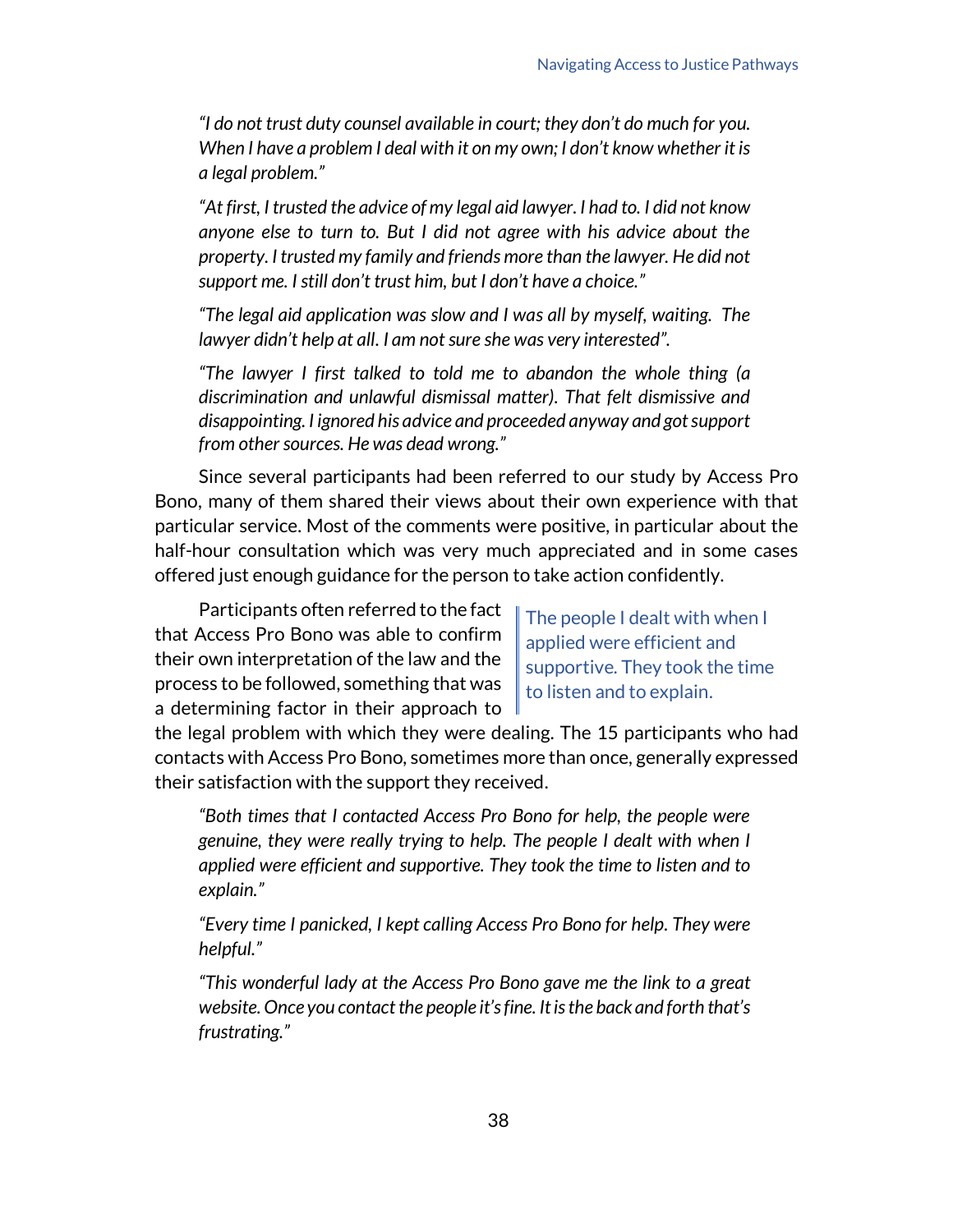There were only a few exceptions to these positive experiences. Some of participants who had used the services noted that they had experienced long delays before receiving a response.

*"Access Pro Bono were not able to act fast enough. The law firm was using that as a test for the kid (the lawyer). They need to be brought into the circle a lot earlier. The lawyer was inexperienced. I suppose they were letting the kid make his own mistake. They used it as a training ground for future lawyers."*

*"Access Pro Bono were very slow. There were always delays. They were asking for a lot of financial information. That took me a couple of weeks and there was not really a lot of support."*

#### **Experience of courts and tribunals**

Several participants had a recent experience with courts and tribunals. By and large, the experience had been a positive one for them, It was wonderful when the judge spoke to him (the son).

although the procedures that needed to be followed were sometimes very intimidating. One participant said she wished courts could communicate more simply with her: 'I am not a lawyer (…)They need to dumb it down'. The following are a few stories about the participants' experience in a family court:

*"One thing I did like: we had to meet with a judge mediating. That was a great experience. He could not tell us what to do. At some point the judge wanted to talk to my son in his Chamber. That was so important. My son until then felt that he had no voice. That was very good for him. I wanted him to be heard. The child had two individual interviews, and the judge talked to me alone in Chamber. It was wonderful when the judge spoke to him."*

*"The court experience was scary. Your whole personal life is being exposed. I felt safe with my lawyer. I had never been to a courthouse before, except in Ontario a long time ago as a juror. The whole process is very intimidating. There was a bit of a wait, but in the end it all worked out."*

*"The judge was trying to be helpful but he remained fair."*

*"I had a lawyer, but the outcome was disappointing. (…) The process was fair enough. I understand the rationale. It was a fair decision."*

*"The law isn't necessarily fair. (…) This totally depends on the judge – it could go either way. (..) I have very mixed feelings. (..) For people who can't afford counsel, it is very difficult."*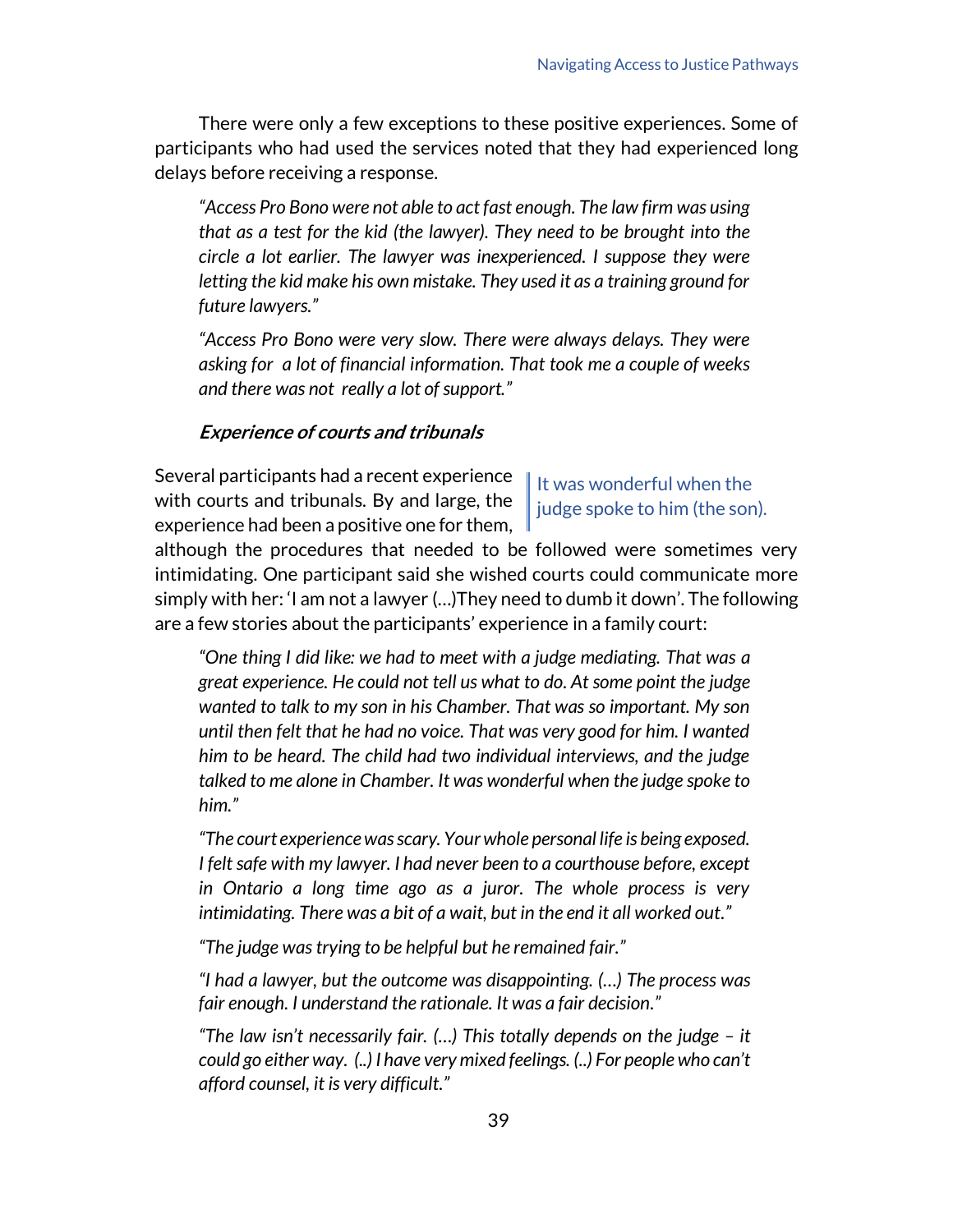*"It would be extremely helpful for the system to be more user friendly regarding which court forms to use; the registry couldn't help. The system is currently in transition. You can apply online, which is good because otherwise you would have to apply in the city where the child lives. It would be difficult for me to apply in person in Vancouver. However, the registry staff was not familiar with the online system and the system does not provide information on which forms to use. Once in the system the form is easy to complete, but I ended up with two different forms; this was a system hiccup that confused me and the registry staff. Its not been smooth at all."*

## **Experience of online processes (hearing, arbitration, mediation)**

Given that their experience of trying to resolve a legal problem had occurred during the restrictions imposed because of the COVID-19 pandemic, participants rarely seemed to dispute the necessity of proceeding online when possible. The two participants who had experience with the online Civil Resolution Tribunal were very satisfied with the experience.

Although online hearings had their own limitations and logistical issues, participants usually commented on how online hearings and processes had made things much easier for them. One participant explained that, at first, using Microsoft Teams was stressful, but that it had actually made things a lot easier for her: she did not have to travel to court, find parking, or deal with the other logistical challenges of getting to court. Her mother could sit with her and help her during the hearing. Once the hearing took place, the matter was resolved fairly quickly. She added that sometimes she would have liked to be in person in court as she thought that it might 'help the judge to get a sense of who you are'. In another instance, a participant appreciated the fact that, during family court proceedings that had dragged on for a long time, her spouse who had been out of the country for over a year finally agreed to participate because the hearing was online.

## **Experience of delays and their impact**

Given the impact of the COVID-19 pandemic, all participants had experienced various delays in accessing services and resolution mechanisms. They mostly had been expecting these delays and the professionals they dealt with often warned them about delays and tried to manage their expectations. The consequences of the delays were not the same for everyone, depending often on the urgency of the situation created by the legal problem they faced. For example, people facing eviction from their home mentioned how a delayed resolution of their problem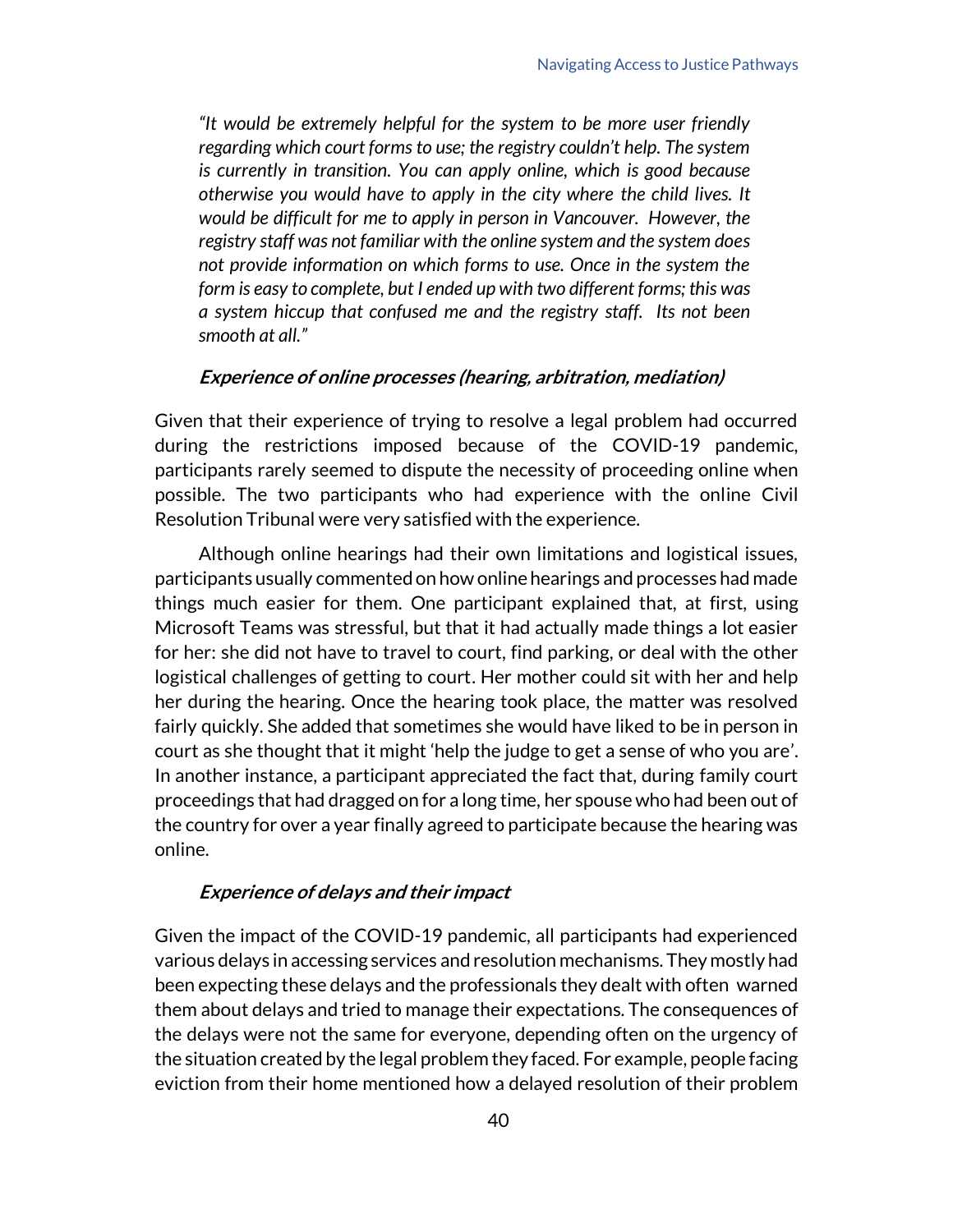was almost as bad as no resolution at all. In family related problems, the delays sometimes added to the emotional and financial stress people experienced. In a few instances, people's inability to find legal assistance had prevented them from taking action within the prescribed timeframe.

*"All this time waiting for a resolution (of a civil law matter) is very stressful. My husband was fine, but I was really afraid and stressed out. That represented a lot of money for our family and I don't know how we would have coped if we had lost the case. (…) They served us with the papers in July and the hearing was set for November. That was a long time to wait."* 

*"It took too long to file a complaint with the arbitration board. This was due to not being able to get legal assistance from either Legal Aid or Access Pro Bono. By the time I got help, it was too late to take action."* 

*"I think that they (Residential Tenancy Branch) are facing a backlog of complaints. Everything is so slow. My landlord is getting away with his illegal scheme."*

*"After months, were are still waiting to go through mediation, but that's not really a problem. The division of assets (divorce) can wait because the other aspects of the divorce are not an issue."* 

*"I am supposed to be hearing from the Employment Standard Branch but my lawyer tells me that it will be months before this is heard. I just have to wait."* 

*"Things are going fairly well so far (ongoing divorce proceedings), except for the financial situation. COVID-19 isolation made things a little more difficult. The delays are costly because we are unable to move ahead with the division of assets. At this point our financial situation is pretty dire."*

## **Experience of obstacles to access to justice**

During the interviews, participants rarely elaborated on the obstacles they had encountered on the path to access to justice. However, they occasionally mentioned some of them, as exemplified by the following sample of the obstacles mentioned during the interviews:

*"Homeless people do not have the energy to fight for their rights. They often do not know what their rights are. They do not have the right information."*

*"When you move a lot, it is hard to keep your papers in order, to keep track of time, to document what you are doing properly. (…) We never put anything in writing. (…). Then, when you try to defend your rights, you do*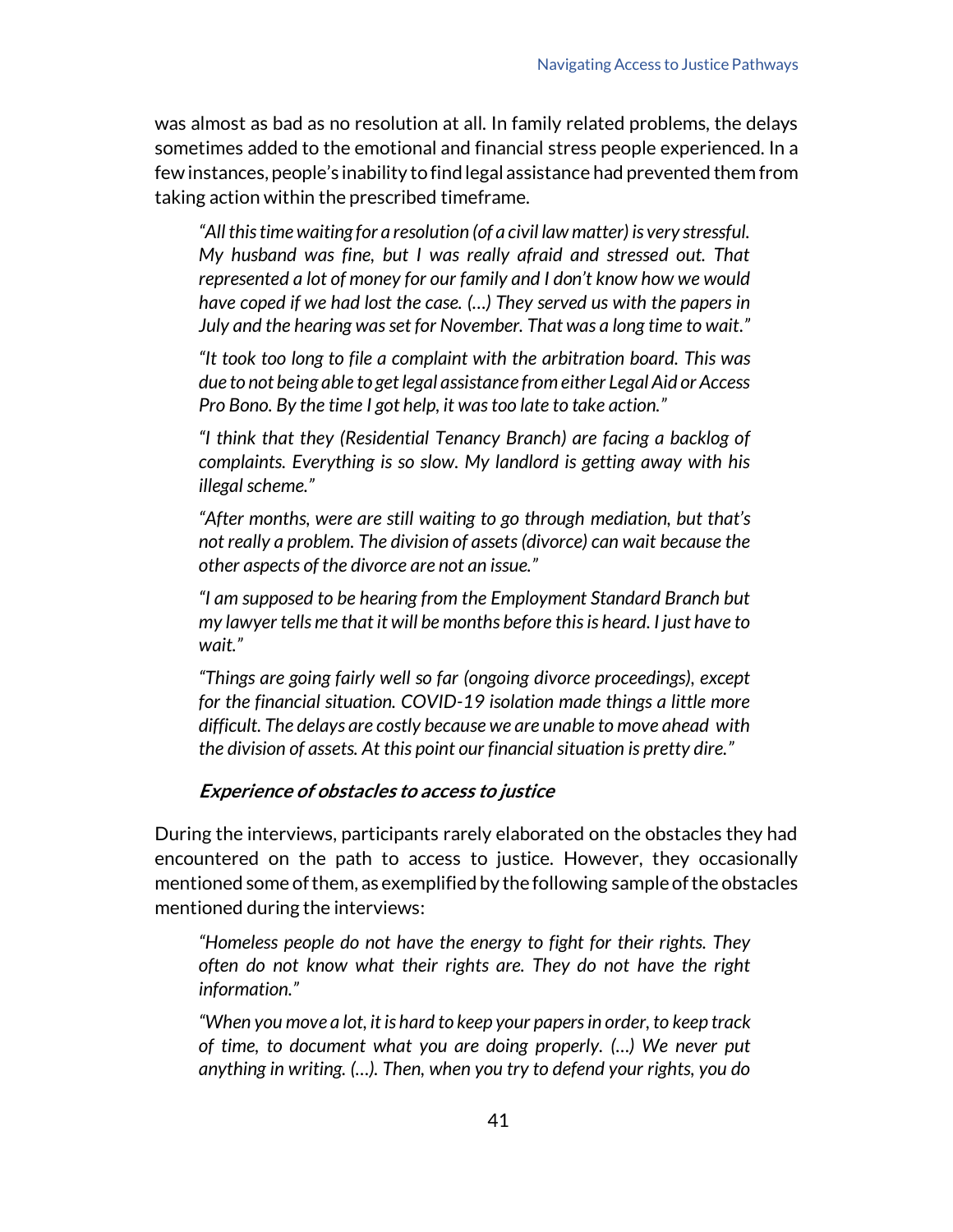*not have what you need. For example, you cannot document that you have served notice, or that there was an agreement."* 

*"My ID had the wrong address on it. They did not want to accept that."*

*"As a new immigrant I was worried about telling people about my situation (irregular migrant). If I complain, I may be deported."*

*"If you were illegally expelled from your home, how do you fight? You may not have a fixed address(…). Even going to arbitration is difficult when you don't have a permanent address."* 

*"My ex-husband is out of the country and he is ignoring everything I am trying to do to resolve the situation."* 

Financial costs were also mentioned as obstacles to access to justice

*"The biggest obstacle was the financial cost."*

*"The lawyers wanted more than \$11,000 to deal with an application for refugee status. There is no way I could afford that".* 

## <span id="page-41-0"></span>**The Outcomes of their Efforts**

In some instances, at the time of the interview, participants were still trying to resolve their problem and the final outcome of their journey was not yet known. A few people confessed that they did not know where they stood, or whether they were still on a path to a potential resolution. They were feeling helpless, lost, and unsupported. Only one person had apparently given up on trying to resolve his legal problem (in that case, a three-year old unlawful eviction issue with a previous landlord). Two persons had stopped all action but thought that they might reinstate their claim at a later date, depending on their own circumstances.

When the legal problem they were struggling with had been adjudicated or otherwise settled, the participants always seemed willing to accept the outcome, even if it was not what they had expected or hoped for. However, the problem for some of them was that the decisions or agreements that resulted from these processes were not consistently enforced. A few participants also commented on what they experienced as unfairness.

#### **I do not know where I am at – feeling lost**

A few participants expressed their confusion about the process they were engaged in, as if the path they were on seemed to have vanished.

I really don't know where we are at. No one seems to be able to tell me.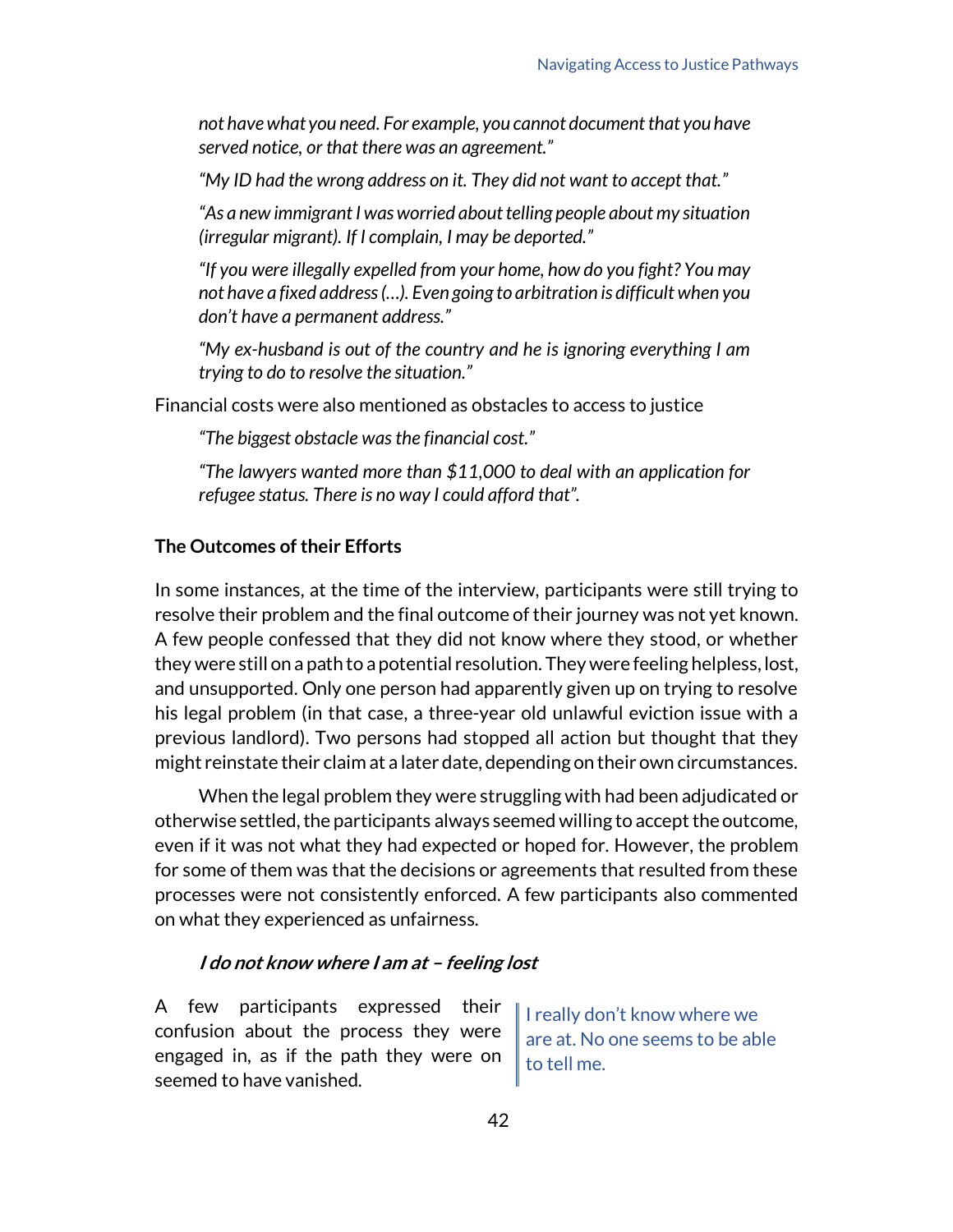*"I really don't know where we are at. No one seems to be able to tell me."* 

*"My lawyer, (…), switched firms and promised to contact me, but I have not heard from her yet. Just an e-mail three months ago. She has not followedup yet. (…) I don't know what the next steps are. I am not sure what to do."*

*"My wife, after receiving legal advice on our agreement (the result of a family mediation session), refused to sign the agreement. She did not say why. I have just been waiting. Neither one of us a lawyer. I do not know what's next."*

# **Feelings of helplessness, anxiety, fear**

The participants occasionally shared some of their feelings about the experience of access to justice. Although several

At some point, everything is too much, too complicated.

participants felt positively about their experience, a few shared intense feelings of helplessness, anxiety, and fear.

*"We went by the book, gave proper notice, acted in good faith, but these people kept trying to create trouble for us. They threatened us. (…) These people scared me. How can you deal with people who are not prepared to be reasonable, or honest? This was all extremely stressful. The anxiety was horrible. (…) I thought we had a solid case, but you know …."* 

*"We had a mediator (child access and custody issue). After that, my husband said that he would stopped acting badly. But he did not. The mediator has no power to compel him. It's our job as adults to do what is right. (…) I am going crazy."* 

*"The whole experience was scary, overwhelming and very confusing. I had a lot of anxiety related to this. Eventually, after a long time, I went through family mediation and the child custody issue was worked out."*

*"At some point, everything is too much, too complicated. I fear I can't cope with this."*

*"I have some recourses but I do not have the means to do anything. I was fired, that's what I am fighting, but I am not earning anything. I was turned down and I can't get a lawyer."*

*" The matter is still in limbo. (…) I'm very frustrated. (…) This feels like a let down and a social injustice. I feel like I can't defend myself because I can't afford it. If I was in a different income class I would have better access."*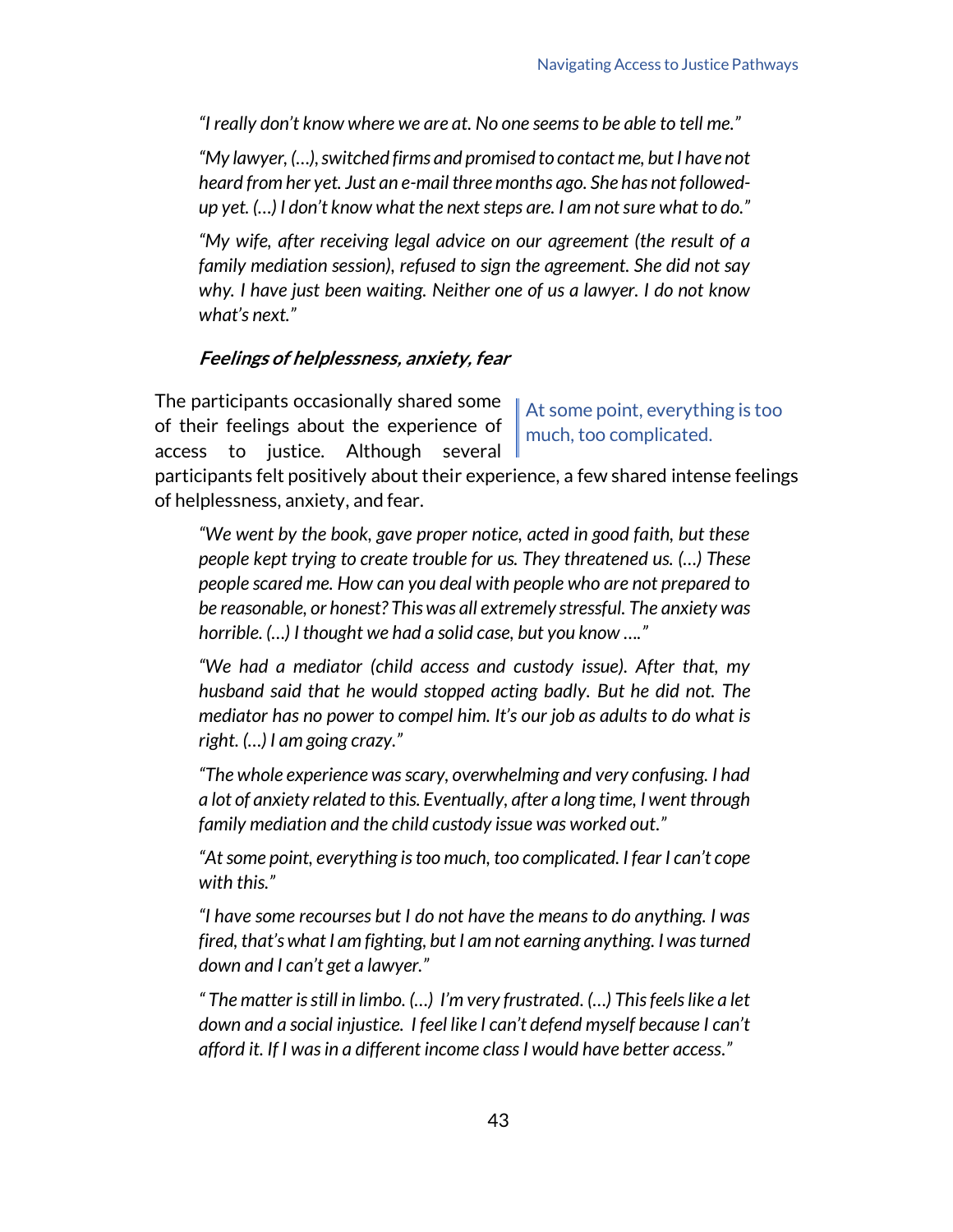*"It's been a huge, horrible ordeal (referring to court proceedings involving MCFD and a complaint registered with the ombudsman)."*

*"They could afford a lawyer and I could not. They knew I could not afford to defend myself, to defend my rights. They took advantage of that."*

#### **Elusive resolutions – enforcement of judgments/agreements**

Although the justice system may consider a matter resolved once a judgment has been rendered or an agreement has been reached by the parties following a mediation or other process, the experience of study participants showed

When the court decision is ignored, what can you do, really? Can you afford to go to court again? Do you even have the energy?

otherwise. Many of them found that enforcing a judgment or an arbitration decision was very difficult: 'You are left on your own' was a recurring theme in the stories we heard:

*"When the court decision is ignored, what can you do, really? Can you afford to go to court again? Do you even have the energy? What's the point, really?"*

*"The other guy knows that you are exhausted and that you will not do anything about non obedience. It's hard to know what to do."*

*"Seeking compliance with a court order is very difficult when the noncompliant party is the government (in this case, MCFD)."*

*"They pretended to comply with the court decision, but they just dragged their feet and in the end did nothing (in this case, a municipal government)."* 

*"My husband signed a separation agreement that he is not respecting and is no longer willing to accept*. *I wish someone else could intervene and force him to live up to it (the agreement). This time, I will really need help to go through that again."*

Two areas where non-compliance issues were frequently cited by participants were: the enforcement of family maintenance orders and residential tenancy arbitration orders.

Participants did not refer by name to the British Columbia Family Maintenance Enforcement Program, which can issue court action requiring the payor to attend court to explain why maintenance payments aren't being made. Some of them were pessimistic about what they could expect from a new court action, given the fact that a previous decision had no effect. One participant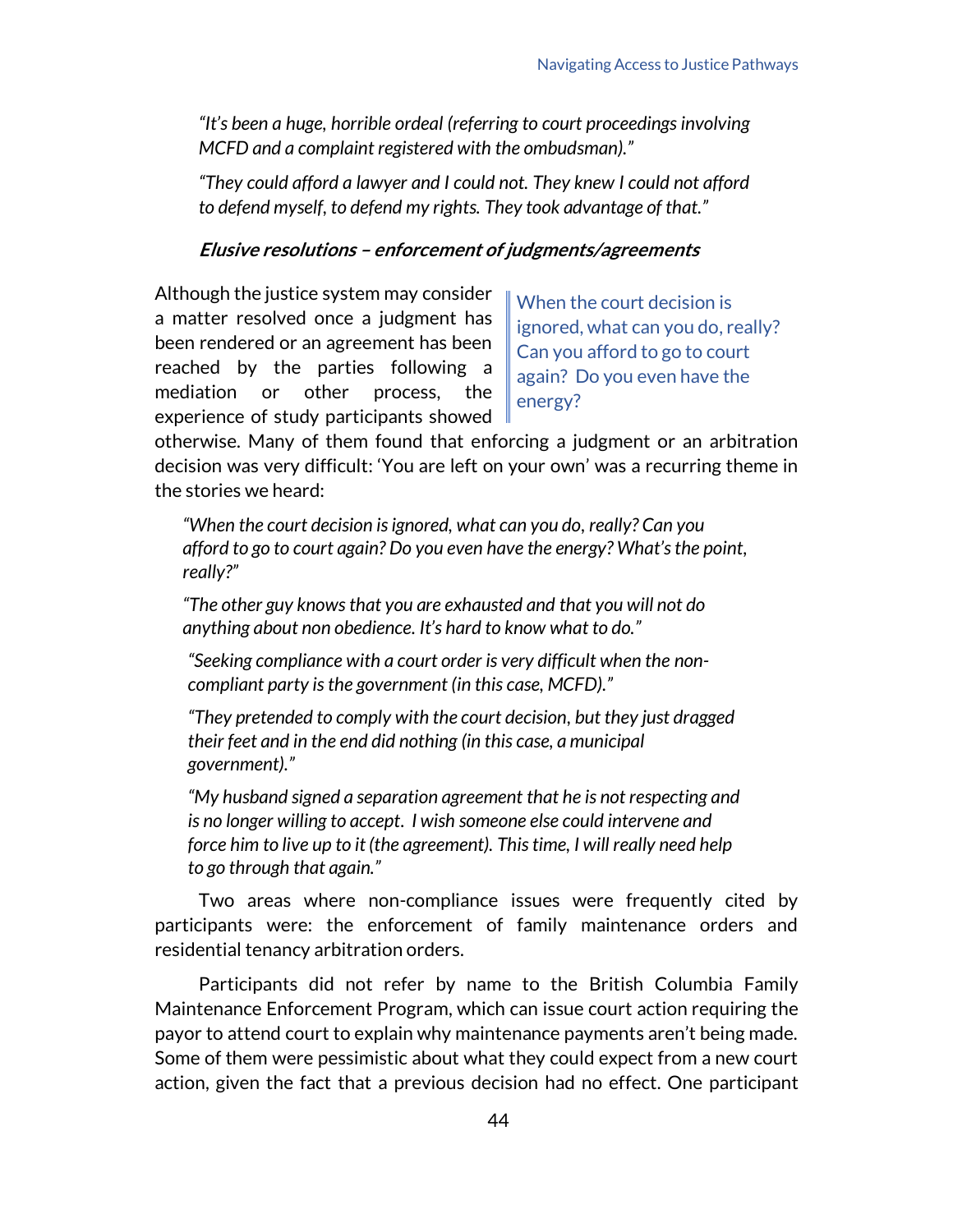noted the added financial hardship involved by the delays and the efforts required to deal with a new court action: 'There are financial consequences for the children and I can hardly cope already'. Another participant in similar situations, shared the following:

*"This has been going on for a long time. I got very little help from legal aid, a duty counsel. It has been well over a year since I complained. It's an uneven fight because I am defending myself and he is represented by private counsel*. *I don't think that I am going to win this, but I have to try for my daughter."*

Participants also shared several stories about landlords refusing to comply with an arbitrator's decision concerning a tenancy issue, and in particular, issues relating to unlawful evictions. One low-income participant who faced unlawful eviction with an 'abusive' and 'threatening' landlord complained to the Residential Tenancy Branch for a second time, but was intimidated by the landlord into withdrawing his complaint.

Indeed, the fact that the non-compliant party to a family or civil law dispute was using various forms of intimidation, including 'threatening letters from a lawyer', to dissuade a person to take further action was mentioned more than once, but rarely relayed in detail during the interviews. Those who experienced that kind of situation mentioned that they felt vulnerable and unprotected. One of these participants said that he 'needed a champion', 'someone in his corner' to create a balance.

#### **Other consequences**

Participants sometimes shared other aspects of their experience of access to justice. Some of these experiences were positive: 'I am making new friends as a

I am making new friends as a result of that problem. It's really funny.

result of the problem – It's really funny'; or, 'I got an education'. Other experiences were debilitating and had an impact on the person's quality of life.

"*The whole thing (dispute with child protection authority over visiting rights and a child placed in adoption). They were horrible. It affected my mental health. That was a major reason for my relapse (substance abuse). I have just about given up on trying to ever reconnect with my son. (…) I feel guilty about it, but I wonder whether I should not just accept the situation. (..) I wish I knew how my son now feels about it all."*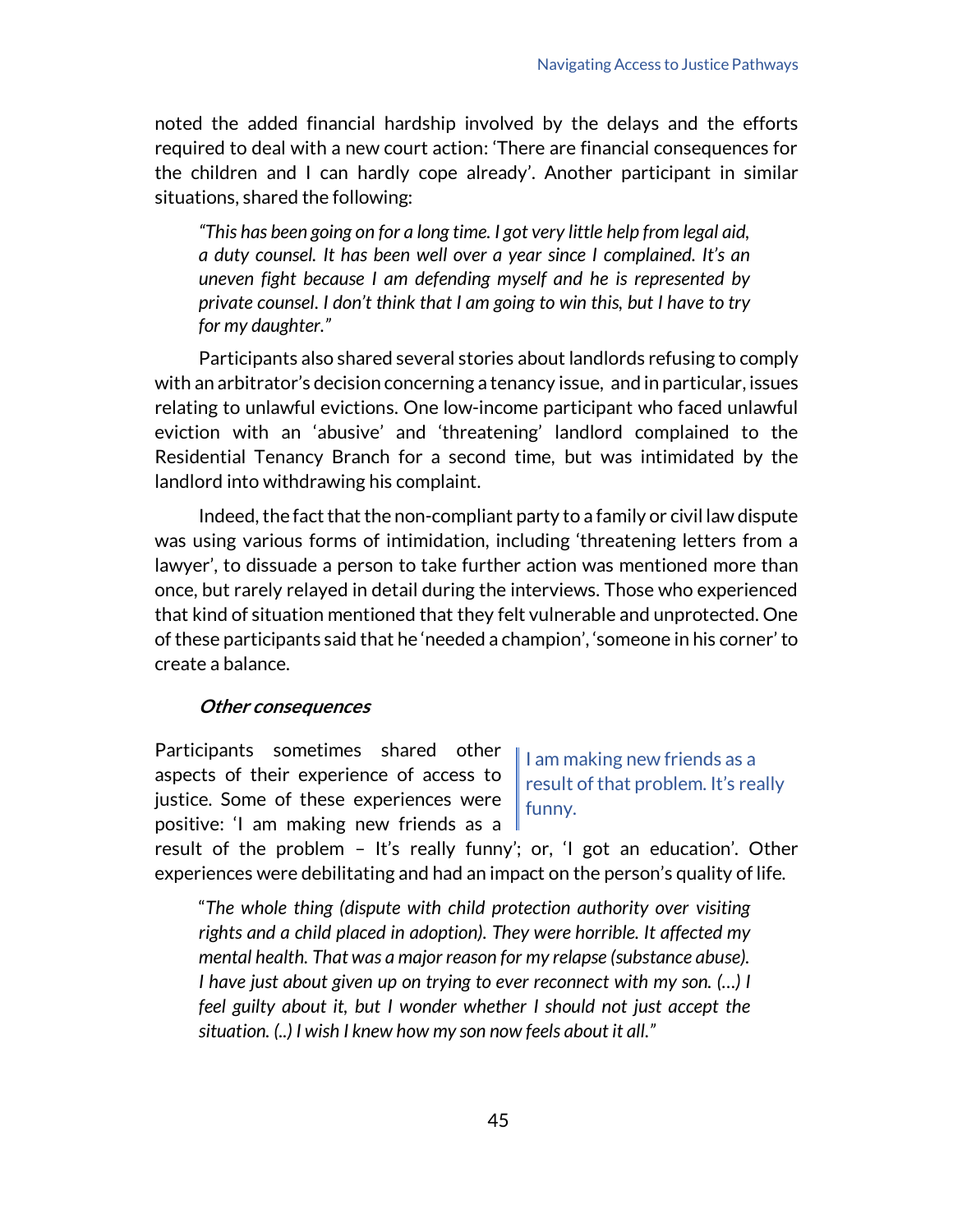*"I don't know whether my children will understand that I did all I could for them. Part of me feels that I should have done more."*

*"I did not do anything to deal with the eviction notice (tenancy) and I ended up homeless, living on the streets, unable to do much about my legal problem."* 

*"If I fail, there will be financial consequences for my children. One of them has special needs".*

*"In the end, none of this mattered much (referring to complaints registered with the Residential Tenancy Branch) because my husband died suddenly and the landlord took advantage of that to forcibly expel me from my home. (…) I was hysterical, I did not know what else to do. The goons beat me up and pushed me around. They took my cats. (…) This was the beginning of a very rough patch for me. I need more help to get out of this shitty situation".*

## <span id="page-45-0"></span>**What People Learned from their Experience**

Some participants were still in the process of trying to resolve their legal problem and were reserving their final opinion until after the matter was concluded.

Don't quit because its hard, the system is designed to be so hard so you will quit.

However, many participants shared with us some of what they had learned from their experience of trying to access justice. In some cases, that was the very first thing that people wanted to share with the researcher. The participants' level of emotional engagement with the issue obviously varied with their own circumstances and with the nature of the problem that they were facing. A few of them were visibly emotionally distraught because of the problem they were facing and the attitude of the other party. However, strong emotions about their own experience of access to justice were rarely expressed by participants, as if there was some level of resignation already about what the justice system could or could not be expected to do for them, particularly during a pandemic.

Many participants had a generally positive view of the process they went through or were going through to resolve a

# It was hard, but I was inspired in the end.

legal problem. Often, this seemed to rest on a specific positive experience during the process. These experiences were generally tied to specific individuals, rather than to the nature of the process itself. This included: a helpful lawyer, a supportive librarian or staff at a court reception desk, a compassionate mediator, a quick 'warm' referral to another service, or even the help of a technician in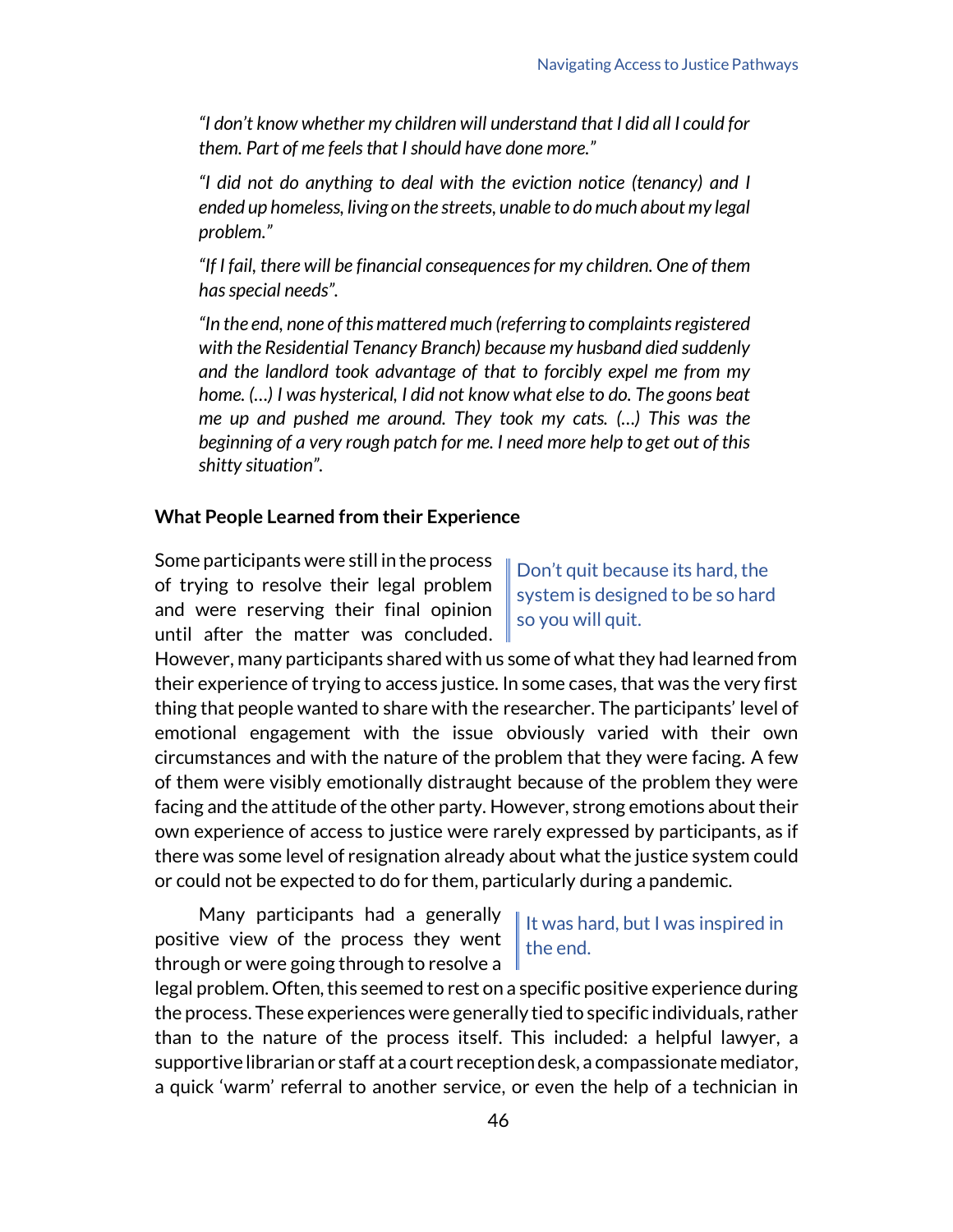using an online tool. In particular, people appreciated the fact that some busy service providers took the time to explain things to them.

"*I was fortunate to meet a lawyer who was reasonable and so helpful. I am not alone in my situation. So many people are in the same situation, but don't get help."*

*"This was a very difficult experience, but I got good help (legal aid lawyer). Now, I am back to school. I would like to become a paralegal. It was hard, but I was inspired in the end.*"

"*I did not even know that this (the Civil Justice Tribunal) existed. What a pleasant experience that was. I thought that it would be much harder to get a judgment. You just have to get familiar with the online system, but they were helpful with that too."*

Although not precisely in those terms, participants sometimes referred to the need to develop their own legal No one will push the system for you.

capacity or self-agency in order to fully benefit from any services or mechanism that might be available to them. One of the lessons many of the participants retained was that one needs to be proactive to get results. In the end, you have to make your own decisions; not all the advice or assistance one receives is necessarily helpful or useful. In the words of one participant dealing with a child custody issue:

*"People need to be their own advocate. I tried to call them (Family Law Line) several times and I got different answers from different people. I got a different level of help from the same person on different days. People can have bad days. My advice to others would be: don't give up if one person says no, the answer isn't necessarily no."*

*"I was totally stressed out at the start of the process. Now, I have learned to trust my own judgement. You know, I used to fret about not getting things done quickly enough, like getting all the documents, but now I know the justice system is slow. I think that it is even slower, without a lawyer."*

*"No one will push the system for you. You have to push to get answers and get things moving."* 

*"Sometimes, my husband's lawyer was trying to confuse me, maybe make things more complicated for me. It just made me work harder to get things moving. She (the lawyer) did not fool me."*

Many if not most participants had experienced situations where they applied for assistance but did not qualify to receive that support. Those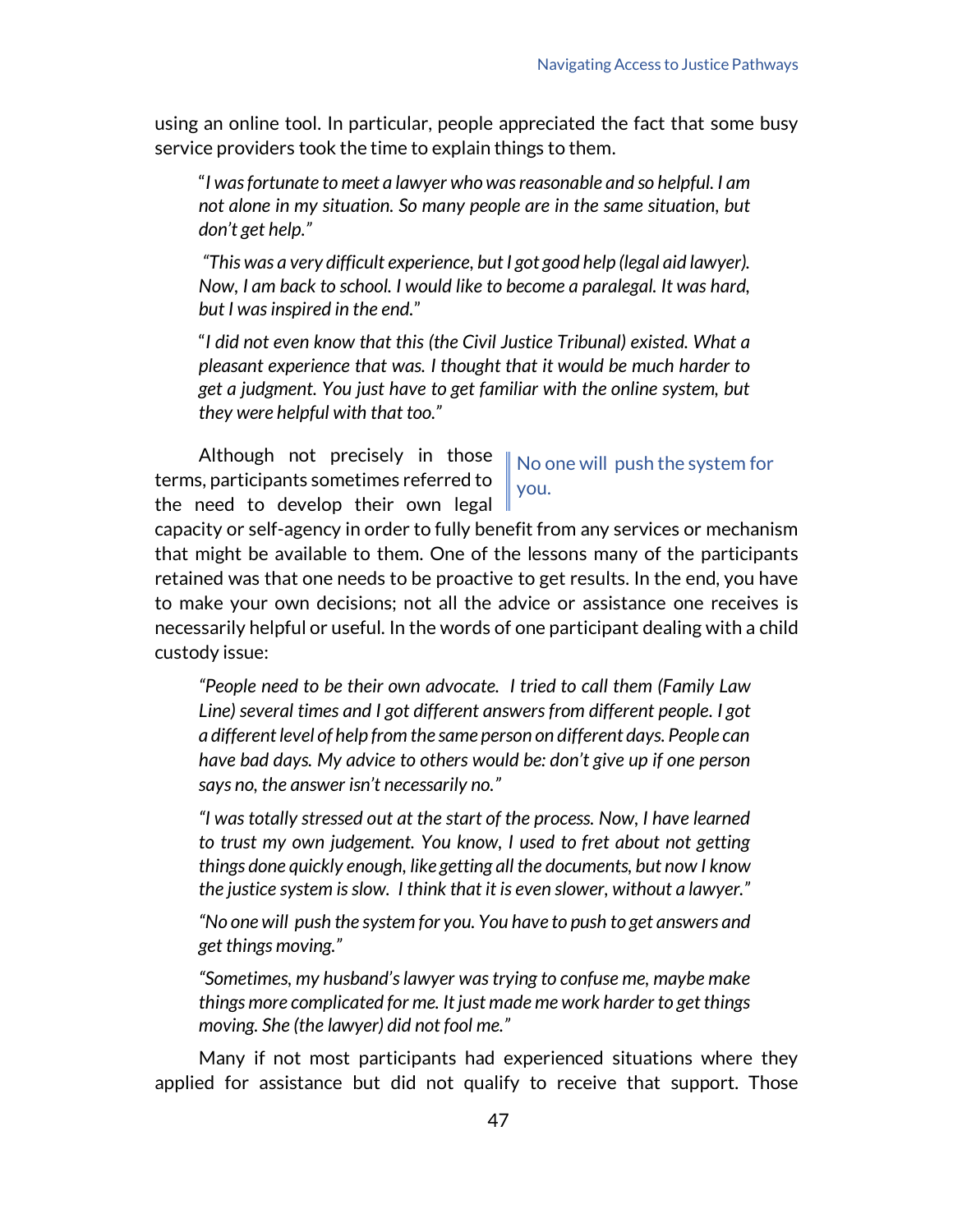rejections, although disappointing, seem to have been fairly well accepted by people as long as the decisions in question appeared to have been made fairly. In particular, people appreciated it when someone took the time to explain the decision to them or explain how they could reapply or apply for a different service.

Conversely, not receiving a response, receiving a response once it was too late to benefit from the service they applied for, or receiving a formal impersonal notification of a negative decision were occasionally part of the participants' experience. These experiences often seemed to affect their opinion of the whole access to justice process. A participant who had registered an employment standards complaint and received what he described as 'the run-around' said: 'I can see why so many people abandon their claim. Even talking about it, I get so pissed off'. He also speculated that encouraging people to withdraw their complaint was perhaps the whole purpose behind the long delays and the lack of responsiveness of that particular access to justice mechanism.

Another participant who was dealing with a child protection issue which involved the British Columbia Ministry of Children and Family Development shared the following:

*"Other people should know this: Don't quit because its hard, the system is designed to be so hard so you will quit. If less people make it to the finish line its less costly for system. (…) The law is in your favour even if you are up against a wall."* 

## **Opinions of the justice system, legal aid and other services**

It is probably fair to say that most of the participants had seen their opinion of the justice system, and the various legal information and existing access to justice services, change as they try to resolve their legal problem. Many of them did not really have an opinion about the justice system before they encountered a legal problem. Several of them admitted that the system was not at all what they had expected, in particular they were surprised by the use of technology and virtual hearings. This was especially true of the many participants who were experiencing a legal problem for the first time.

When participants had formed an opinion previous to their recent contacts with the system, their opinion either improved or deteriorated. It was hard to determine what had changed their opinion, but it was not necessarily the outcome of the process. If negative, the opinion appeared to be mostly motivated by what was interpreted by the individuals as the system's unresponsiveness to their needs or situation, most often their experience of a particular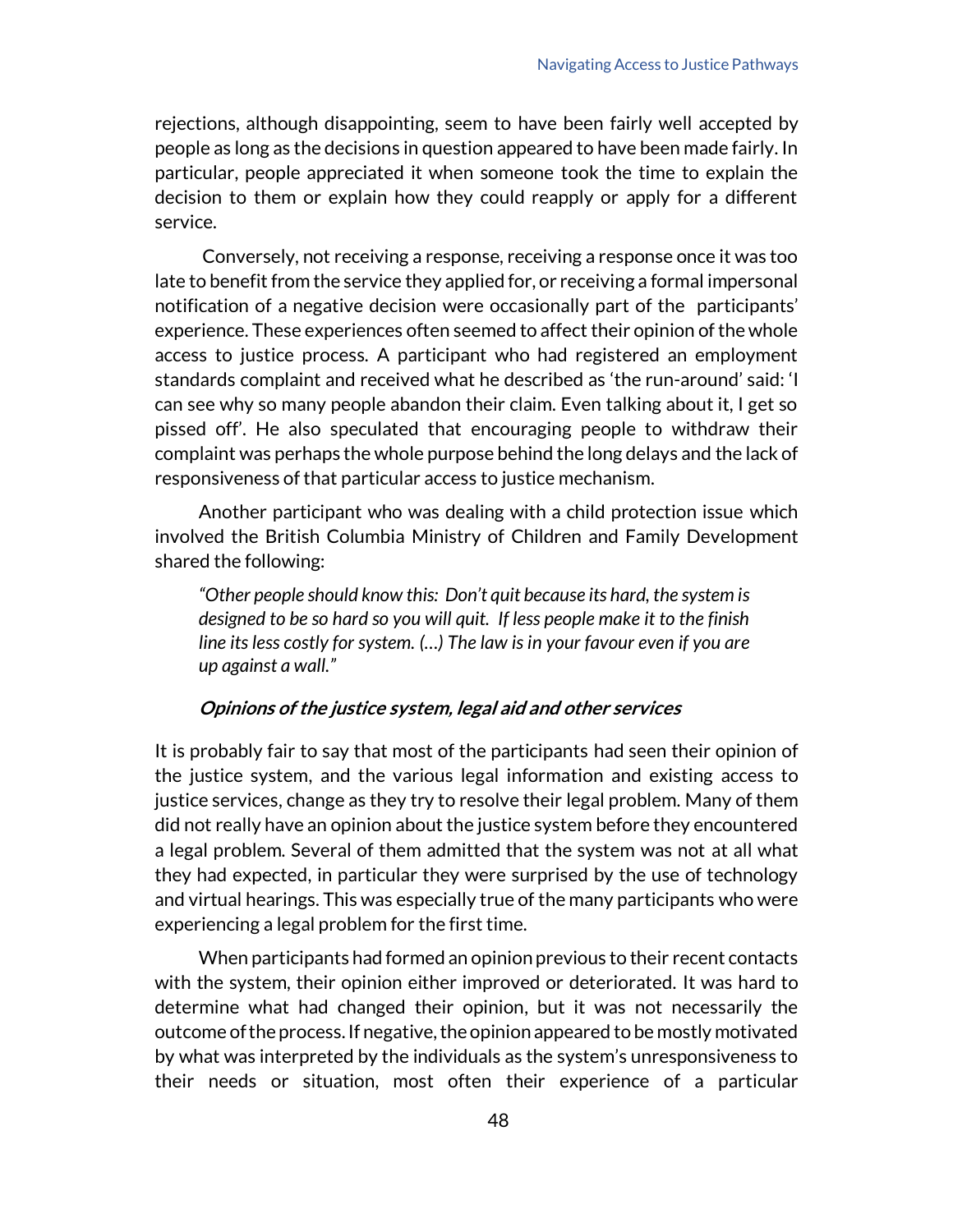service/agency, authority, or individual service provider. A few participants expressed their general dissatisfaction with the justice system as a whole, whether or not that view resulted from their most recent experience of access to justice.

## <span id="page-48-0"></span>**Conclusions**

Understanding the pathways to access to justice has been identified as a key priority for stakeholders working within the civil justice system (Currie, 2018). Although there is a growing body of evidence highlighting the incidence of legal problems, much less is known about the pathways people take to resolve these problems. In British Columbia, specifically, there is a paucity of research on the pathways people take to resolve their civil and family legal issues. Knowing the pathways people take is essential in making sense of how people's legal needs are met (Access to Justice BC, 2017).

The study reported here barely begins to fill that knowledge gap. It employed qualitative interviews to understand the main pathways people use to resolve civil and family justice problems, the barriers or obstacles they encountered, the assistance they sought and sometimes received, and the decisions they made along the pathways. Inspired by the methodology used by Pereia and her colleagues for their 2015 report, *The Varying Paths to Justice,*  exploratory qualitative interviews were used to allow space for participants to share their story openly and freely. While the qualitative findings of this report may not necessarily be generalizable, they nevertheless complement existing quantitative data by shedding light on how people navigate the justice pathways.

The study provides insights that may inform future research. Six major themes emerged which all warrant further examination:

- The nature of the legal problems people encounter and how they are affected by them
- The needs for support and assistance people experience in trying to resolve family and civil law problems
- The problem resolution routes people choose and the decisions they make along the way
- The people's personal experience of these different pathways
- The outcomes people achieve through these pathways
- The lessons people learn from their experience of various problem resolution routes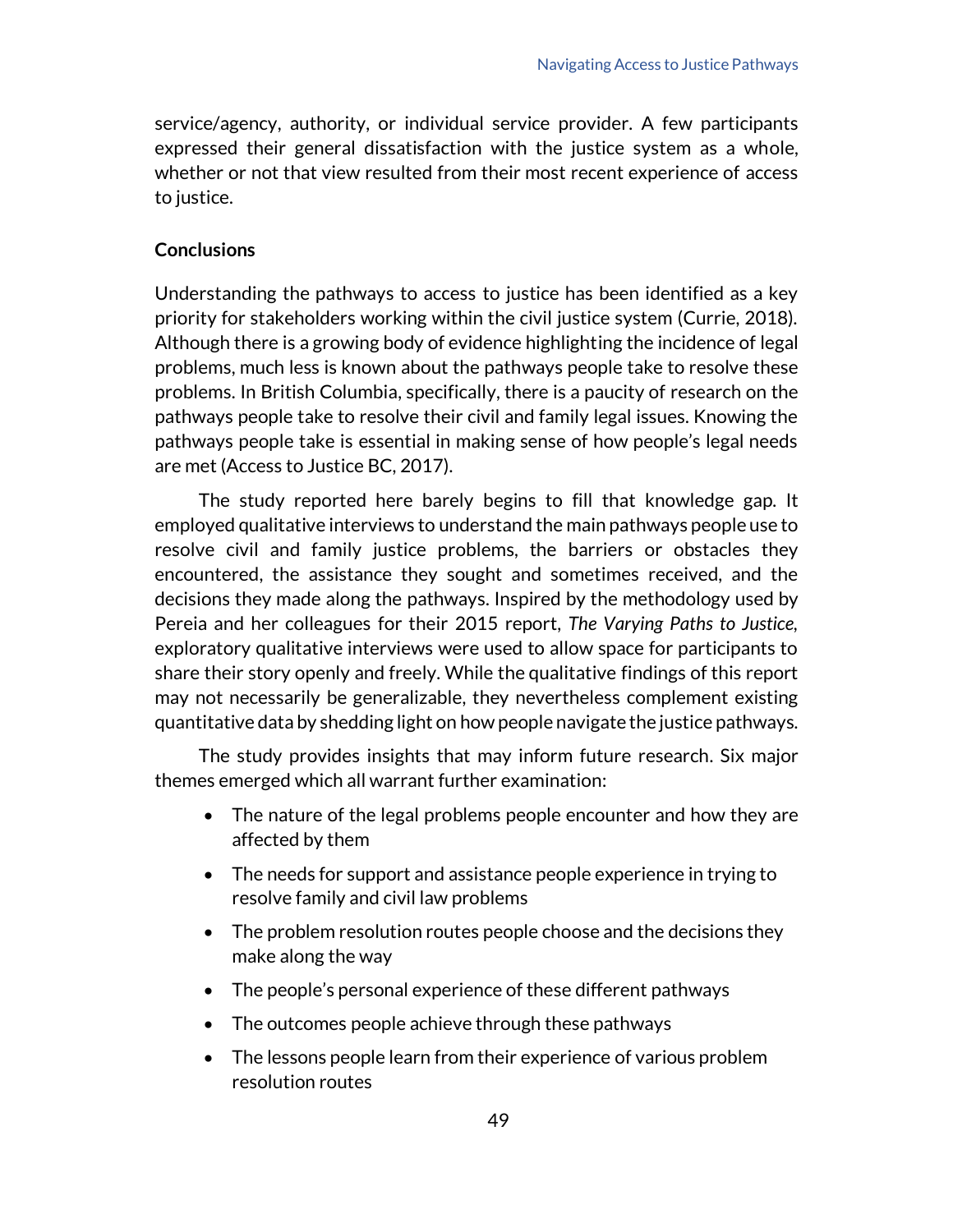The approach was fruitful and produced an initial picture of people's lived experience of access to justice. The participant recruitment method was unexpectedly successful and could serve as a basis for a broader study with a more representative sample of British Columbians. The fact that the participants were recruited from Access Pro Bono, Access to Justice Center, People's Law School, or a social service organization may have skewed our results towards the experience of individuals who were more resourceful, or connected, than others. People who were unaware of their rights or potential recourses or people who had entrusted an agent or a legal counsel to deal with their problem were unlikely to be included in the study. However, the fact that all study participants had a direct, personal and recent experience of trying to resolve a legal problem created a unique opportunity to observe people's legal capability and to capture people's own reflections on the problem solving routes they had chosen.

As another comment on methodology, perhaps not surprisingly, especially within the context of the COVID-19 restrictions imposed on normal social interactions, many of the study participants were eager to share their story or simply to have someone to talk to about their experience. One participant, after a 90 minute interview, shared that he had hoped that the interview would last longer and that he did not want it to end. Some participants commented on the fact that the professionals they worked with while dealing with their legal problem – service providers, lawyers, mediators – had very limited time to actually listen to their full story. These comments were more likely an expression of the participants' unmet need to share their experience with someone than a criticism of the services they received from these professionals.

Study participants demonstrated different levels of legal capability and, consequently, had differential access to problem resolution routes and made different use of the legal assistance and other resources available to them. Two participants who had previously worked in the justice system thought that they were capable of dealing with their legal problem, but nevertheless struggled with some of the obstacles they encountered along the way. However, and perhaps very significantly, it appears that people's legal capability grew as they moved along various access to justice pathways. Some participants actually reflected on what they had learned from their experience of trying to resolve a legal problem, how they had sometimes been empowered by the legal information and assistance they received, and how they had developed legal capability and agency.

In almost all cases, the participants' experience of access to justice had been stressful. They tended to see the justice system as complex, difficult to understand, and hard to access. Most participants had been able to access some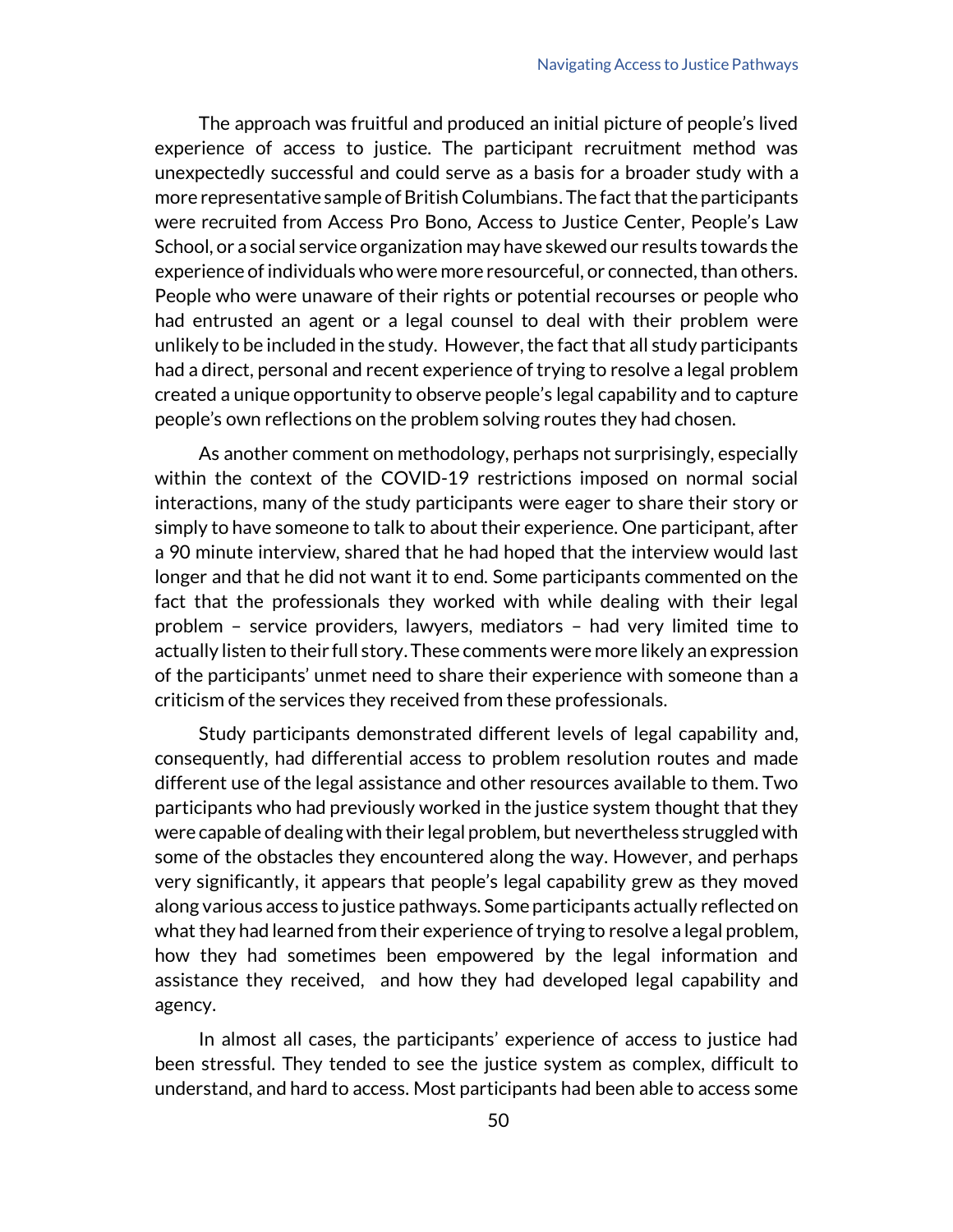useful legal information. They often commented on the fact that there was a lot of information available to them, but that finding the specific information they were looking for remained a challenge. They needed further guidance on how to use that information. They were looking for more concrete information about process, procedures, legal requirements, and the like. Many of them spoke of a critical juncture at which they needed confirmation that their own interpretation of the law was correct or that their choice of a course of action was sound. These observations suggest that legal capability was further developed and co-created with system actors as the participants moved along the various pathways.

There is obviously still much to learn about how access to justice pathways have been affected by the COVID-19 pandemic. As mentioned previously, the study covered people's experience of access to justice at a time when a public health crisis had not only deeply affected their life, but also nearly paralysed the justice system itself. Participants were generally prepared to make allowance for the fact that the justice process and the delivery of related services had been affected by the pandemic. Many of them referred to the fact that they had been warned to expect delays because of case backlogs and shortages of staff nearly everywhere. However, many participants shared how they had been affected both financially and emotionally by these delays. They often felt that the problem(s) they were facing had gotten worse as a result of the delays. In a few instances, participants complained that the delays had been consciously and sometimes illegally exploited by the other party to gain an advantage or to avoid being held accountable for their conduct.

#### <span id="page-50-0"></span>**References**

- Abel, L. K. (2012). *Economic Benefits of Civil Legal Aid.* New York: National Centre for Access to Justice at Cardozo Law School.
- Access to Justice BC (2017*). Access to Justice Measurement Framework*. A project funded by the Law Foundation of BC.
- Action Committee on Court Operations in Response to COVID-19. (2020). *Terms of Reference for the Action Committee.* Ottawa: Action Committee.
- Austin, W., Williams, T. A., Worchel, S., Wentzel, A. A., & Siegel, D. (1981). Effect of mode of adjudication, presence of defense counsel, and favorability of verdict on observers; evaluation of criminal trial. *Journal of Applied Social Psychology, 11*(4), 281-300.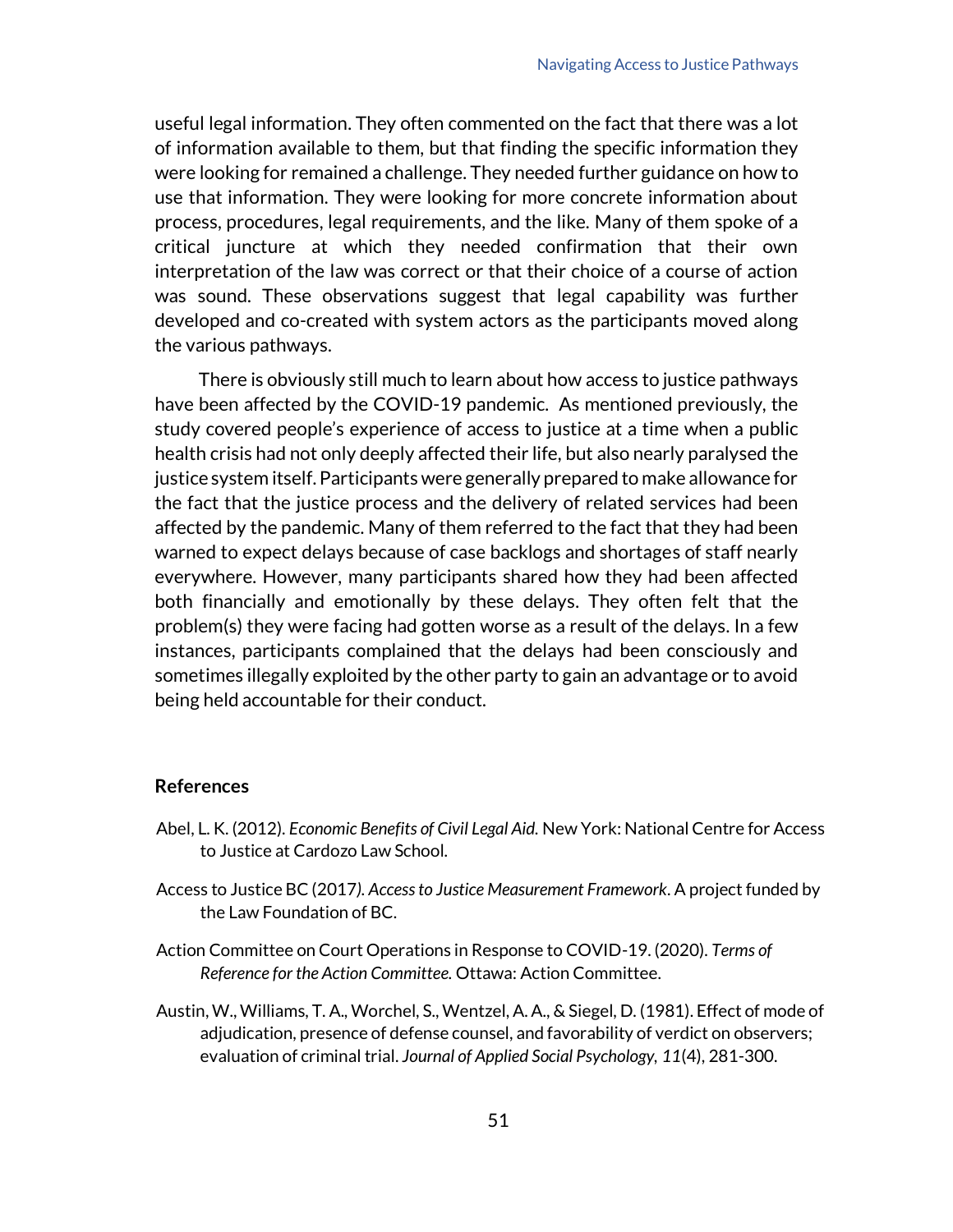- Balmer, N. J., Buck, A., Patel, A., Denvir, C., & Pleasence, P. (2010). *Knowledge, Capability and the Experience of Rights Problems.* London, United Kingdom.
- Birnbaum, R., Bala, N., & Bertrand, L. (2012). The rise of self-representation in Canada's family courts. *Canadian Bar Review*, 91, pp. 67-95.
- Byrnes, J. (2015). *Economic Impact and Social Return on Investment Analysis*. Tucson, Arizona: Alabama Network of Family Resource Centers and Alabama's Legal Aid Organizations.
- Byrom, N., Beardon, S., Kendrick, A. (2020). *The Impact of COVID-19 Measures on the Civil Justice System.* London: The Civil Justice Council & The Legal Education Foundation.
- Canadian Bar Association. (2021). No Turning Back: CBA Task Force Report on Justice Issues Arising from COVID-19. Retrieved from: [https://www.cba.org/CBAMediaLibrary/cba\\_na/PDFs/Publications%20And%20Reso](https://www.cba.org/CBAMediaLibrary/cba_na/PDFs/Publications%20And%20Resources/2021/CBATaskForce.pdf) [urces/2021/CBATaskForce.pdf](https://www.cba.org/CBAMediaLibrary/cba_na/PDFs/Publications%20And%20Resources/2021/CBATaskForce.pdf)
- Canadian Forum on Civil Justice (2016). *Selected Annotated Bibliography: National and regional legal needs surveys, 1990-present, June 2016.*
- Capp, M. K. (2021). Will the COVID-19 crisis help us trace a path towards more equitable access to justice? *Annual Review of Interdisciplinary Justice Research, 10,* pp. 121-142.
- Cavallari, P., Devlin, M. D., & Tucci, R. A. (2014). *Justice Measured: An Assessment of the Economic Impact of Civil Legal Aid in Arkansas*. Little Rock, Arkansas: Arkansas Access to Justice Commission and the University of Arkansas Clinton School of Public Service.
- Clark, S. & Forell, S. (2007). *Pathways to justice: The role of non-legal services*. Law and Justice Foundation of New South Wales.
- Citizens Advice. (2021). Life through Lockdown: What Citizens Advice Data Tells Us about the Year Everything Changed. Retrieved from: [https://citizensadvicegateshead.org.uk/wp-content/uploads/2021/03/Life-Through-](https://citizensadvicegateshead.org.uk/wp-content/uploads/2021/03/Life-Through-Lockdown-report-on-national-Citizens-Advice-data-March-2021.pdf)[Lockdown-report-on-national-Citizens-Advice-data-March-2021.pdf](https://citizensadvicegateshead.org.uk/wp-content/uploads/2021/03/Life-Through-Lockdown-report-on-national-Citizens-Advice-data-March-2021.pdf)
- Coumarelos, C., Macourt, D., People, J., McDonald, H, M., Wei, Z., Iriana, R., & Ramsey, S. (2012). *Legal Australia-Wide Survey: Legal Need in Australia.* Sydney: Law and Justice Foundation of New South Wales.
- Currie, A. (2009). *The legal problems of everyday life - The nature, extent and consequences of justiciable problems experienced by Canadians*. Ottawa: Department of Justice Canada.
- Currie, J. (2018). *What do we want to know about access to justice in BC?.* Victoria: Access to Justice Centre for Excellence, University of Victoria.
- Daisley, B. (2020). Everyday Legal Needs 2020 Survey. Vancouver: Legal Aid BC. Retrieved fro[m https://legalaid.bc.ca/sites/default/files/2020-](https://legalaid.bc.ca/sites/default/files/2020-09/Everyday%20Legal%20Needs%20Survey_1.pdf) [09/Everyday%20Legal%20Needs%20Survey\\_1.pdf](https://legalaid.bc.ca/sites/default/files/2020-09/Everyday%20Legal%20Needs%20Survey_1.pdf)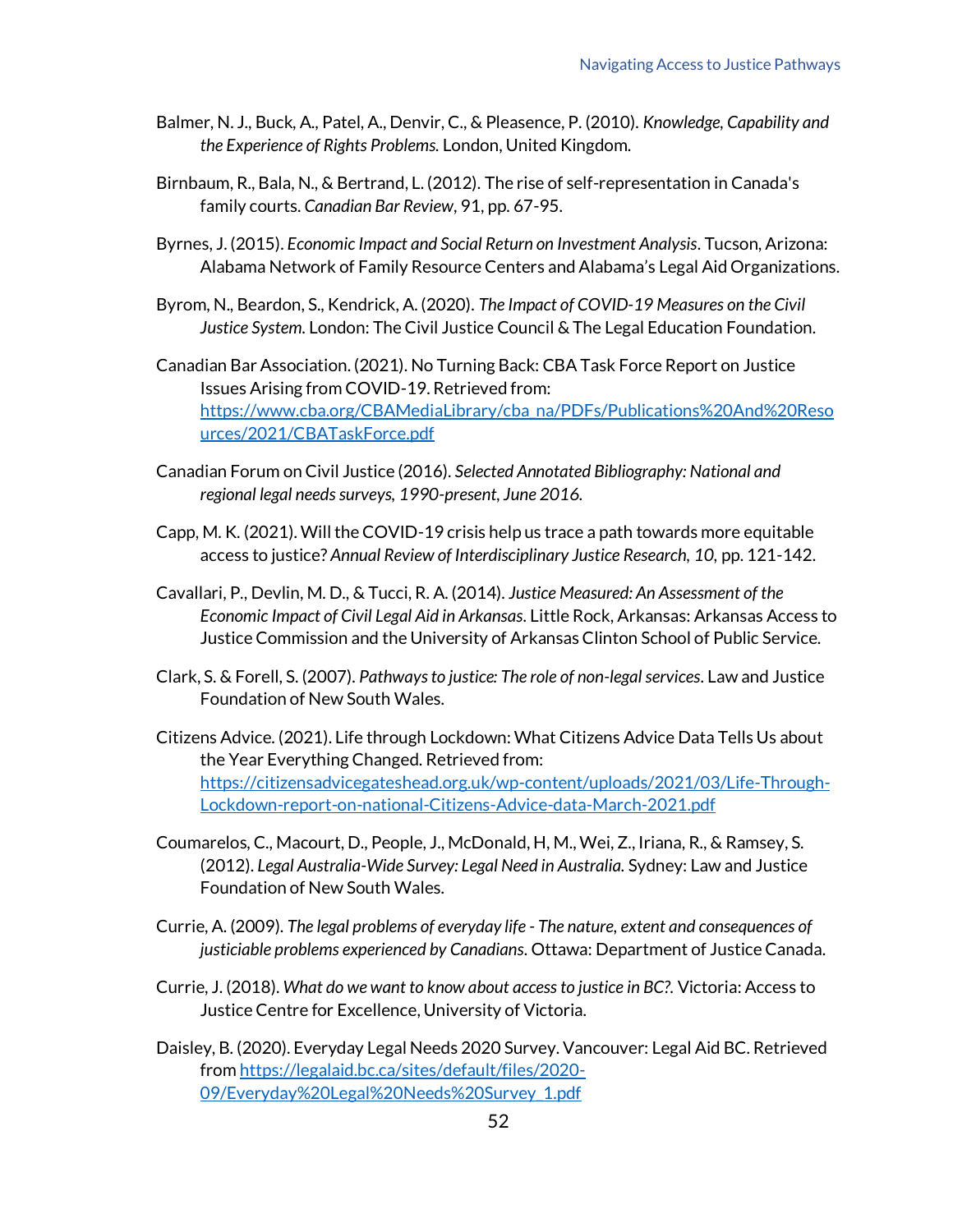- Dandurand, Y. (2017). *Data Mapping Survey: Indicators for Criminal Legal Aid and Immigration and Refugee Legal Aid*. Ottawa: Report prepared for the Evaluation Division, Department of Justice Canada, July 2017.
- Dandurand, Y. & Jahn, J. (2018). *Measuring the Economic Impact of Family Legal Aid in British Columbia.* Vancouver: Law Society of British Columbia.
- Denvir, C. (2014). What is the net worth? Young people, civil justice and the Internet. Doctoral Thesis. University College London.
- Department of Justice and Regulation (2016). *Access to Justice Review*. Government of Victoria.
- Eagly, I., V. (2015). Remote adjudication in immigration. *Northwestern University Law Review, 4*(109), pp. 933-1019.
- Equality and Human Rights Commission. (2020). *Inclusive Justice: A System Designed for All.* London: Equality and Human Rights Commission.
- Farrow, T., C., W. et al. (2021). Measuring the Impact of Legal Service Interventions. York: Canadian Forum on Civil Justice. Retrieved from[: https://cfcj-fcjc.org/our](https://cfcj-fcjc.org/our-projects/measuring-legal-service-interventions/)[projects/measuring-legal-service-interventions/](https://cfcj-fcjc.org/our-projects/measuring-legal-service-interventions/)
- Forell, S. & McDonald, H. M. (2015). *Beyond Great Expectations: Modest, Meaningful and Measurable Community Legal Education and Information*, Justice Issues, paper 21. Sydney: Law and Justice Foundation of New South Wales.
- Fragomeni, B., Scarrow, K., & Mcfarlane, J. (2020). *Tracking the Trends of the Self-Represented Litigant Phenomenon: Data from the National Self-Represented Litigants Project, 2019/2019.* Windsor: National Self-Represented Litigants Project.
- Galanter, M. (1974). Why the "haves" come out ahead: Speculations on the limits of legal change. *Law & Society Review, 9*(1), pp. 95-160.
- Gramatikov, M. (2009). A Framework for Measuring the Costs of Paths to Justice. *The Journal Jurisprudence*, 2, p. 111, TISCO Working Paper Series on Civil Law and Conflict Resolution Systems No. 006/2008
- Gramatikov, M. A. & Porter, R. B. (2011). Yes I can: Subjective legal empowerment. *Georgetown Journal on Poverty Law and Policy*, *18*(2), pp. 169-199.
- Gramatikov, M., Barendrecht, M., & Verdonschot, J. H. (2011). Measuring the costs and quality of paths to justice: Contours of a methodology, *Hague Journal on the Rule of Law*, *3*(2), pp. 349-379.
- Griener, D. J., Jimenez, D. & Lupica, L. (2017). Self-help, reimagined. *Indiana Law Journal, 3*(92), pp. 1119-1173.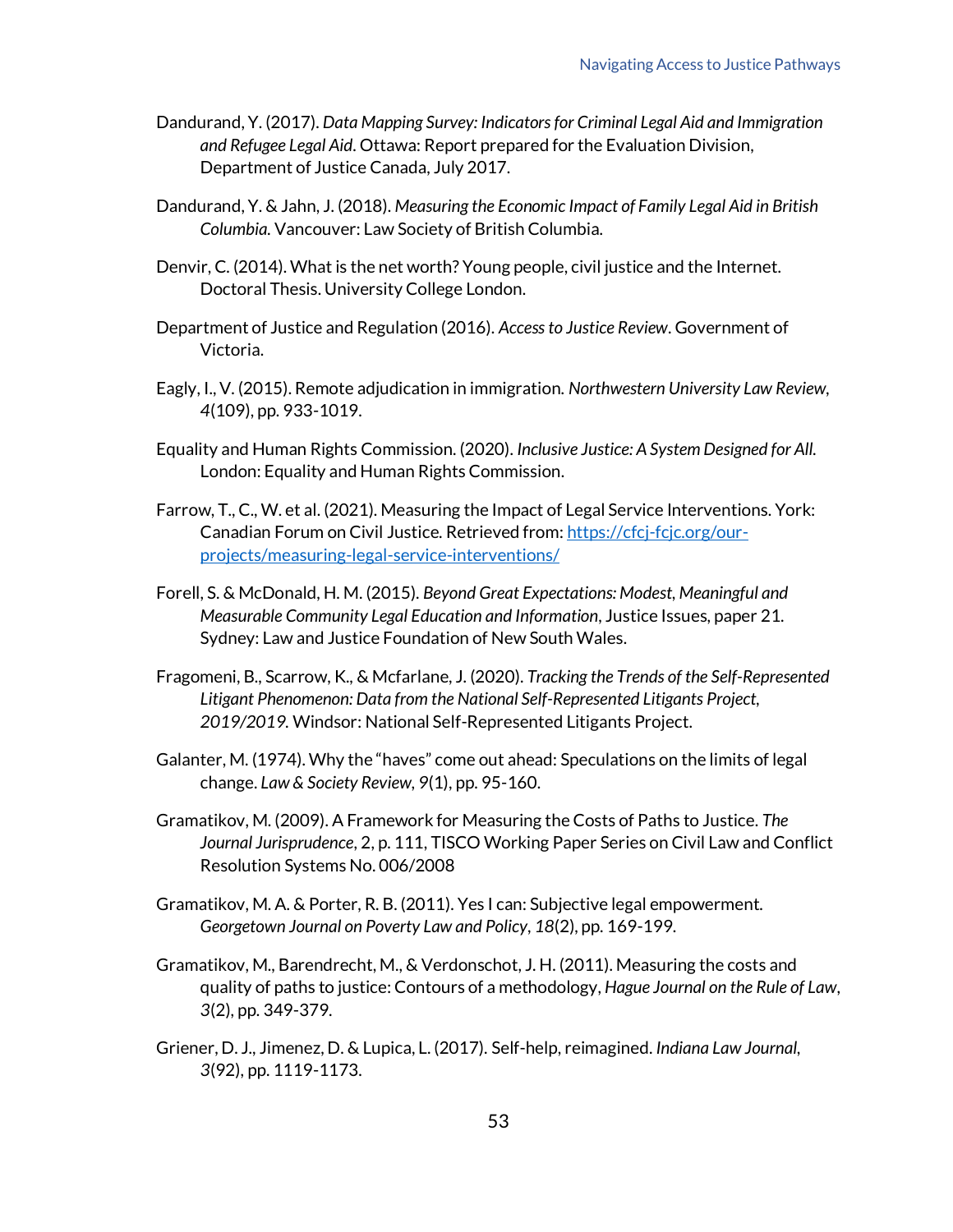- Hagan, M. (2016). The user experience of the Internet as a legal help service: Defining standards for the next generation of user-friendly online legal services. *Virginia Journal of Law & Technology, 20*(2), pp. 395-465
- Haigh, R. & Preston, B. (2021). The court system in a time of crisis: COVID-19 and issues in court administration. *Osgoode Hall Law Journal 3*(57), pp. 869-904.
- Helmer, A. (2020, May 16). 'There is no going back': How COVID- 19 forced courts into the digital age. *Ottawa Citizen.*
- Heurer, L. B. & Penrod, S. (1986). Procedural preference as a function of conflict intensity. *Journal of Personality and Social Psychology, 51*(4), pp. 700-710*.*
- Houlden, P., LaTour, S., Walker, L., & Thibaut, J. (1978). Preference for modes of dispute resolution as a function of process and decision control. *Journal of Experimental Social Psychology, 14*(1), pp. 13-30.
- Irvine, M. (2014). *A 108% Return on Investment: The Economic Impact to the State of North Carolina of Civil Legal Services in 2012*. North Carolina Equal Access to Justice Commission.
- Jacobs, L., Kryszaitys, D., & M. McManus (2015). *Paths to Justice and the Resolution of Consumer Problems*. Findings from the 2014 Everyday Legal Problems and the Costs of Civil Justice in Canada National Survey. Toronto: Canadian Forum on Civil Justice.
- Jones, M. (2010). *Legal Capability.* London: PLENET. Retrieved from [https://lawforlife.org.uk/wp-content/uploads/2013/05/legal-capability-plenet-2009-](https://lawforlife.org.uk/wp-content/uploads/2013/05/legal-capability-plenet-2009-147-1-147.pdf) [147-1-147.pdf](https://lawforlife.org.uk/wp-content/uploads/2013/05/legal-capability-plenet-2009-147-1-147.pdf)
- Katsh, E. & Rabinovich-Einy, O. (2017). *Digital Justice: Technology and the Internet of Dispute*. Oxford: Oxford University Press.
- Kushner, J. (2012). *Legal Aid in Illinois: Selected Social and Economic Benefits*. Chicago, Illinois: Social IMPACT Research Centre at Heartland Alliance.
- Lane, C. (1999). On camera proceedings: A critical evaluation of the inter-relationship between the principle of open justice and the television of court proceedings in Australia. *Monash University Law Review, 54.*
- LaTour, S. (1978). Determinants of participant and observer satisfaction with adversary and inquisitorial modes of adjudication. *Journal of Personality and Social Psychology.*
- Lawler, M., Giddings, J., & Robertson, M. (2009). Maybe a solicitor needs to know that sort of thing but I don't - user perspectives on the utility of legal self-help resources. In A. B., Pascoe Pleasence & Nigel Balmer (Ed.), *Reaching Further: Innovation, Access and Quality in Legal Services* (pp. 26–45). Norwich: The Stationery Office.

Legal Aid BC (2020). *Everyday Legal Needs - 2020 Survey*. August 24, 2020.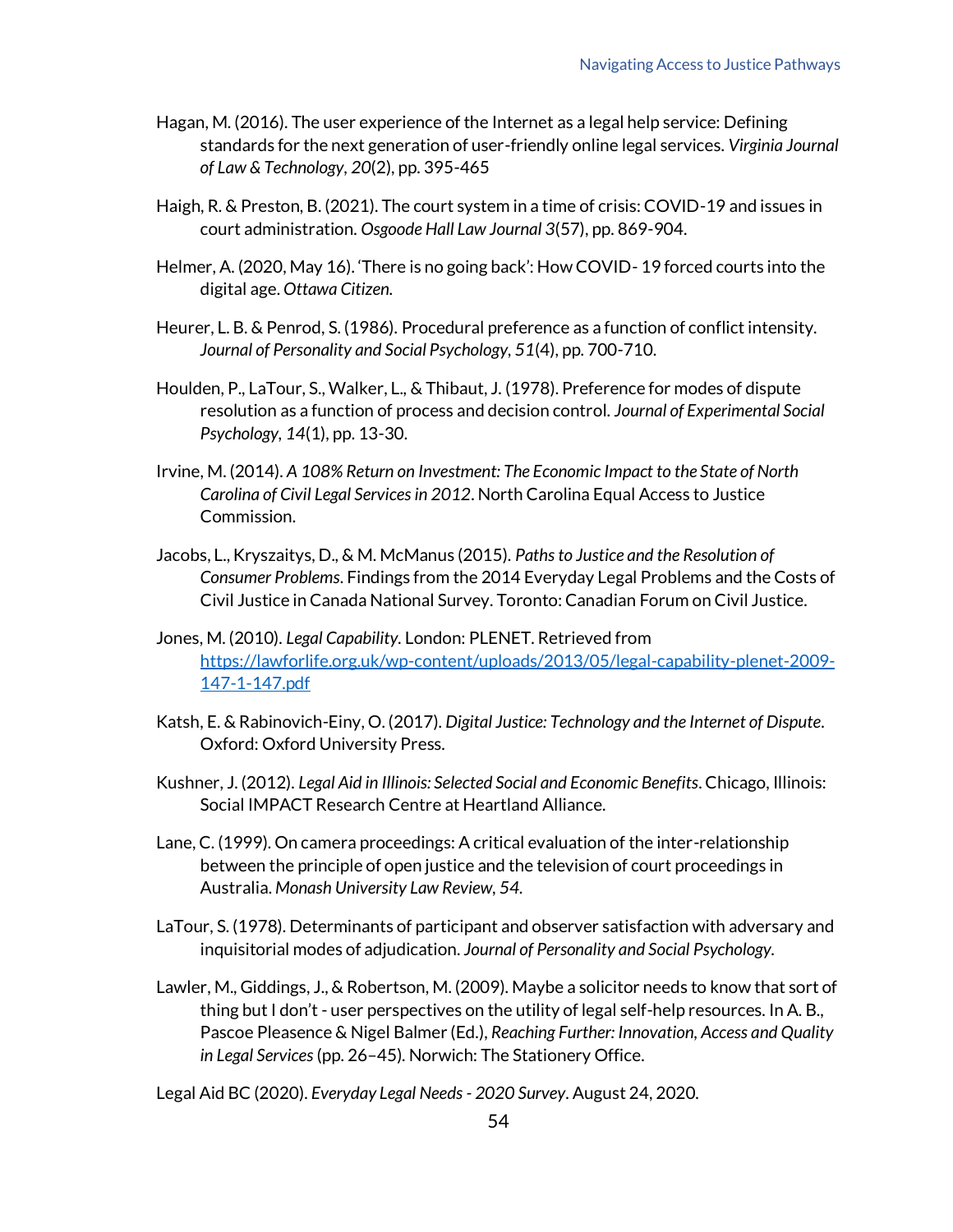- Legal Services Board. (2020). *Reshaping Legal Services to Meet People's Needs: An Analysis of Legal Capability.* London: Legal Services Board.
- Legal Services Society. (2019). *MyLawBC Evaluation: Final Report.* Vancouver: Legal Services Society.
- Licoppe, C. & Dumoulin, L. (2010). The 'curious case' of an unspoken opening speech act: A video-ethnography of the use of video communication in courtroom activities. *Research on Language & Social Interaction, 43*(3), pp. 211–231.
- Macey J. R. (1994). Judicial preferences, public choice, and the rules of procedure. *Journal of Legal Studies, 23,* pp. 627-646.
- Macfarlane, J. (2013). *The National Self-Represented Litigant Project: Identifying and Meeting the Needs of Self-Represented Litigants – Final Report*. Available at: [https://www.lsuc.on.ca/uploadedFiles/For\\_the\\_Public/About\\_the\\_Law\\_Society/Convo](https://www.lsuc.on.ca/uploadedFiles/For_the_Public/About_the_Law_Society/Convocation_Decisions/2014/Self-represented_project.pdf) [cation\\_Decisions/2014/Self-represented\\_project.pdf](https://www.lsuc.on.ca/uploadedFiles/For_the_Public/About_the_Law_Society/Convocation_Decisions/2014/Self-represented_project.pdf)
- Maclaren, J. (2019). *An External Review of Legal Aid Service Delivery in British Columbia.* Victoria: Attorney General of BC.
- McDonald, H. M., Forell, S., & Wei, Z. (2019). Uptake of legal self-help resources: What works, for whom and for what? *Justice Issues, 30.* Law and Justice Foundation of New South Wales.
- McDonald, H., M. & People, J. (2014). *Legal Capability and Inaction for Legal Problems: Knowledge, Stress and Cost.* Sydney: Law and Justice Foundation of New South Wales.
- Michie, S., van Stralen, M. & West, R. (2011). The behaviour change wheel: A new method for characterising and designing behaviour change interventions. *Implementation Science, 6*(42), pp. 1-11.
- Moore, L. (2020). *Measuring Impacts of Legal Services: A Literature Review on Research Design and Methodology.* Toronto: Canadian Forum on Civil Justice.
- Moore, L. & Farrow, T. C. W. (2019). *Investing in Justice: A Literature Review in Support of the Case for Improved Access.* Toronto: Canadian Forum on Civil Justice.
- Mulcahy, L. (2008). The unbearable lightness of being? Shifts towards the virtual trial. *Journal of Law and Society, 35*(4), pp. 464 - 489.
- OECD & Open Society Foundations (2019*). Legal Needs Surveys and Access to Justice*. Paris: OECD Publishing.
- OECD (2019). *Equal Access to Justice for Inclusive Growth: Putting People at the Centre*. Paris: OECD Publishing.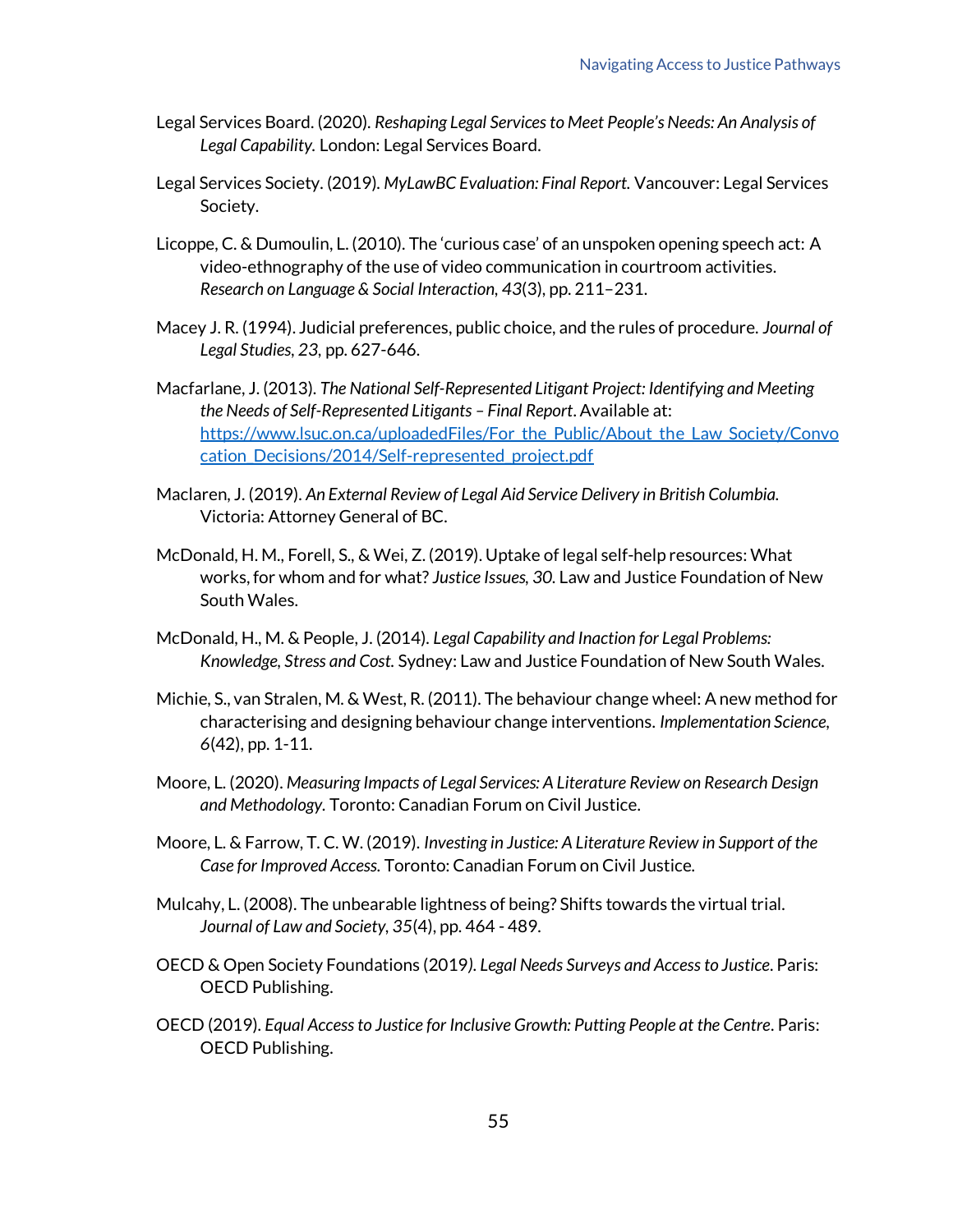- Paetsch, J. J., Bertrand, L. D., & Boyd, J. D. (2017). *An Evaluation of the Cost of Family Disputes: Measuring the Cost Implications of Various Dispute Resolution Methods.* Calgary: Canadian Research Institute for Law and the Family.
- Peirce, R. S., Pruitt, D. G., & Czaja, S. J. (1993). Complainant-responded differences in procedural choice. *International Journal of Conflict Management*, *4*, pp. 195–292.
- Pereira, I., Harvey, P., Dawes, W. & Greevy, H. (2014). *The Role of Court Fees in Affecting Users' Decisions to Bring Cases to the Civil and Family Courts: A Qualitative Study of Claimants and Applicants.* London: MoJ.
- Pereira, I., Perry, C., Greevy, H., & Shrimpton, H. (2015). *The Varying Paths to Justice: Mapping Problem Resolution Routes for Users and Non-Users of the Civil, Administrative and Family Justice Systems.* London: Ipsos Mori Social Research Institute.
- Pleasence, P. & Balmer, N. (2019). Development of a general legal confidence scale: A first implementation of the Rasch Measurement Model in empirical legal studies. *Journal of Empirical Legal Studies, 16*(1), pp. 143-174.
- Pleasence, P. & Balmer, N. (2014). *How People Resolve 'Legal' Problems.* London: Legal Services Board.
- Pleasence, P., Balmer, N. J., Buck, A., O'Grady, A. & Genn, H. (2004). Multiple justiciable problems: Common clusters, problem order and social and demographic indicators. *Journal of Empirical Legal Studies, 1*(2), pp. 301–29.
- Pleasence, P. T., Balmer, N. J., & Reimers, S. (2011). What really drives advice seeking behaviour? Looking beyond the subject of legal disputes. *Oñati Socio-Legal Series*, *1*(6), pp. 1-18.
- Pleasence, P., Balmer, N. J., & Sandefur, R. L. (2013). *Paths to justice: A past, present and future roadmap.* London: UCL Centre for Empirical Legal Studies.
- Pleasence, P., Balmer, N. J., Denvir, C. (2015). *How people understand and interact with the law*. The Legal Education Foundation. Retrieved from: [https://www.thelegaleducationfoundation.org/wp](https://www.thelegaleducationfoundation.org/wp-content/uploads/2015/12/HPUIL_report.pdf)[content/uploads/2015/12/HPUIL\\_report.pdf](https://www.thelegaleducationfoundation.org/wp-content/uploads/2015/12/HPUIL_report.pdf)
- Prairie Research Associates. (2017). *Evaluation of the Parents Legal Centre: Final Report.*  Vancouver: Legal Aid BC.
- Puddister, K. & Small, A., T. (2020). Trial by Zoom? The response to COVID-19 by Canada's courts. *Canadian Journal of Political Science,* 53(2), pp. 373-377.
- Reid, G., Senniw, D., & Malcolmson, J. (2004), *Developing models for coordinated services for self-representing litigants: Mapping services, gaps, issues and needs*. B.C. Supreme Court Self-help Information Centre.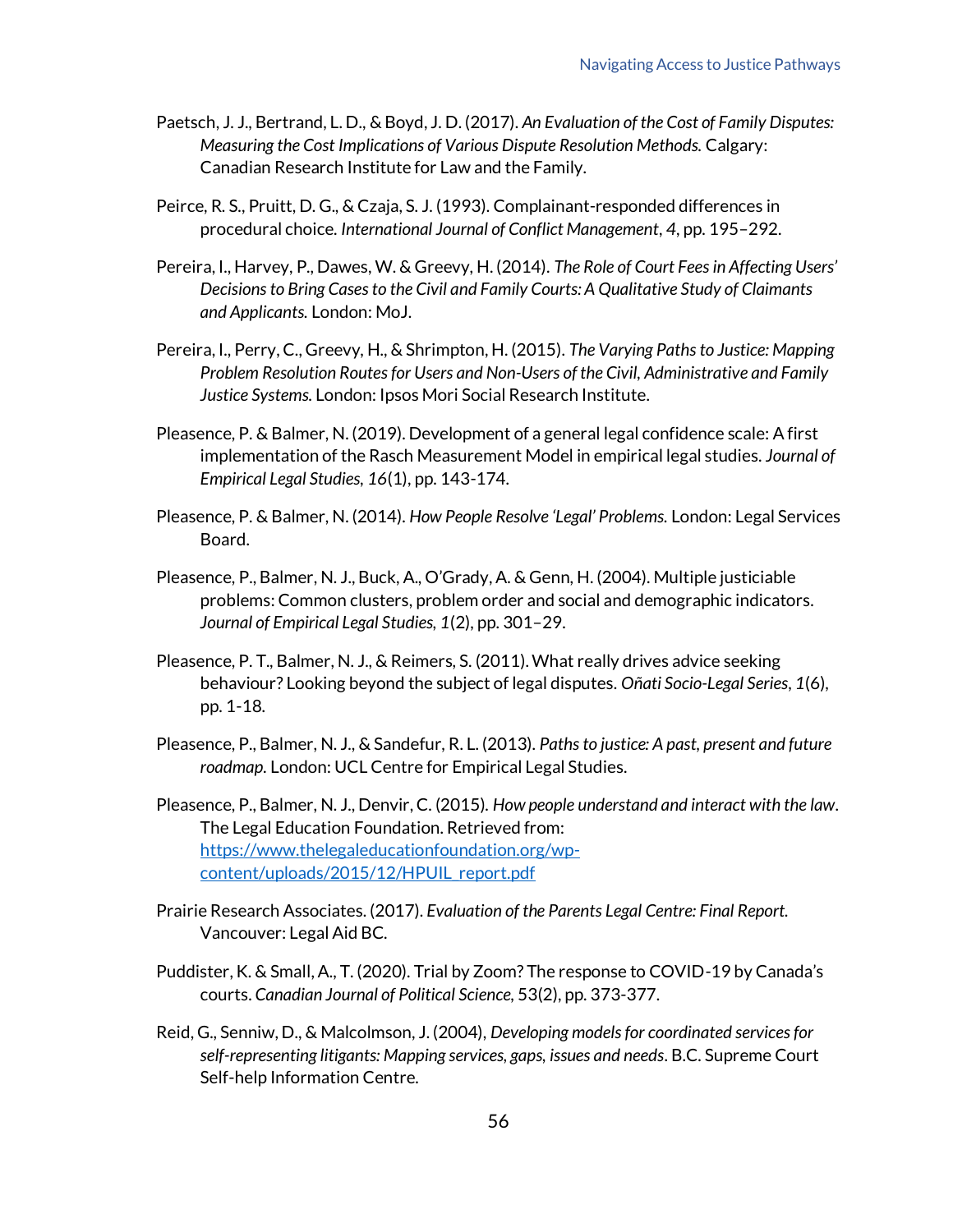- Resnik, J., Lind, A., MacCoun, R. J., Ebener, P., Felstiner, W., Hensler, D., & Tyler, T. (1990). In the eye of the beholder: Tort litigants' evaluations of their experiences in the civil justice system. *Law and Society Review, 24*(4), pp. 953-996.
- Robins, J. & Newman, D. (2021). *Justice in a time of austerity: Stories from a system in crisis.*  Bristol: Bristol University Press.
- Rosenberg, J. S. & Grab, D. A. (2015). *Supporting Survivors: The Economic Benefits of Providing Civil Legal Assistance to Survivors of Domestic Violence*. New York: Institute for Policy Integrity.
- Rossner, M. & McCurdy, M. (2020). *Video Hearing Process Evaluation (Phase 2).* London: HM Courts & Tribunals Service. Retrieved from [https://assets.publishing.service.gov.uk/government/uploads/system/uploads/attach](https://assets.publishing.service.gov.uk/government/uploads/system/uploads/attachment_data/file/905603/HMCTS391_Video_hearings_process_evaluation__phase_2__v2.pdf) ment\_data/file/905603/HMCTS391\_Video\_hearings\_process\_evaluation\_phase\_2\_v [2.pdf](https://assets.publishing.service.gov.uk/government/uploads/system/uploads/attachment_data/file/905603/HMCTS391_Video_hearings_process_evaluation__phase_2__v2.pdf)
- Rowden, E. (2018). Distributed courts and legitimacy: What do we lose when we lose the courthouse? *Law, Culture and the Humanities*, *14*(2), pp. 263–281.
- Rowden, E. & Wallace, A. (2018). Remote judging: The impact of video links on the image and role of the judge. *International Journal of Law in Context, 14,* pp. 504-524.
- Saini, M., Birnbaum, R., Bala, N., & McLarty, B. (2016). Understanding pathways to family dispute resolution and justice reforms: Ontario court file analysis and survey of professionals, *Family Court Review*, 54(3), pp. 382-397.
- Sandefur, R. (2014). *Accessing Justice in the Contemporary USA: Findings from the Community Needs and Services Study.* American Bar Association.
- Sandefur, R. (2019). Legal Tech for Non-Lawyers: Report of the Survey of US Legal Technologies. Retrieved from [http://www.americanbarfoundation.org/uploads/cms/documents/report\\_us\\_digital\\_le](http://www.americanbarfoundation.org/uploads/cms/documents/report_us_digital_legal_tech_for_nonlawyers.pdf) [gal\\_tech\\_for\\_nonlawyers.pdf](http://www.americanbarfoundation.org/uploads/cms/documents/report_us_digital_legal_tech_for_nonlawyers.pdf)
- Sandefur, R. L. (2019a). Access to What? *Dædalus, the Journal of the American Academy of Arts & Sciences*, *148*(1), pp. 49-55.
- Savage, L. & McDonald, S. (2022) , Experiences of serious problems or disputes in the Canadian provinces, 2021. *Juristat*, Statistics Canada. [https://www150.statcan.gc.ca/n1/en/pub/85-002-x/2022001/article/00001](https://www150.statcan.gc.ca/n1/en/pub/85-002-x/2022001/article/00001-eng.pdf?st=93IAg3mu) [eng.pdf?st=93IAg3mu](https://www150.statcan.gc.ca/n1/en/pub/85-002-x/2022001/article/00001-eng.pdf?st=93IAg3mu)
- Schuller, R., A. & Hastings, P. (1996). What do disputants want? Determinants of procedural preference. *Canadian Journal of Behavioural Science,* 130.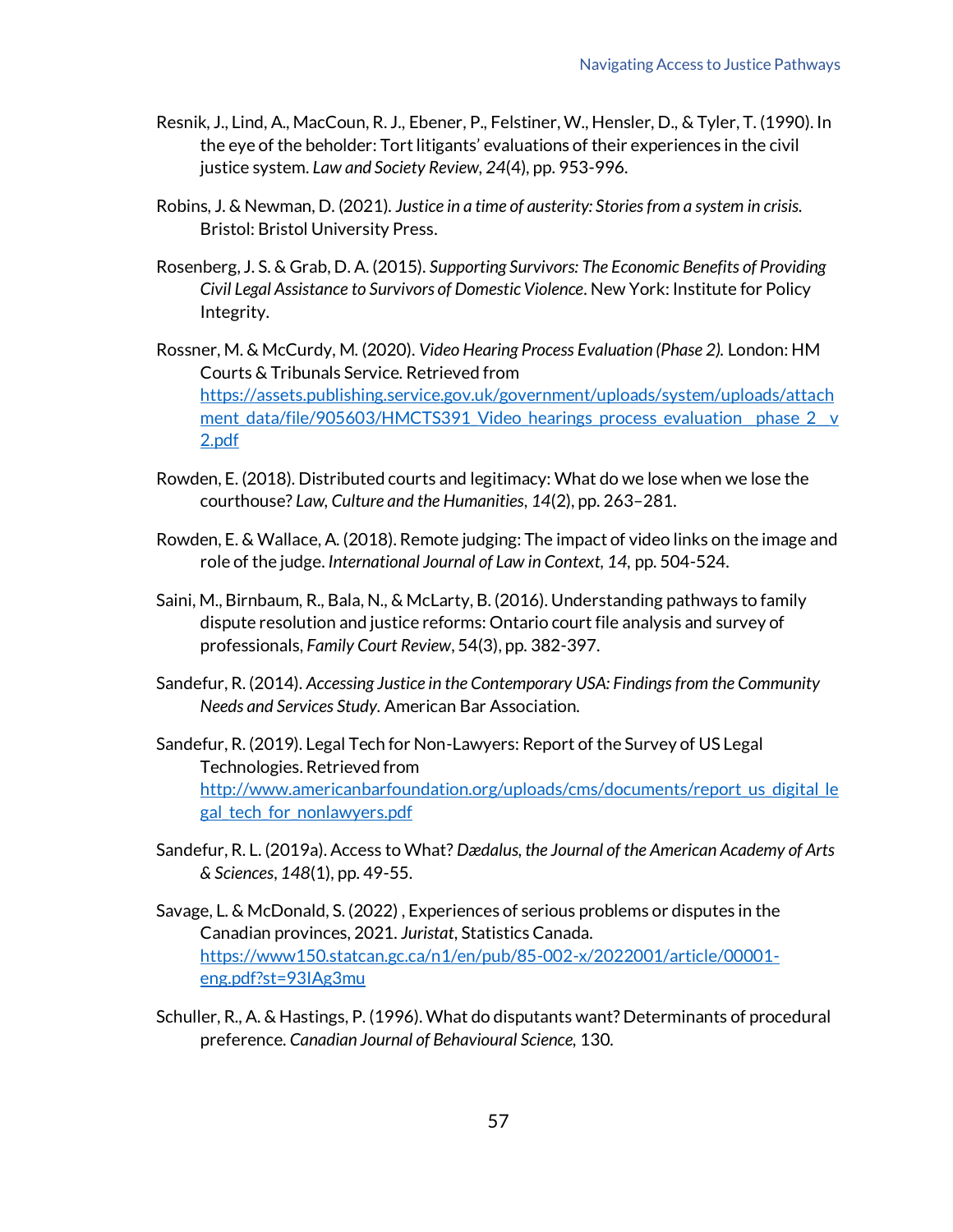- Shapiro, D. L. & Brett, J., M. (1993). Comparing three processes underlying judgements of procedural justice: A field study of mediation and arbitration. *Journal of Personality and Social Psychology*, *65*(6), 1167-1177.
- Sela, A. (2018). Can computers be fair? How automated and human-powered online dispute resolution affect procedural justice in mediation and arbitration. *Ohio State Journal on Dispute Resolution*, *33*(1), pp. 91–148.
- Sentis. (2018a). *Everyday Legal Problems.* Vancouver: Legal Aid BC.
- Sentis. (2018b). *2018 Client Satisfaction Survey.* Vancouver: Legal Aid BC.
- Shestowsky, D. (2014). The psychology of procedural preference: How litigants evaluate their procedures ex ante. *Iowa Law Review*, 637.
- Shestowsky, D. (2018). Inside the mind of the client: An analysis of litigants' decision criteria for choosing procedures. *Conflict Resolution Quarterly,* pp. 1-19.
- Shestowsky, D. & Brett, J. (2008). Disputants' perceptions of dispute resolution procedures: A longitudinal empirical study. *UC David Legal Studies Research Paper*, 130.
- Shetowsky, D. (2008). Disputants' preferences for court-connected dispute resolution procedures: Why we should care and why we know so little. *Ohio State Journal on Dispute Resolution, 23*(3), pp. 549-626.
- Sixta, M. (2020, April 15). How COVID-19 could force changes to family courts, modernize access to the justice system. *CBC News.*
- Smith, K. A. & Thayer, K. (2014). *An Assessment of the Economic and Societal Impacts of Civil Legal Services Programs Funded by the York County Bar Foundation*. York, Pennsylvania: York County Bar Foundation.
- Smith, K., Brewer, A. J., & Garwold, K. (2013). *Economic Impacts of Civil Legal Aid Organizations in Georgia: Civil Justice for Low-Income People Produces Ripple Effects that Benefit Every Segment of the Community*. Atlanta, Georgia: The Civil Legal Assistance Providers of Georgia.
- Smith, R. (2016). *Digital Delivery of Legal Services to People on Low Incomes*. The Legal Education Foundation.
- Stallworth, L. E. & Stroh, L. K. (1996). Who is seeking to use ADR? Why do they choose to do so? *Dispute Resolution Journal, 51*(1), pp. 30-38.
- Susskind, R. (2019). *Online Courts and the Future of Justice*. Oxford: Oxford University Press.
- Szczepanska, J. & Blomkamp, E. (2020). *Seeking legal help online: Understanding the 'missing majority'.* Melbourne: Justice Connect. Retrieved from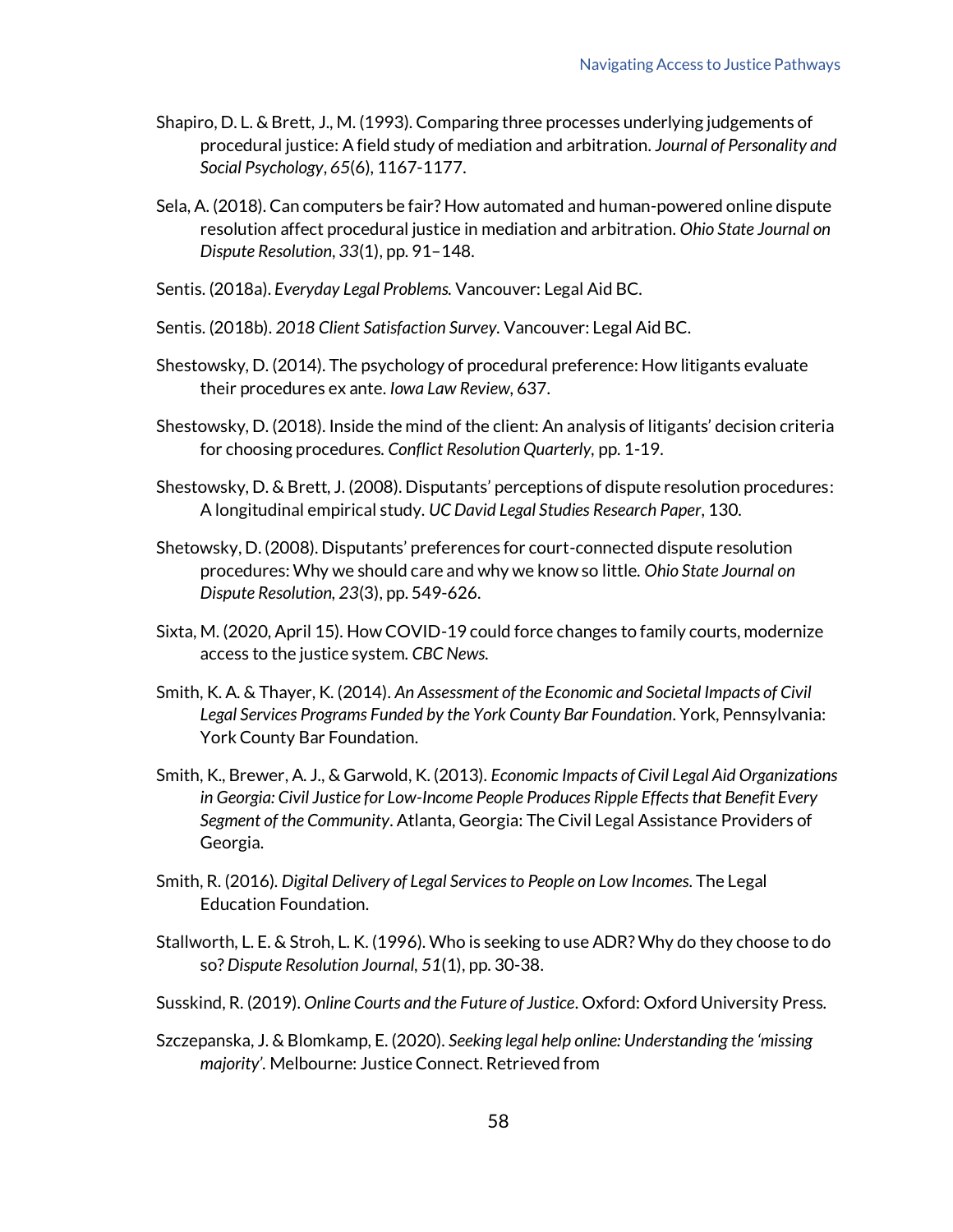[https://justiceconnect.org.au/wp-content/uploads/2020/11/Justice-Connect-](https://justiceconnect.org.au/wp-content/uploads/2020/11/Justice-Connect-Seeking-Legal-Help-Online-Missing-Majority-Report-FINAL.pdf)[Seeking-Legal-Help-Online-Missing-Majority-Report-FINAL.pdf](https://justiceconnect.org.au/wp-content/uploads/2020/11/Justice-Connect-Seeking-Legal-Help-Online-Missing-Majority-Report-FINAL.pdf)

- Terry, M., Johnson, S., & Thompson, P. (2010). *Virtual Court Pilot Outcome Evaluation.* London: Ministry of Justice Research Series. Retrieved from [https://assets.publishing.service.gov.uk/government/uploads/system/uploads/attach](https://assets.publishing.service.gov.uk/government/uploads/system/uploads/attachment_data/file/193633/virtual-courts-pilot-outcome-evaluation.pdf) [ment\\_data/file/193633/virtual-courts-pilot-outcome-evaluation.pdf](https://assets.publishing.service.gov.uk/government/uploads/system/uploads/attachment_data/file/193633/virtual-courts-pilot-outcome-evaluation.pdf)
- Thibaut, J. W., & Walker, L. (1975). *Procedural justice: A psychological analysis*. Mahwah, NJ: Erlbaum.
- Thompson, D. (2015). Creating new pathways to justice using simple artificial intelligence and online dispute resolution. *International Journal of Online Dispute Resolution*, *1* (2), pp. 1-43.
- Tomlinson, J., Hynes, J., Marshall, E., & Maxwell, J. (2020). *Judicial Review in the Administrative Court During the COVID-19 Pandemic.* York: University of York.
- Transform Justice, National Appropriate Adult Network, and Fair Trials. (2021). *Not Remotely Fair? Access to a Lawyer in the Police Station During the COVID-19 Pandemic.* London. Retrieved from[: https://www.transformjustice.org.uk/wp](https://www.transformjustice.org.uk/wp-content/uploads/2021/02/Not-Remotely-Fair-Report-Feb2021.pdf)[content/uploads/2021/02/Not-Remotely-Fair-Report-Feb2021.pdf](https://www.transformjustice.org.uk/wp-content/uploads/2021/02/Not-Remotely-Fair-Report-Feb2021.pdf)
- Walker, L., LaTour, S., & Thubaut, J. (1974). Reactions of participant and observers to modes of adjudication. *Journal of Applied Social Psychology, 4*(4), pp. 295-310.
- Wallace, A., Anleu, S. R., & Mack, K. (2018). Judicial engagement and AV links: Judicial perceptions from Australian courts. *International Journal of the Legal Profession, 26*(1), pp. 51–67.
- Welsh, N. (2004). Stepping back through the looking glass: Real conversations with real disputants about institutionalized mediation and its value. *Ohio Journal of Dispute Resolution, 573.*
- Western News. (2021, January 19). *Law Project Examines Pandemic's Impact on Family Justice.* Retrieved from[: https://news.westernu.ca/2021/01/law-project-examines](https://news.westernu.ca/2021/01/law-project-examines-pandemics-impact-on-family-justice/)[pandemics-impact-on-family-justice/](https://news.westernu.ca/2021/01/law-project-examines-pandemics-impact-on-family-justice/)
- Wintersteiger, L. (2015). *Legal Needs, Legal Capability and the Role of Public Education*. Law for Life: The Legal Education Foundation.
- Wissler, R. L. (2002). Barriers to attorneys' discussions and use of ADR. *Ohio State Journal on Dispute Resolution, 19*(2), pp. 459-508.
- Wissler, R. R. (2002). When does familiarity breed content? A study of the role of different forms of ADR education and experience in attorneys' ADR recommendations. *Pepperdine Dispute Resolution Law Journal*, *2*(2), pp. 199–240.